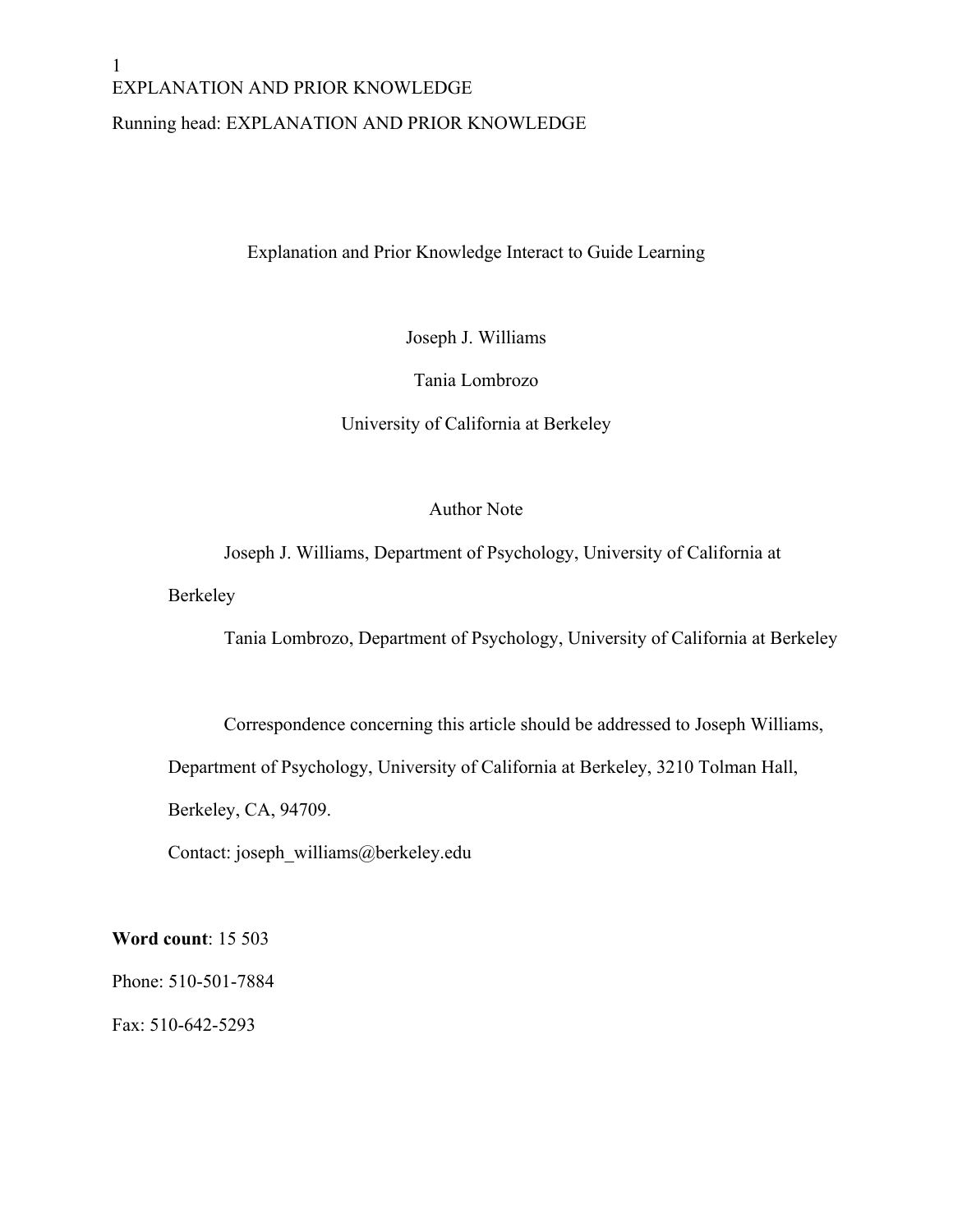#### Abstract

How do explaining and prior knowledge contribute to learning? Four experiments explored the relationship between explanation and prior knowledge in category learning. The experiments independently manipulated whether participants were prompted to explain the category membership of study observations and whether category labels were informative in allowing participants to relate prior knowledge to patterns underlying category membership. The experiments revealed a superadditive interaction between explanation and informative labels, with explainers who received informative labels most likely to discover (Experiments  $1 \& 2$ ) and generalize (Experiments  $3 \& 4$ ) a pattern consistent with prior knowledge. However, explainers were no more likely than controls to discover multiple patterns (Experiments 1  $\&$  2), indicating that effects of explanation are relatively targeted. We suggest that explanation recruits prior knowledge to assess whether candidate patterns are likely to have broad scope (i.e., to generalize within and beyond study observations). This interpretation is supported by the finding that effects of explanation on prior knowledge were attenuated when learners believed prior knowledge was irrelevant to generalizing category membership (Experiment 4). This research provides evidence that explanation can serve as a mechanism for deploying prior knowledge to assess the scope of observed patterns.

*Keywords*: explanation, self-explanation, prior knowledge, learning, generalization, category learning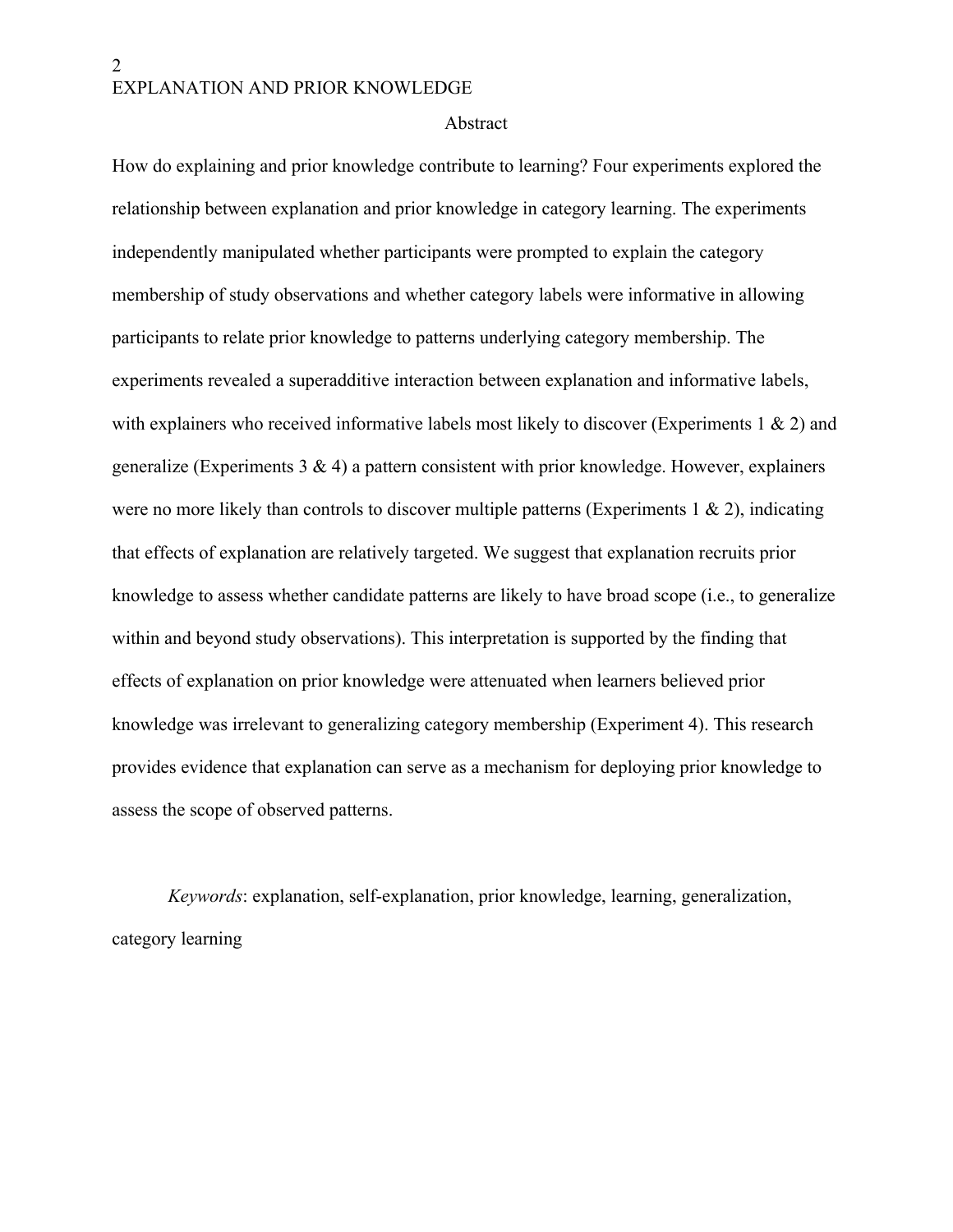Explanation and Prior Knowledge Interact to Guide Learning

## **1. Introduction**

Children, adults, and students of all ages face the common challenge of discovering useful information and then generalizing it to novel contexts. While learning and generalization engage a variety of cognitive processes, researchers across several fields have recognized an important role for explanation (Lombrozo, 2012). For example, prompting young children to explain observations that challenge their intuitive theories can accelerate conceptual development (e.g., Amsterlaw & Wellman, 2006; Siegler, 1995), and prompting students to explain why a fact is true or why a solution to a problem is correct can improve both learning and transfer to novel problems (e.g., Chi et al., 1994). How and why does explaining have these effects? In particular, how does explaining guide discovery and generalization?

We propose that explaining recruits a set of criteria for what constitutes a good explanation, and that these criteria in turn act as constraints on learning and generalization (Lombrozo, 2012). For example, explanations are typically judged better if they are simple (Lombrozo, 2007; Read & Marcus-Newhall, 1993) and have what we refer to as broad *scope* – appealing to features, principles, or patterns that accurately apply to numerous instances across a range of contexts (Pennington & Hastie, 1992; Preston & Epley, 1995; Read & Marcus-Newhall, 1993). In this paper we focus on scope to consider whether the act of generating explanations makes learners more likely to discover and generalize patterns with broad scope. For example, in trying to explain why peafowl at the zoo vary in color, one might discover that males (peacocks) tend to be colorful while females (peahens) tend to be drab. This discovery and the reasoning behind it could in turn support inferences about unobserved peafowl, such as the generalization that all male and female peafowl are likely to conform to this pattern, and not just the particular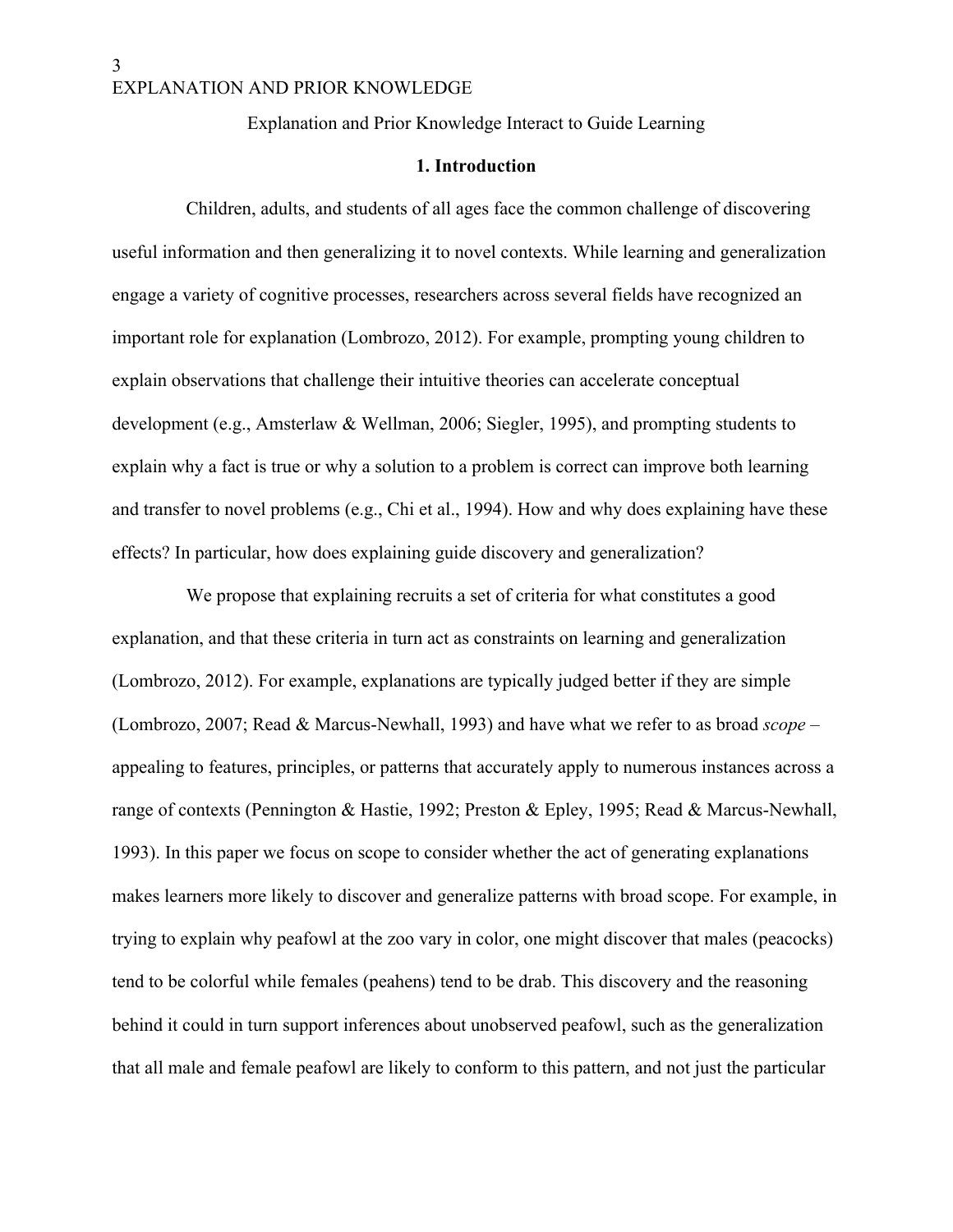species observed at the zoo.

4

The idea that explaining makes learners more sensitive to scope predicts that explaining should increase the extent to which learners consult prior knowledge.<sup>1</sup>

Learning poses a challenging inductive problem, and prior knowledge can serve as an important cue to which patterns are likely to have broad scope. For example, an explanation for variation in peafowl coloration that appeals to a generalization over sex (males versus females) could be preferred over one formulated over size (larger versus smaller) because prior knowledge favors the former as more likely to generalize beyond the peahen sample observed. So if explaining changes the criteria that learners adopt in generating or evaluating hypotheses by leading them to privilege patterns with broad scope, then explaining should recruit prior knowledge in evaluating the scope of candidate patterns**.** In addition to testing this prediction, we consider whether such an effect (if found) results from a special relationship between explanation and prior knowledge or instead from a more general effect, such as a global increase in how much information explainers discover and retain.

By focusing on the relationship between explanation and prior knowledge, we gain unique leverage in addressing two important questions in cognitive science: how explanation impacts learning and generalization, and when and how prior knowledge is brought to bear on learning. In addition to bridging research on explanation and prior knowledge, we bridge two research traditions by examining questions about explanation and learning (typically studied by educational psychologists) in the context of artificial category learning (typically studied by cognitive psychologists). In the remainder of the introduction we briefly review past work from each of these traditions before presenting the key theory, questions, and predictions that motivate

<sup>&</sup>lt;sup>1</sup> Throughout the paper we use the term "prior knowledge" to indicate a learner's beliefs or commitments, whether or not they are true. That is, our use of the term "knowledge" is non-factive.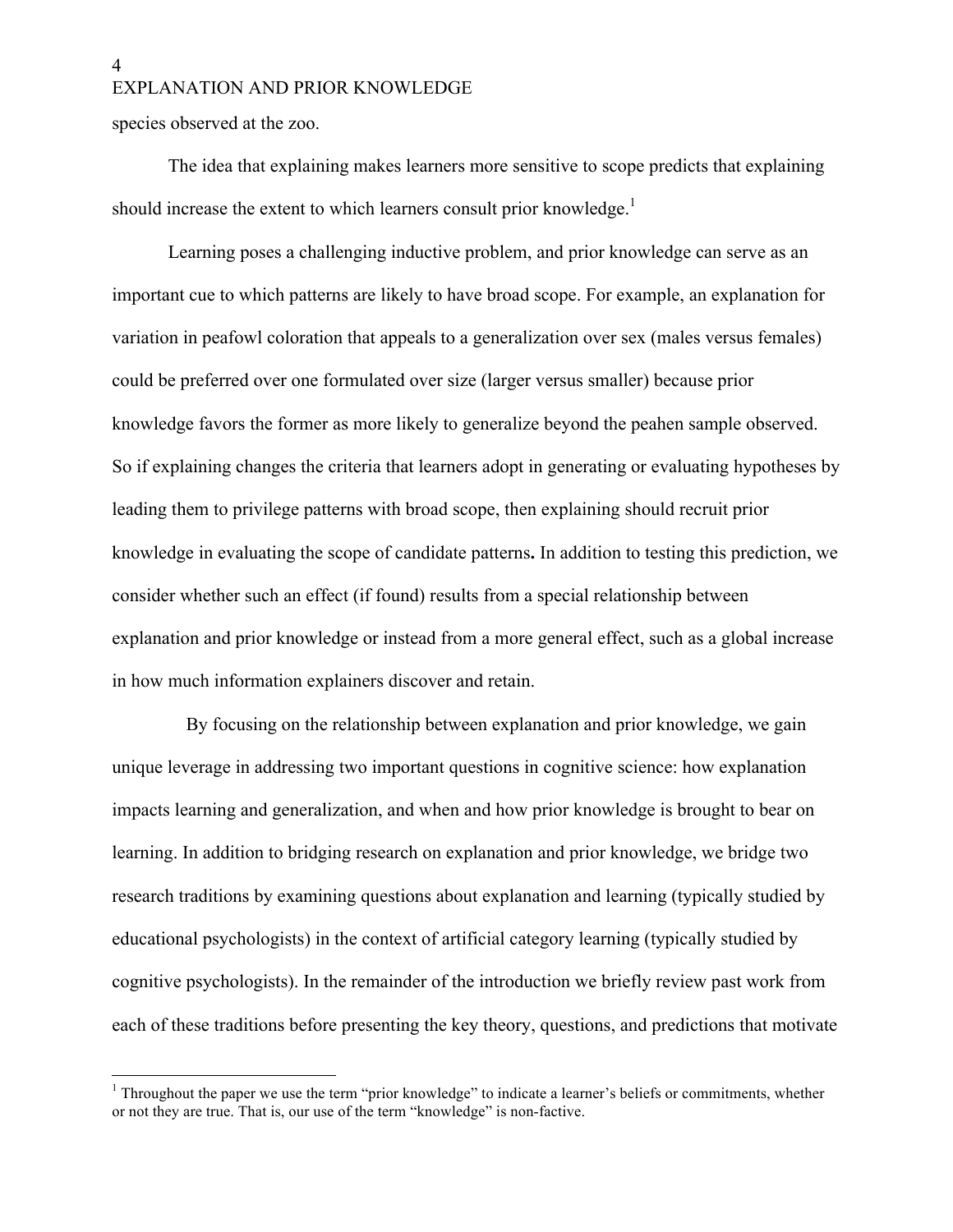## EXPLANATION AND PRIOR KNOWLEDGE

the four experiments that follow.

## **1.1. General and Selective Effects of Explanation on Learning**

Research in education has investigated the role of explanation in learning in the context of the "self-explanation effect": the phenomenon whereby explaining, even to oneself, can improve learning. Effects of self-explanation have been documented in domains from biology to mathematics, from elementary school through university, and under a variety of methods for eliciting explanations (e.g., Aleven & Koedinger, 2002; Chi et al., 1989; Chi et al., 1994; Crowley & Siegler, 1998; Graesser et al., 1994; Nokes et al., in press; Renkl, 1997; Rittle-Johnson, 2006; Siegler, 2002). This diversity is matched by a wide range of proposals concerning how explanation affects learning. For example, a prompt to explain could encourage the generation of inferences and invention of procedures (e.g., Chi et al., 1994; Renkl, 1997; Rittle-Johnson, 2006), boost metacognitive monitoring and help identify gaps in comprehension (e.g., Chi et al, 1989; Nokes et al, in press; Palinscar & Brown, 1984), and/or promote the revision of beliefs and strategies (e.g., Chi et al., 1994; Chi, 2000; Legare, Gelman, & Wellman, 2010; Siegler, 2002; Rittle-Johnson, 2006).

Many of these accounts are compatible with the idea that explaining effectively increases the same kind of cognitive processing that occurs in the absence of explanation. For example, some effects of explanation are attributed to an increase in learners' attention, motivation, or processing time (e.g., Siegler, 2002), and one recent review of research on self-explanation proposes that explanation improves learning because it is a constructive activity, and that equivalently constructive activities have comparable effects (Chi, 2010). While explaining could be especially well-suited to increasing attention, engagement, or some other cognitive resource,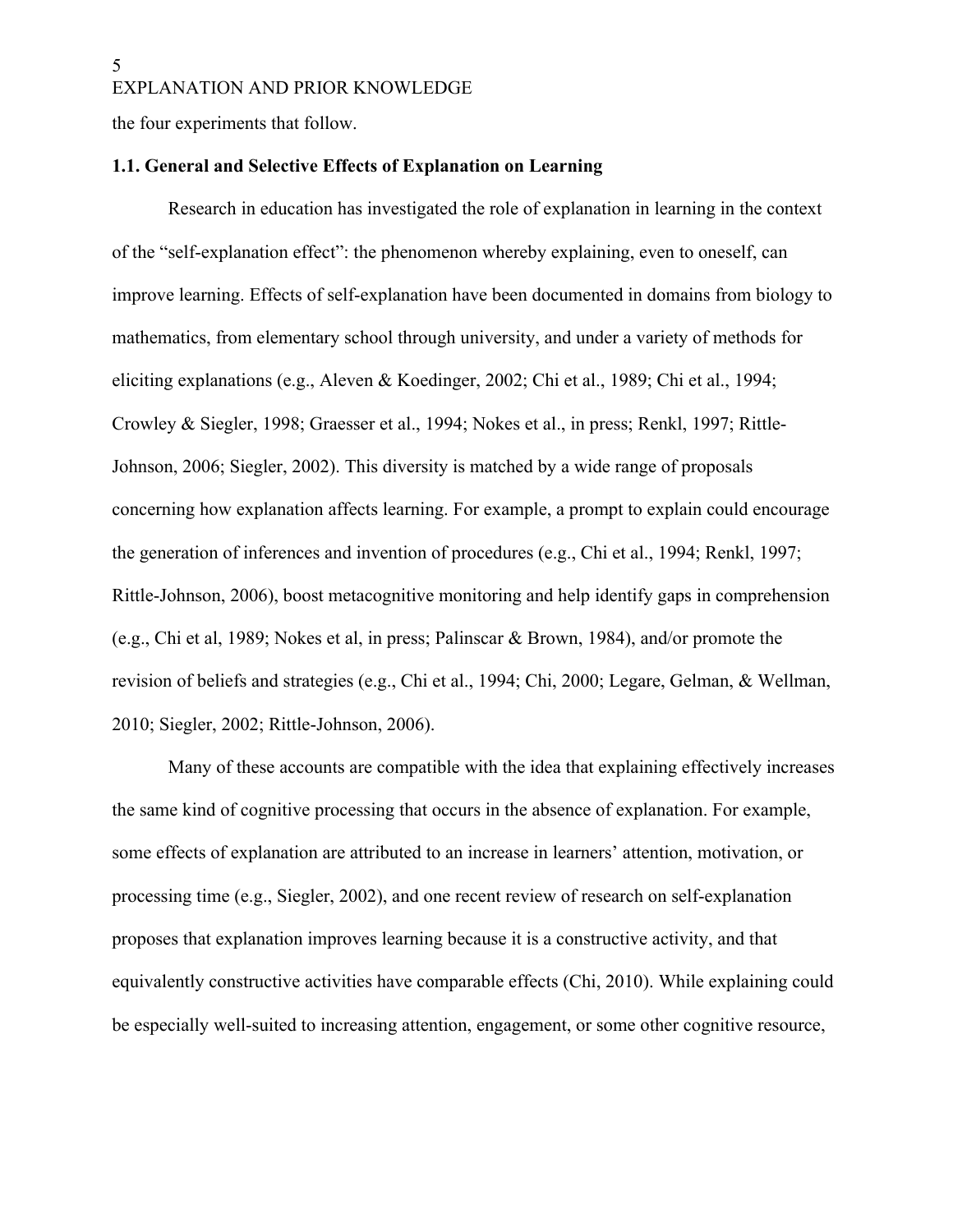# EXPLANATION AND PRIOR KNOWLEDGE

the outcome of such an increase is likely to be "general" in the sense that it extends to many kinds of learning and is not selectively tuned to properties of explanation.

A complementary approach is to focus on effects of explanation that are more "selective" in the sense that they derive from particular properties of explanation and have more targeted consequences. For example, research suggests that explaining encourages young children to focus on causal mechanisms at the expense of memory for color (Legare & Lombrozo, under review), and asking middle-school children to explain leads them to privilege causal hypotheses at the expense of observed covariation (Kuhn & Katz, 2009). Studies with adults additionally find that explaining worked examples can foster detailed verbal elaboration of concepts at the expense of procedural knowledge (Berthold et al., 2011) and promote insight problem solving at the expense of memory for what was studied (Needham & Begg, 1991). These examples indicate that explanation is not merely neutral with respect to some kinds of learning, such as memory for observed examples, but can even be harmful.

Of course, explaining is likely to have both relatively general and more selective effects, and the difference is potentially one of degree rather than kind. Nonetheless, the distinction is useful in motivating a set of questions and analyses that allow us to more precisely specify how and why explanation is selective in the way that it is. For example, explaining could improve students' learning by increasing general engagement, but in particular engage learners in searching for underlying patterns. More generally, selective effects can clarify how and why explaining helps learning by identifying *what* people are more engaged in, *which* beliefs are revised, what *kinds* of inferences are generated, and so on. Our goal in this paper is to more precisely specify what the effects of explanation are and why it is that explaining, in particular, produces those effects. Identifying selective effects of explanation – cases in which explanation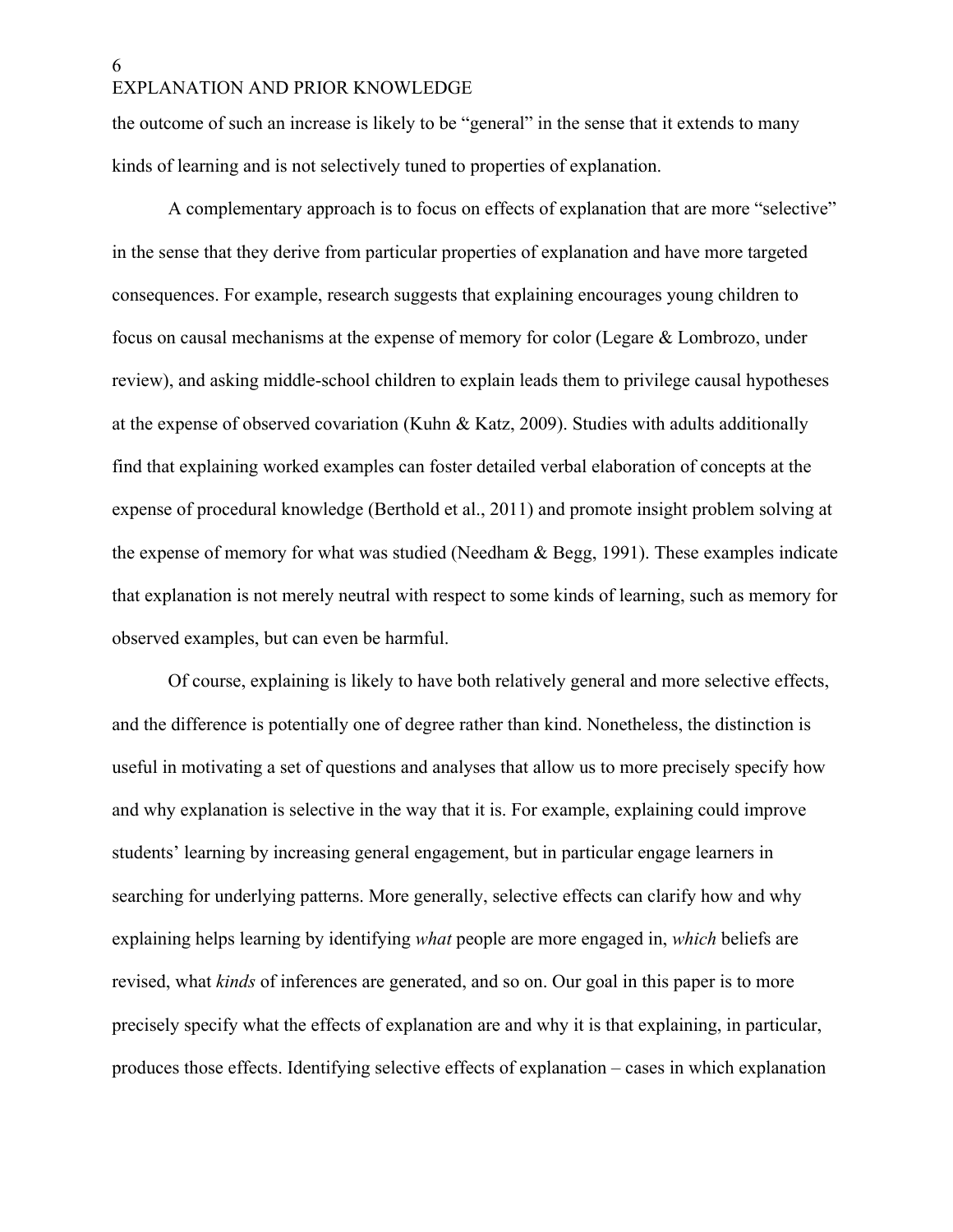impacts some kinds of learning but not others – is a useful strategy for doing so. In the experiments that follow, we therefore include more than one measure of learning, where we predict effects of explanation for some measures but not for others.

## **1.2. Prior Knowledge and Explanation in Learning**

Only a few studies in educational settings have directly investigated the relationship between explanation, prior knowledge, and learning. These studies have examined how the efficacy of explanation prompts is influenced by a learner's level of prior knowledge about the topic being learned. However, findings have been mixed (e.g., Best, Ozuru, & McNamara, 2004; Chi et al., 1994; Chi & VanLehn, 1991; McNamara, 2004; Renkl et al., 1998; Wong, Lawson & Keeves, 2002). One challenge for interpreting these inconsistent findings is the variation in how different studies assess and operationalize prior knowledge, explanation, and learning. Moreover, they rely on existing variation in learners' knowledge, rather than using experimental manipulations that can more clearly isolate causal relationships between prior knowledge and learning.

Taking a complementary approach to education research, a sizeable literature in cognitive psychology has investigated effects of prior knowledge on learning by experimentally manipulating a learner's prior knowledge concerning artificial categories that are learned in the context of well-controlled laboratory tasks (e.g., Heit, 2001; for reviews see Murphy, 2002; Ross, Taylor, Middleton, & Nokes, 2008; Wattenmaker et al., 1986; Wisniewski, 1995). Within this tradition, prior knowledge has typically been shown to facilitate learning (although see Murphy & Wisniewski, 1991), increase the rate at which novel categories are learned (e.g., Kaplan & Murphy, 1999), decrease prediction errors during learning (e.g., Heit & Bott, 2001), and make it possible for learners to acquire categories with a complex relational structure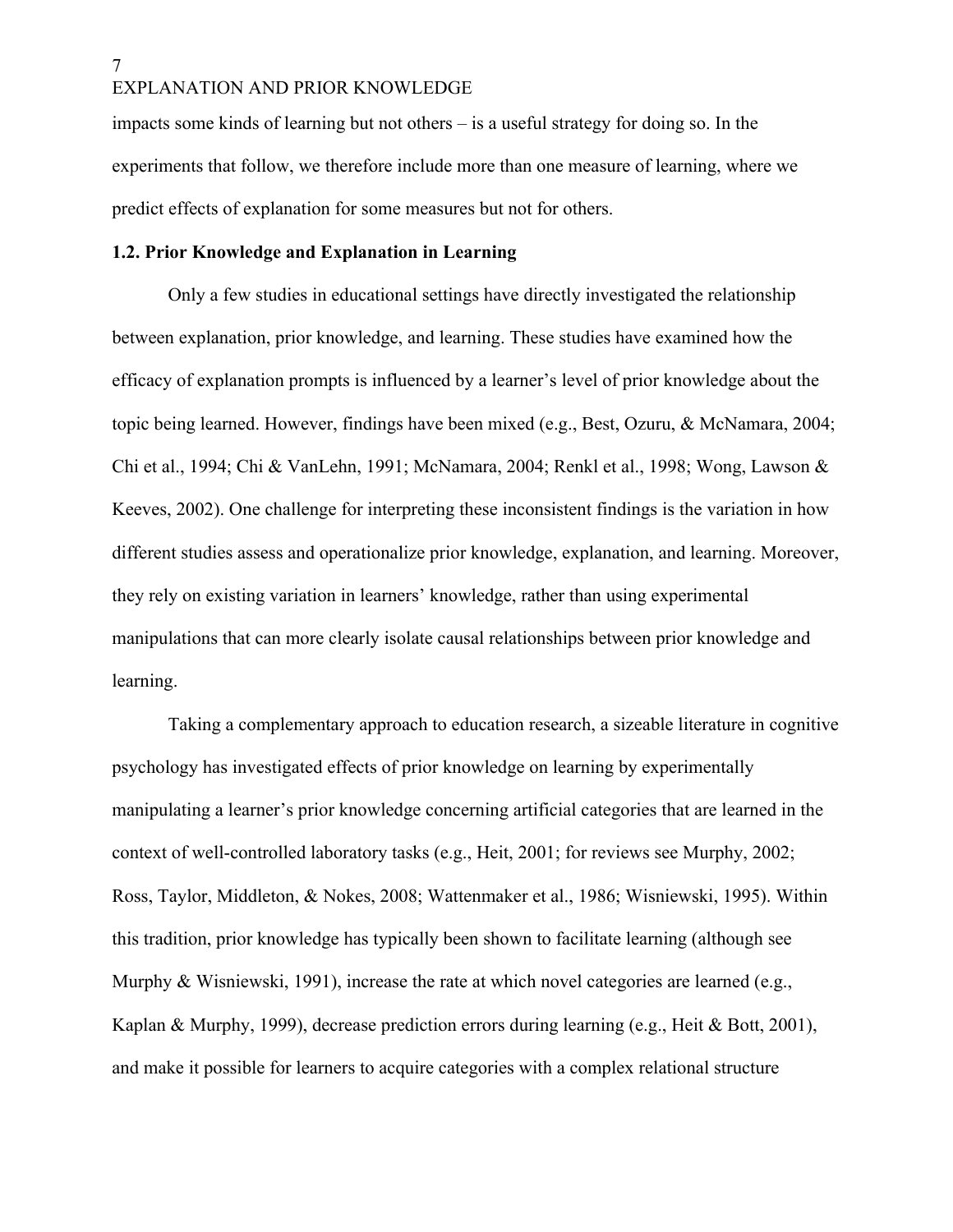(Rehder & Ross, 2001). For example, Murphy and Allopenna (1994) had participants learn novel categories that either grouped features relevant to being a "space building" or an "underwater building" or scrambled these features across categories. Participants in the former condition learned the categories more quickly and were more accurate in reporting the frequency with which different features appeared in each category.

How might explanation affect whether and how prior knowledge influences category learning? Prominent theories of conceptual representation accord a central role to "explanatory beliefs" (Carey, 1985; Murphy & Medin, 1985), a phrase that is often used synonymously with a learner's prior knowledge (see also Ahn, 1998; Lombrozo, 2009; Rehder, 2003; Rips, 1989). However, research in these traditions has overwhelmingly focused on explanations as the outcome of learning, and not on the process of explaining as itself a mechanism for concept acquisition and revision. In fact, only one study (to our knowledge) has experimentally manipulated whether participants explained during category learning (Chin-Parker, Hernandez, and Matens, 2006). The study found that participants who explained were more successful than those who did not in learning diagnostic features of category membership that could be related to prior knowledge, but additionally learned arbitrary diagnostic features – consistent with the idea that explanation recruits prior knowledge through mechanisms with either general or selective effects. No studies (to our knowledge) have manipulated both whether learners explain and the extent or nature of their prior knowledge to directly investigate how explanation and prior knowledge interact.

#### **1.3. Explanation and Prior Knowledge: A Subsumptive Constraints Account**

We propose a *subsumptive constraints* account of the relationship between explanation and prior knowledge in learning and test this account using the experimental methods of research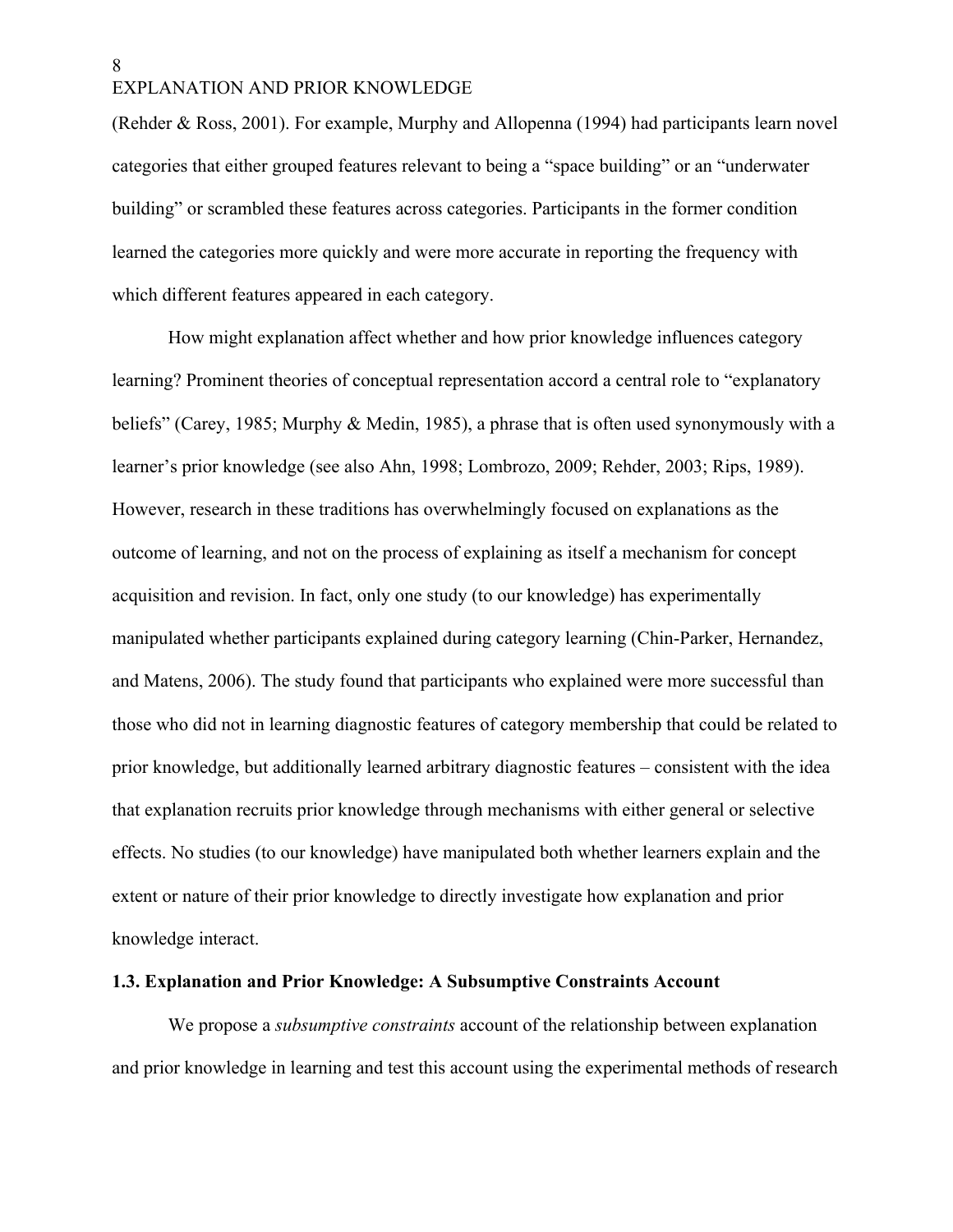on category learning. Our predictions follow from a commitment to what constitutes an explanation: To be explanatory, explanations must explicitly or implicitly appeal to a pattern or generalization of which the explanandum (what is being explained) is an instance. This idea is motivated by "subsumption" and "unification" theories of explanation in philosophy of science, according to which explanations subsume the explanandum under a law or explanatory pattern, and in so doing ideally unify disparate observations or phenomena under that law or pattern (Friedman, 1974; Kitcher, 1981; 1989; see Woodward, 2010 for review). In the context of everyday judgments, subsuming patterns can take the form of rules, causal relationships, or principles, among others. For example, explaining an object's membership in one category rather than another could appeal to a rule concerning membership (e.g., "avocados are fruits rather than vegetables, because fruits contain the seed of their plant while vegetables do not"), explaining why someone has a particular characteristic could appeal to a causal regularity (e.g., "Anna is politically savvy because she comes from a family of activists"), and explaining the solution to a problem could appeal to a general principle (e.g., "The desired angle must be 30 degrees, because the sum of angles in a triangle is 180"). As a consequence, explaining will drive learners to seek underlying patterns, which then serve to guide learning and generalization. For example, in explaining why your friend Anna is so politically informed, you might note that she comes from a family of activists, and induce the general pattern that people who are raised by activists tend to be politically informed.

According to this account, explanations should be better to the extent that the patterns they invoke unify or subsume a large number of cases and are violated by few exceptions. Explaining should accordingly drive learners to seek patterns that match the greatest proportion of cases to which they can be applied. We refer to the number of (observed and unobserved)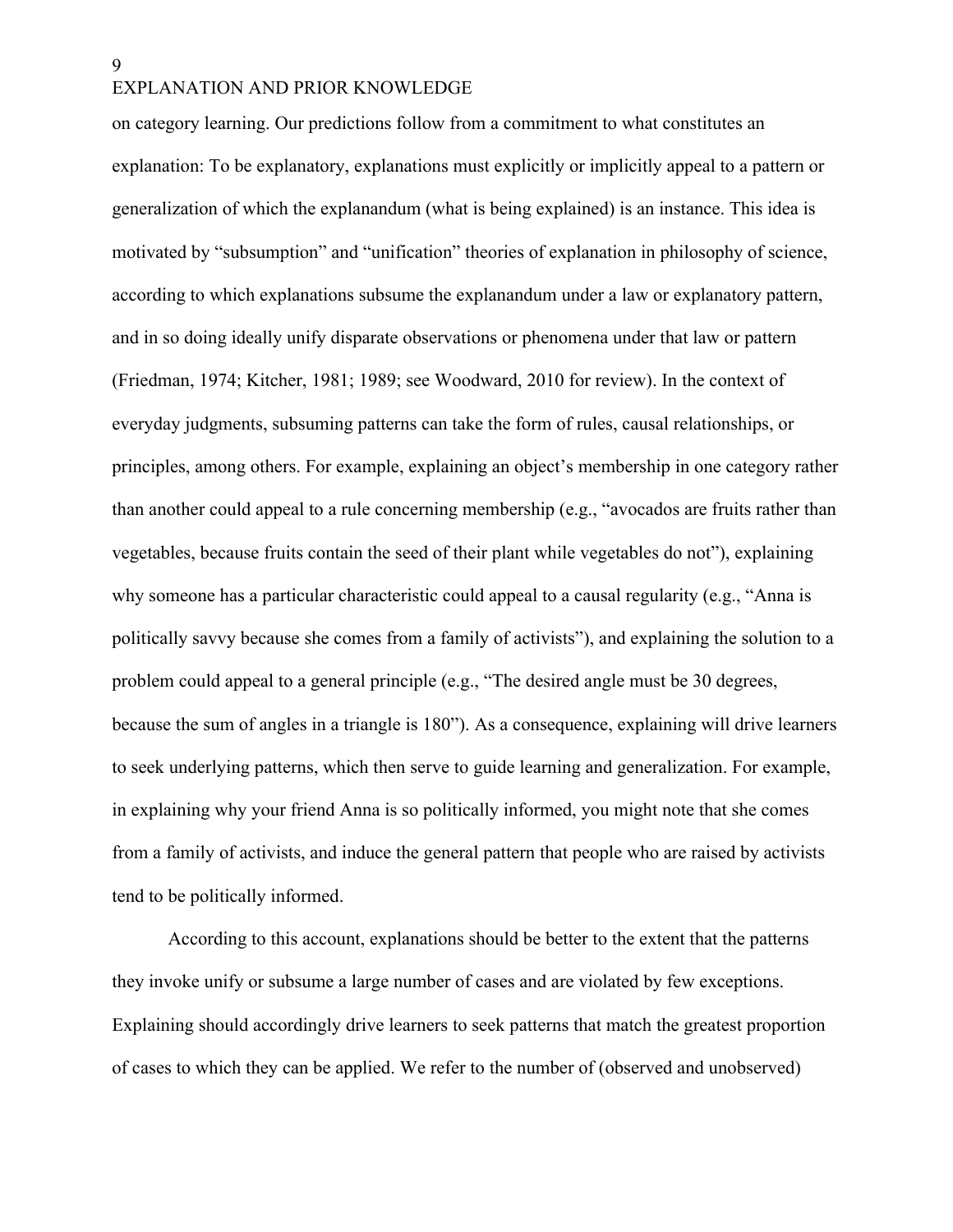cases to which a pattern successfully applies as its "scope." Because a pattern's scope is rarely directly available, it must be inferred on the basis of several cues, including how many of the currently observed cases fall under the pattern, the proportion of cases from past experience to which it has successfully applied, and more generally, any prior knowledge that can inform inferences about the pattern's likely extension. If the subsumptive constraints account is correct, then explaining should not only make learners more likely to discover patterns, but also influence *which* patterns are discovered, with prior knowledge especially likely to be consulted as explainers evaluate the scope of candidate patterns. This generates the prediction that explaining will interact with prior knowledge relevant to assessing scope to guide discovery and generalization. Specifically, learners who are prompted to explain should consult prior knowledge to a greater degree than those who learn without explaining, and prompts to explain should accordingly have a targeted impact on measures of learning that track prior knowledge and scope, but not necessarily other measures of learning, such as the total number of patterns discovered or recalled. In contrast, if explanation's primary effects are instead to increase attention, motivation, or even the overall search for underlying patterns, the effects of explanation and prior knowledge could be independent, and also generate more widespread consequences for learning.

Williams and Lombrozo (2010) first proposed the *subsumptive constraints* account and reported evidence consistent with the idea that explanation drives learners towards patterns with broader scope. Participants learned about two categories of robots and were prompted to either explain the category membership of eight labeled examples or to engage in a control task, such as description or thinking aloud. Across three experiments, explaining promoted the discovery of a subtle pattern relating foot shape to category membership (i.e., that "Glorp" robots have pointy

<sup>10</sup>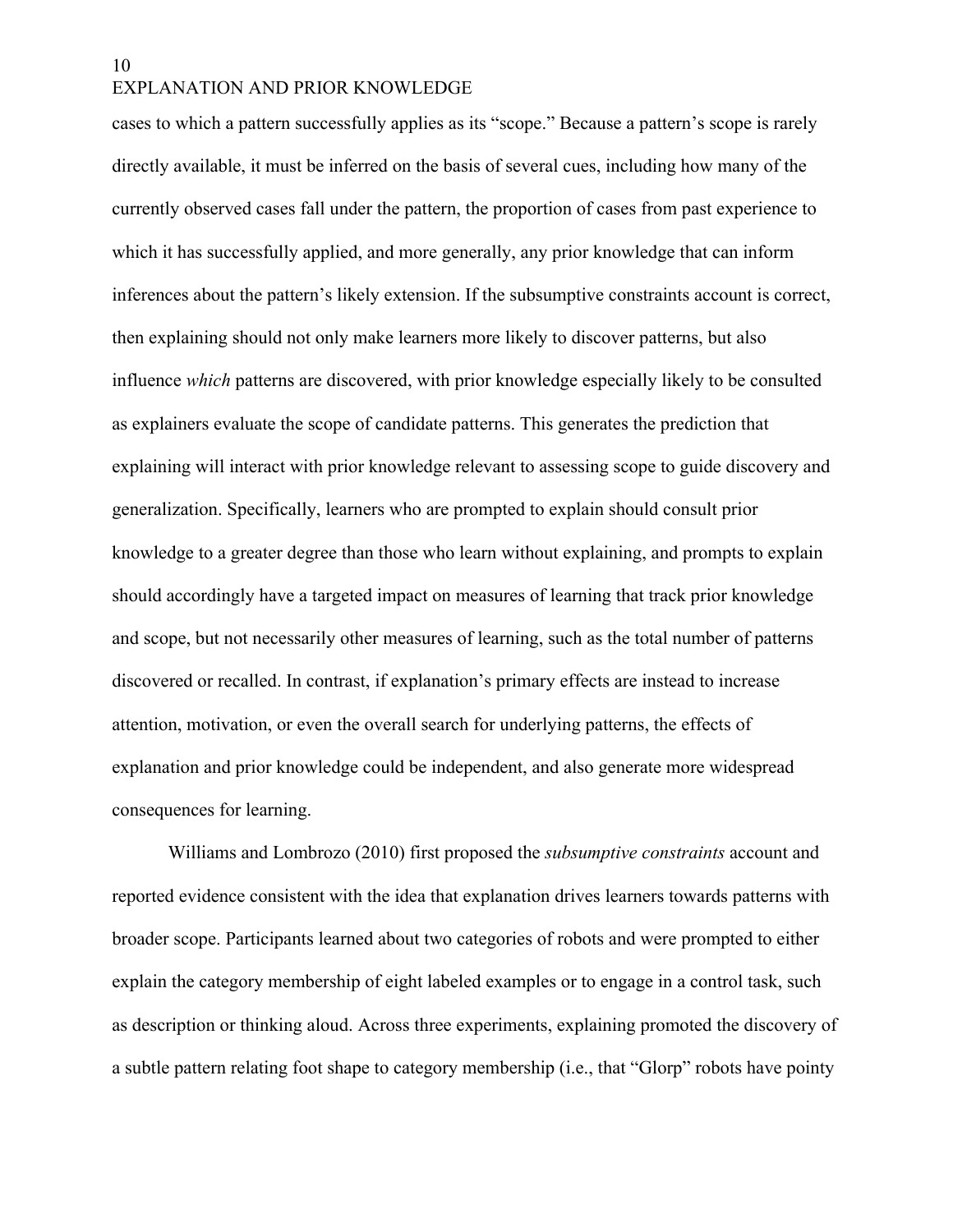feet and "Drent" robots have flat feet), which accounted for the membership of every study observation. In the control conditions participants tended to discover a more salient pattern concerning body shape (i.e., that "Glorp" robots are typically square and "Drent" robots are typically round) that had lower scope (i.e., it only accounted for six of the eight examples) or to encode specific properties of the examples, such as their color. These findings provide initial evidence that seeking explanations promotes the discovery of patterns, and is consistent with the prediction that explaining favors patterns that account for a larger proportion of cases – in these experiments, eight out of eight observations as opposed to six out of eight. However, the experiments were not designed to test the broader issues of interest here concerning the role of prior knowledge in learning or the selectivity of explanation's effects.

In the four experiments reported below, we test the broader implications of the subsumptive constraints account. Specifically, we aim to address the following key questions. First, does explaining make learners more likely to consult prior knowledge in learning, and therefore to discover and generalize patterns consistent with prior knowledge? If so, is this the result of a general effect (e.g., boosting attention or the discovery of all kinds of patterns) or a selective effect (e.g., a constraint on *which* patterns are discovered)? And second, does explanation's selectivity in part derive from the evaluation of the scope of candidate patterns, as our account implies?

## **2. Overview of experiments**

To investigate whether and how explanation and prior knowledge interact to guide learning and generalization, we presented participants with a category learning task in which we manipulated both the extent to which learners explained and their ability to recruit relevant prior knowledge. We accomplished the former by prompting some participants to explain the category

11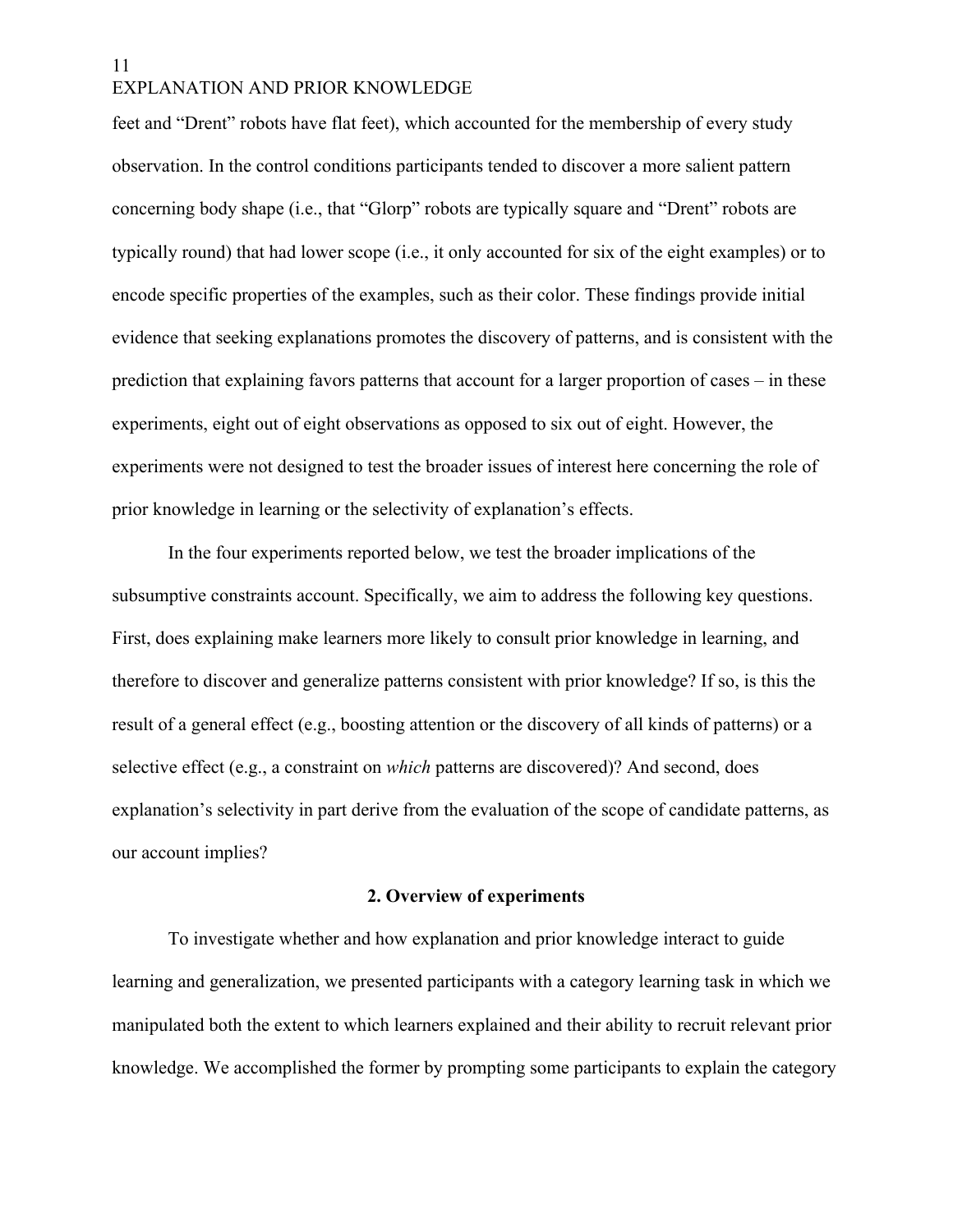membership of category exemplars and others to engage in a control task (either free study or writing their thoughts during study). We accomplished the latter by providing category labels that were either "blank" (i.e., nonsense words) or meaningful and potentially relevant to particular category features.

While most research on knowledge effects in category learning has manipulated prior knowledge through the features that make up novel categories (e.g., Murphy & Allopenna, 1994) or with explicit hints about relevant prior knowledge (e.g., Pazzani, 1991; Wattenmaker et al., 1986), the relatively subtle manipulation of category labels has been shown to influence the prior knowledge learners can recruit in learning (e.g., Barsalou, 1985, Wisniewski & Medin, 1994). For example, Wisniewski and Medin (1994) gave participants a set of drawings from children identified as coming from a "creative" versus a "noncreative" group, or from "group 1" versus "group 2," and found that participants constructed different features to discriminate the categories across these conditions. Our experiments used a similar manipulation to influence whether participants could recruit prior knowledge relevant to the learning task.

In the task we employed, participants were presented with category exemplars consistent with multiple patterns, only some of which were knowledge-relevant. For example, participants in all experiments were presented with sample robots from two categories, where those in one category had feet that were flat on the bottom and those in the other had feet that were pointy. The robots also varied across categories in other ways, including (in some experiments) the length of their antennae. When the robots received meaningful labels, such as "indoor robots" versus "outdoor robots," the feature of foot shape was "label-relevant" in that a learner could plausibly relate flat versus pointy feet to use on different indoor versus outdoor surfaces, while a feature such as length of antennae was "label-irrelevant."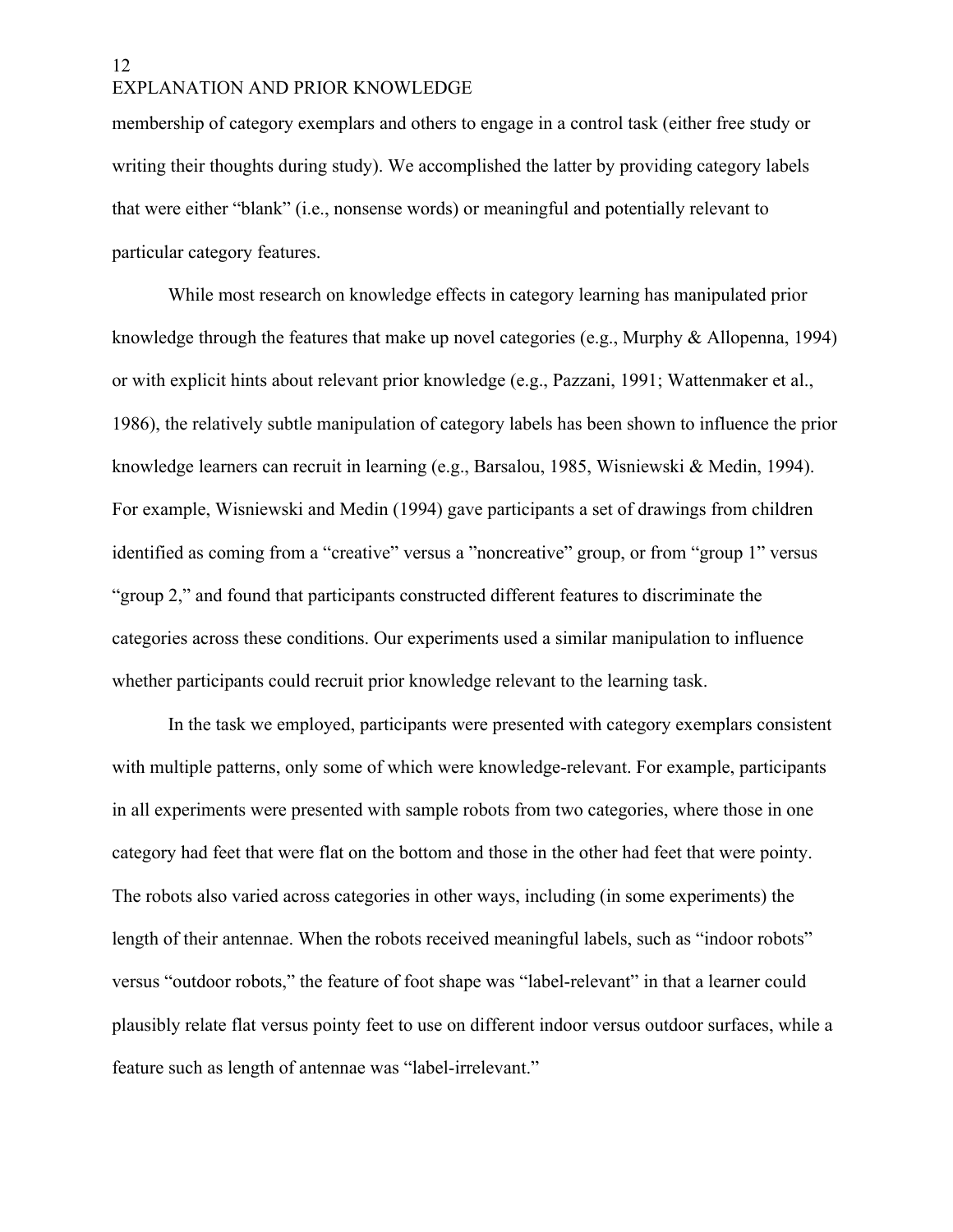13

With this simple experimental design and appropriate category structures, we examined whether and how explanation and prior-knowledge interacted in the discovery and generalization of patterns underlying category membership. In Experiments 1 and 2, we tested the prediction that prior knowledge is more likely to be recruited to guide discovery when learners engage in explanation. Specifically, we examined how discovery of the label-relevant pattern was influenced by informative labels in the absence of a prompt to explain (control  $+$  blank labels versus control  $+$  informative labels), and compared this effect to that obtained when learners were prompted to explain (explain + blank labels versus explain + informative labels).

Experiments 1 and 2 additionally considered the mechanisms by which explanation influenced discovery. If explaining increases pattern discovery through a general effect – such as a boost in attention, engagement, or motivation – then effects of explanation would likely extend to multiple measures of learning. In contrast, if explaining influences discovery through a more selective effect, then a prompt to explain could have more targeted consequences. To test the generality of explanation's effects, we examined how a prompt to explain and the provision of informative labels influenced discovery of *more than one* pattern underlying category membership.

Experiments 3 and 4 moved away from discovery to focus on generalization. First, when multiple patterns have been discovered, does explaining make a further contribution in guiding generalization? We predicted the same interaction for pattern generalization as for discovery, with explanation increasing the extent to which learners recruited prior knowledge to guide judgments. In addition, in Experiment 4 we more directly tested our claim that explanation recruits prior knowledge because it informs the assessment of scope.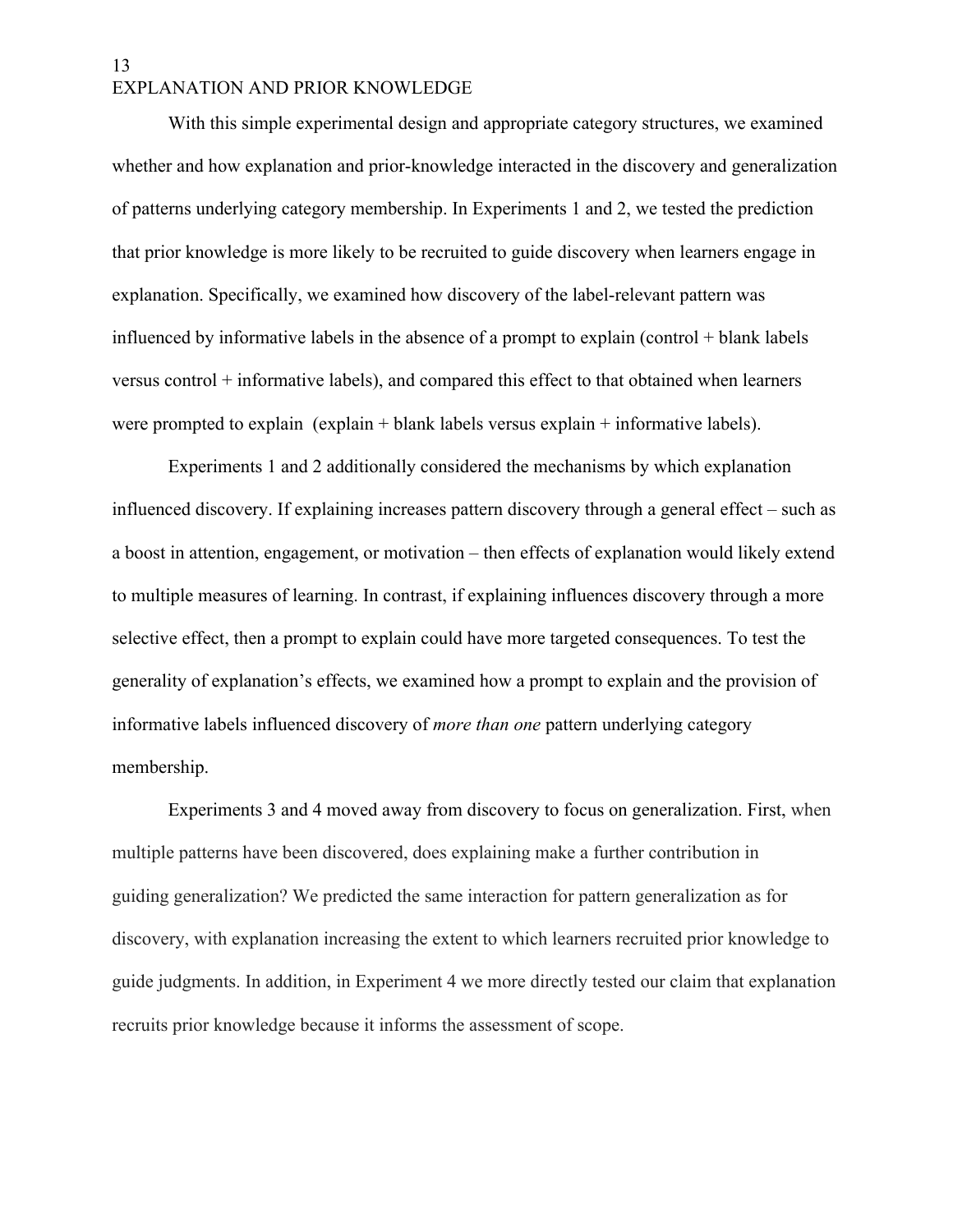In sum, the four experiments we present below considered the ways in which explanation and prior knowledge interact to guide learning and generalization. In particular, we considered how both general and selective effects of explanation are influenced by a learner's prior knowledge to better understand the role of explanation in learning and the relationship between explanation and prior knowledge.

### **3. Experiment 1**

Experiment 1 investigated the effect of constructing explanations (task: explain vs. free study) and possessing prior knowledge (label type: blank vs. informative) on discovery of labelrelevant and label-irrelevant patterns underlying the category membership of study observations. Participants learned about two categories of alien robots by studying the eight observations shown in Figure 1. After study, novel robots were presented for classification in order to ascertain whether category membership was extended on the basis of the label-relevant pattern, the label-irrelevant pattern, or similarity to a studied observation.

The design independently manipulated task (explain vs. free study) and prior knowledge (blank vs. informative labels) in order to examine the independent and joint effects of explanation and prior knowledge on: (1) the discovery of label-relevant and label-irrelevant patterns; (2) the number of patterns discovered; (3) the relationship between discovering the label-relevant and label-irrelevant pattern; and (4) the use of particular patterns in categorizing novel items. With these varied measures we could evaluate the selectivity of explanation's effects.

#### **3.1. Methods**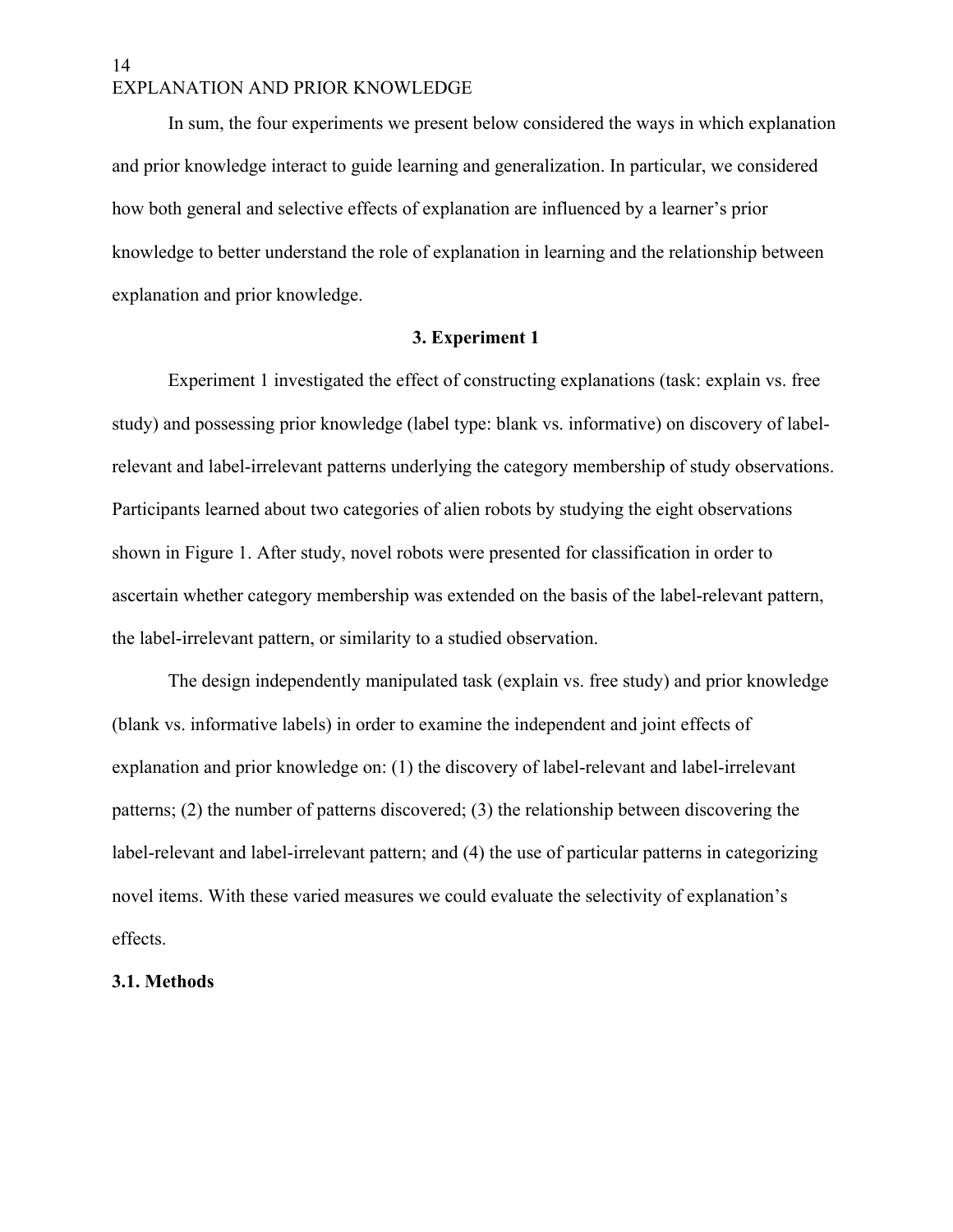**3.1.1. Participants.** Four-hundred-and-seven UC Berkeley undergraduate students participated for course credit or monetary reimbursement.<sup>2</sup>

#### **3.1.2. Materials.**

*3.1.2.1. Study observations.* Participants learned about eight alien robots from two categories, shown in Figure 1a. In the blank labels conditions, the first category was labeled "Glorp robots" and the second "Drent robots," while in the informative labels conditions the first category was labeled "Outdoor robots" and the second "Indoor robots."

The category membership of these eight robots followed two patterns, identified as the label-relevant pattern and the label-irrelevant pattern. The label-relevant pattern was that all four Outdoor (Glorp) robots had pointy feet while all four Indoor (Drent) robots had flat feet. These features were chosen with the assumption that participants could utilize prior knowledge to relate pointy versus flat feet to properties of Outdoor versus Indoor robots.<sup>3</sup> The label-irrelevant pattern was that all four Outdoor (Glorp) robots had a shorter left antenna and all four Indoor (Drent) robots had a shorter right antenna; we expected that participants' prior knowledge would less readily relate relative antenna length to properties of Outdoor versus Indoor robots. Each robot also varied in body shape and in left and right colors, but these features were not diagnostic of category membership as they occurred equally often in each category.

*3.1.2.2. Categorization probes.* To assess which features participants used in generalizing category membership from the study observations to novel robots, participants classified fifteen

 $2^2$  Experiments using related images were previously conducted with this participant pool, so after the study we asked participants if they might have seen the robots before, and excluded an additional 124 participants who responded affirmatively.

<sup>&</sup>lt;sup>3</sup> In order to verify that participants associated the informative labels with these features, we presented a separate group of participants from the same pool with the individual features of robots from Experiment 2 (see Figure 1b), which contained the features used in all four experiments. Ratings of how important the features were to which category a robot belonged to verified our assumptions: Foot shapes were rated as most important for robots labeled Outdoor/Indoor and antenna shapes as most important for robots labeled Receiver/Transmitter (these labels are used in Exp. 3 & Exp. 4).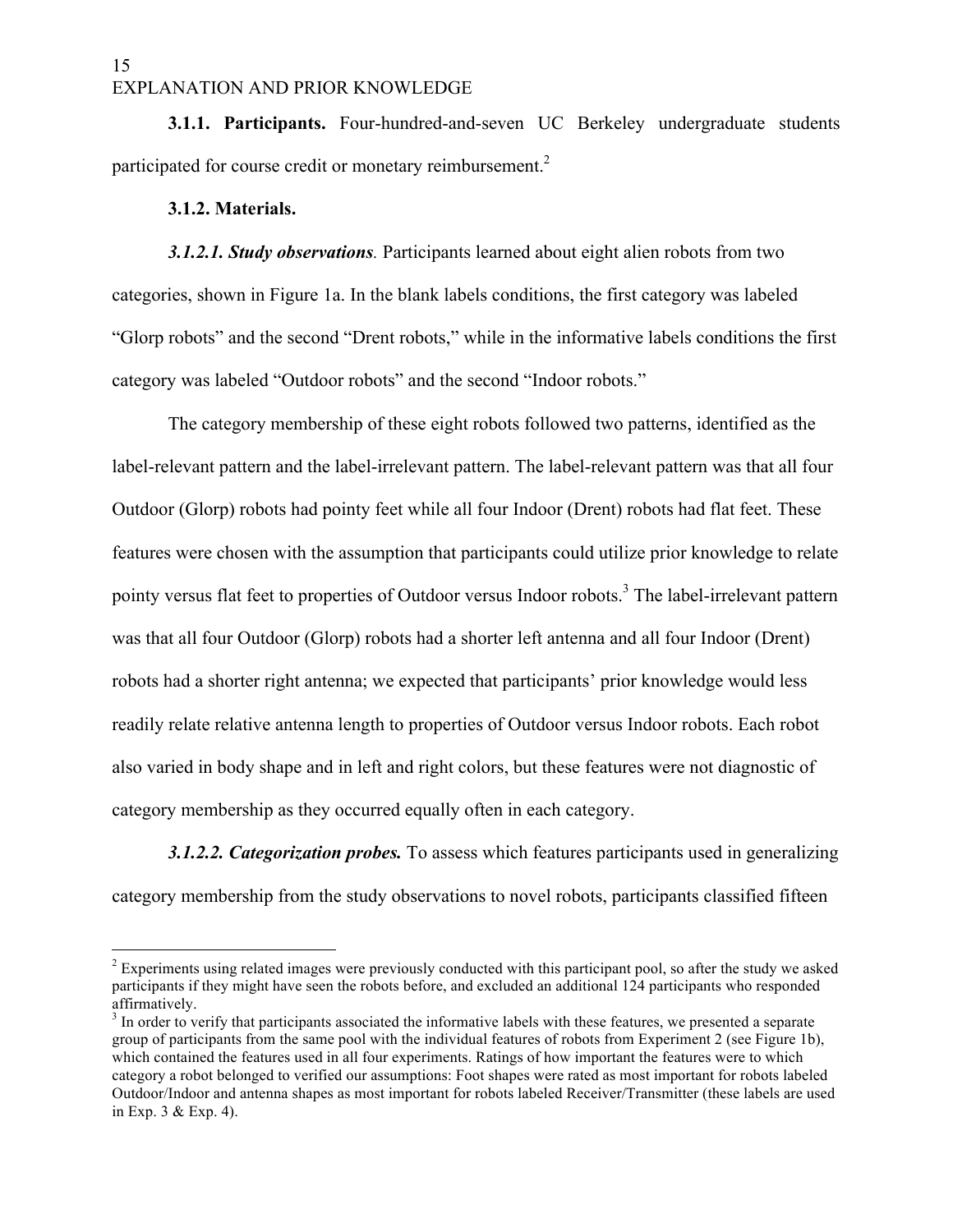unlabeled robots. Participants could categorize these robots in at least three ways. First, participants could discover the label-relevant pattern about feet (pointy vs. flat feet) and categorize new robots based on foot shape. Second, participants could discover the labelirrelevant pattern about antennae (shorter left vs. shorter right antenna) and categorize based on antenna height. Finally, instead of using a pattern, participants could categorize new items on the basis of their similarity to individual study items, where similarity was measured by tallying the number of shared features across items.<sup>4</sup> We refer to these bases for generalizing category membership as "label-relevant pattern," "label-irrelevant pattern," and "item similarity," respectively.

Ten of these novel robots pitted one basis for categorization against the other two and were constructed by taking novel combinations of features from study observations. Specifically, four label-relevant pattern probes yielded one classification according to the label-relevant pattern and another according to both the label-irrelevant pattern and item similarity, with three label-relevant pattern probes and three item similarity probes that likewise isolated a single basis for categorization. Four addition label-relevant transfer probes also pitted the label-relevant pattern against the other two bases for generalization, but used previously unseen foot shapes that conformed to the pointy/flat pattern. Finally, there was one item for which all three bases yielded the same classification. As described later, participants' bases for generalization were inferred from patterns of classifications across these fifteen probes.

## **3.1.3. Procedure.**

<sup>&</sup>lt;sup>4</sup> We have verified in previous work (Williams  $&$  Lombrozo, 2010) that this measure tracks participants' similarity judgments for stimulus materials like those employed in the current experiment.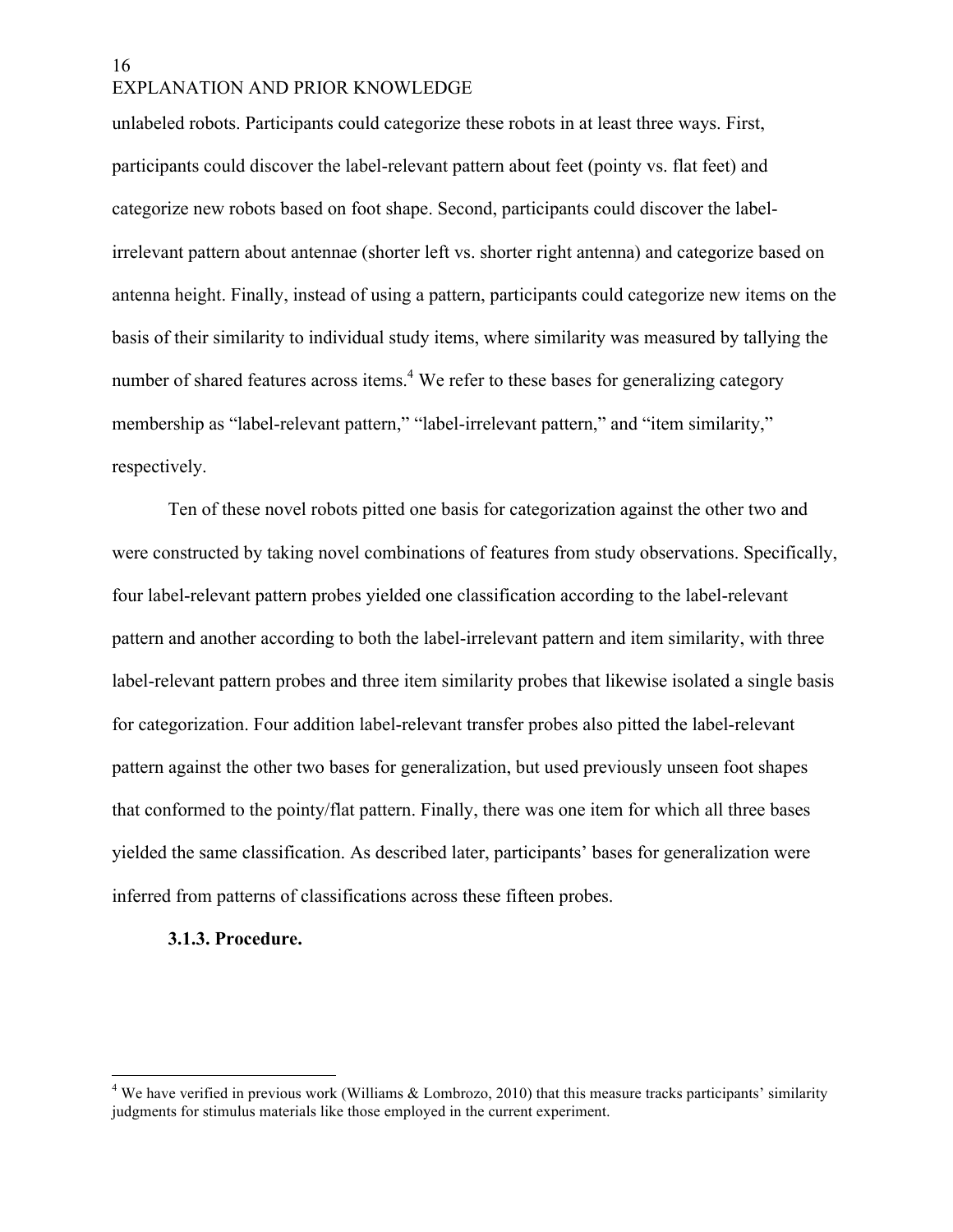17

*3.1.3.1. Learning phase***.** Participants in both the explain and free study conditions were instructed that they would be looking at two types of robots on the planet Zarn and that they would later be tested on their ability to remember and categorize robots.

The eight study observations were shown onscreen for two minutes. The robots were presented in a scrambled order, with category membership and identifying number (1 through 8) clearly indicated for each robot. Participants in the free study conditions were told, "Robots 1, 2, 3 & 4 are Outdoor (Glorp) robots, and robots 5, 6, 7 & 8 are Indoor (Drent) robots." Participants in the explain conditions were told "Explain why robots 1, 2, 3  $\&$  4 might be Outdoor (Glorp) robots, and explain why robots 5, 6, 7 & 8 might be Indoor (Drent) robots." Participants typed their explanations into a box onscreen.

## *3.1.3.2. Test phase.*

*3.1.3.2.1. Pattern discovery.* For both the label-relevant (foot) pattern and the labelirrelevant (antenna) pattern, participants were asked if they could tell whether a robot was Outdoor (Glorp) or Indoor (Drent) by looking at its feet (antennae), and if they could, to state the difference(s) between categories.

*3.1.3.2.2. Basis for categorization.* The categorization probes were presented in random order, with participants categorizing each robot as Outdoor (Glorp) or Indoor (Drent).

*3.1.3.2.3. Explanation self-report.* To examine effects of spontaneous explanation, all participants were asked if they were trying to explain category membership while viewing the eight robots, and responded "Yes," "Maybe," or "No."

*3.1.3.2.4. Additional measures.* To examine whether being prompted to explain changed participants' assumptions about the likely presence of a pattern, they were asked, "What do you think the chances are that there is one single feature that underlies whether a robot is Outdoor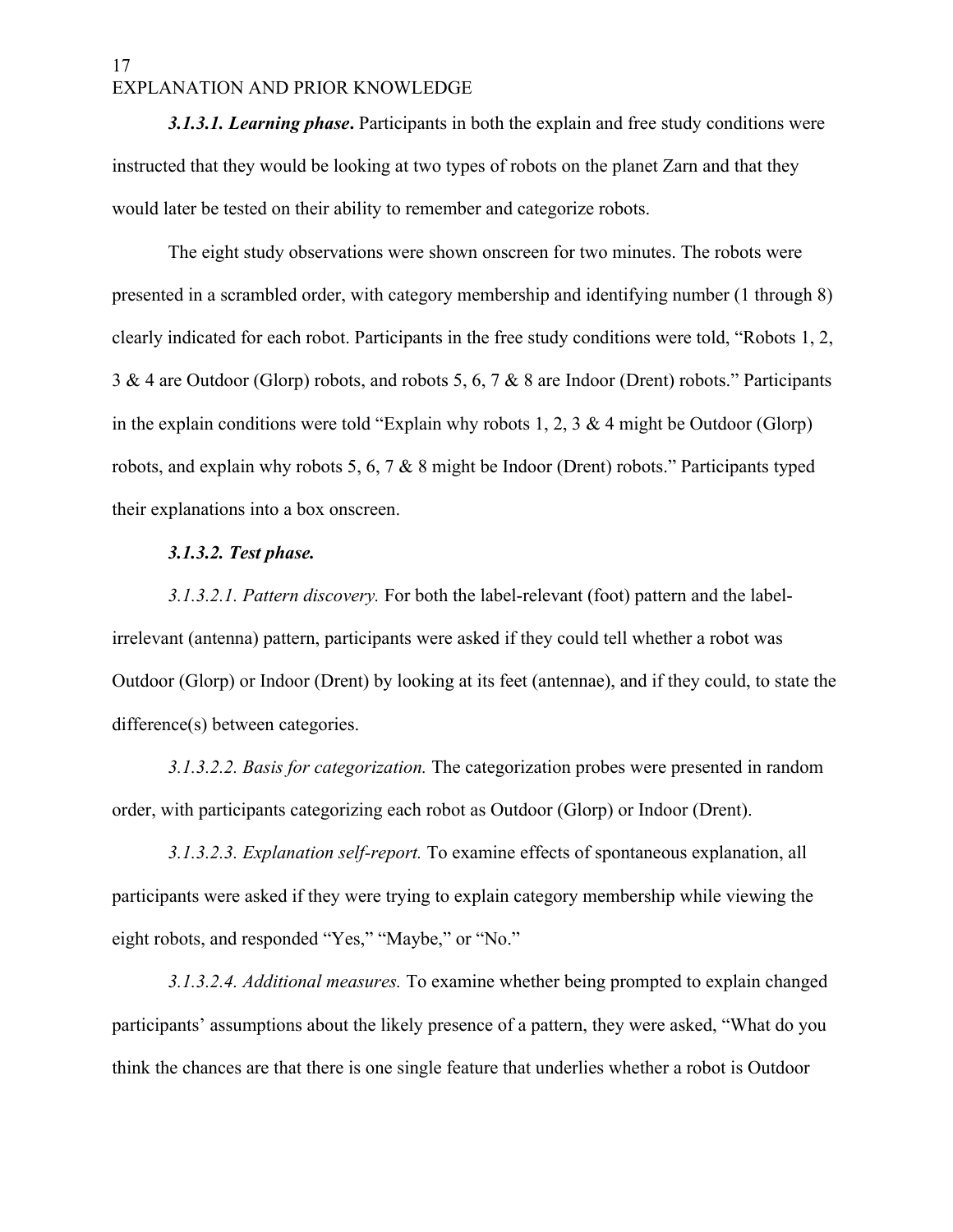## EXPLANATION AND PRIOR KNOWLEDGE

(Glorp) or Indoor (Drent) - a single feature that could be used to classify ALL robots?" Participants responded on a scale from 0 to 100.

Participants were also asked to report any differences they noticed across categories and used in classification, and to rank the relative importance of each feature (feet, antennae, body,

and color) in categorization. These questions were included in case participants reported unanticipated differences between categories, but as this very rarely happened the responses were redundant with the pattern discovery questions, and are not discussed further.

Participants encountered the test measures in the following order: categorization probes, probability of pattern, category differences, discovery of label-irrelevant antenna pattern, explanation self-report, discovery of label-relevant foot pattern.

## **3.2 Results**

**3.2.1 Discovery of patterns.** On the pattern discovery questions, participants were credited with discovery of the label-relevant (foot) pattern and label-irrelevant (antenna) pattern if they accurately cited the corresponding diagnostic features. The primary coder's reliability was confirmed by agreement of 98% with a second coder's classification of 25% of the responses. Figure 2a reports discovery of the label-relevant and label-irrelevant patterns as a function of task and label type, and illustrates that discovery rates were higher for participants who explained, with the pattern most likely to be discovered dependent on the presence of informative labels.

The effects of task and label type on discovery of the *label-relevant* pattern were explored using a log-linear analysis on task (explain, free study), label type (blank labels, informative labels), and discovery of the label-relevant pattern (discovered, not discovered). This revealed an interaction between task and discovery,  $\chi^2(1, N = 407) = 11.65, p \lt 0.01$ , with higher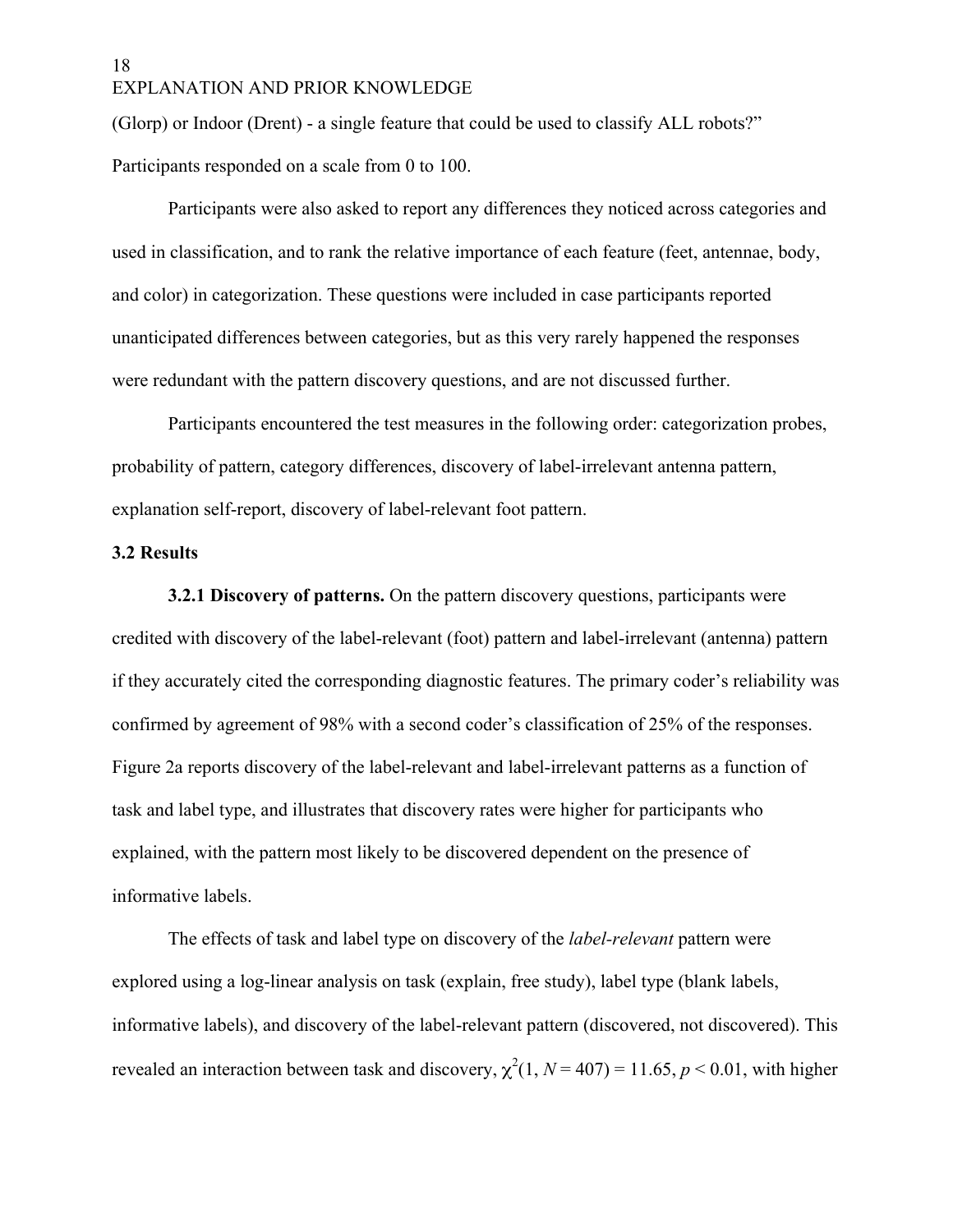19

discovery rates for participants who explained, as well as an interaction between label type and discovery,  $\chi^2(1, N = 407) = 11.61, p < 0.01$ , with higher discovery rates for participants who received informative labels. However, these interactions were superseded by a three-way interaction between task, label type, and discovery,  $\chi^2(1, N = 407) = 3.98$ ,  $p < 0.05$ : Discovery was highest among participants who explained *and* received informative labels. In fact, discovery of the label-relevant pattern was not significantly improved by explaining when blank labels were provided,  $\chi^2(1, N = 207) = 1.43$ ,  $p = 0.15$ , nor by providing informative labels in free study conditions,  $\chi^2(1, N = 200) = 0.55, p = 0.52$ .

A parallel analysis on discovery of the *label-irrelevant* pattern also revealed a three-way interaction with task and label type,  $\chi^2(1, N = 407) = 5.48$ ,  $p < 0.05$ , superseding interactions between task and discovery,  $\chi^2(1, N = 407) = 17.39$ ,  $p < 0.001$ , and label type and discovery,  $\chi^2(1, N = 407) = 11.47, p < 0.001$ . However, this interaction was driven by elevated discovery of the label-irrelevant pattern by participants who explained with blank labels. In fact, explaining with informative labels led to *lower* discovery of the label-irrelevant (antenna) pattern than explaining with blank labels,  $\chi^2(1, N = 207) = 17.98, p < 0.01$ .

These findings suggest that explaining boosts the discovery of patterns underlying category membership, with prior knowledge influencing *which* pattern is discovered. When informative labels were provided, explaining boosted discovery of the label-relevant pattern. When blank labels were provided, explaining boosted discovery of the label-irrelevant pattern.

**3.2.2 Number of patterns discovered***.* Figure 2b indicates the proportion of participants who discovered neither pattern, exactly one pattern, or both the label-relevant and labelirrelevant patterns, and illustrates that participants in the free study conditions overwhelmingly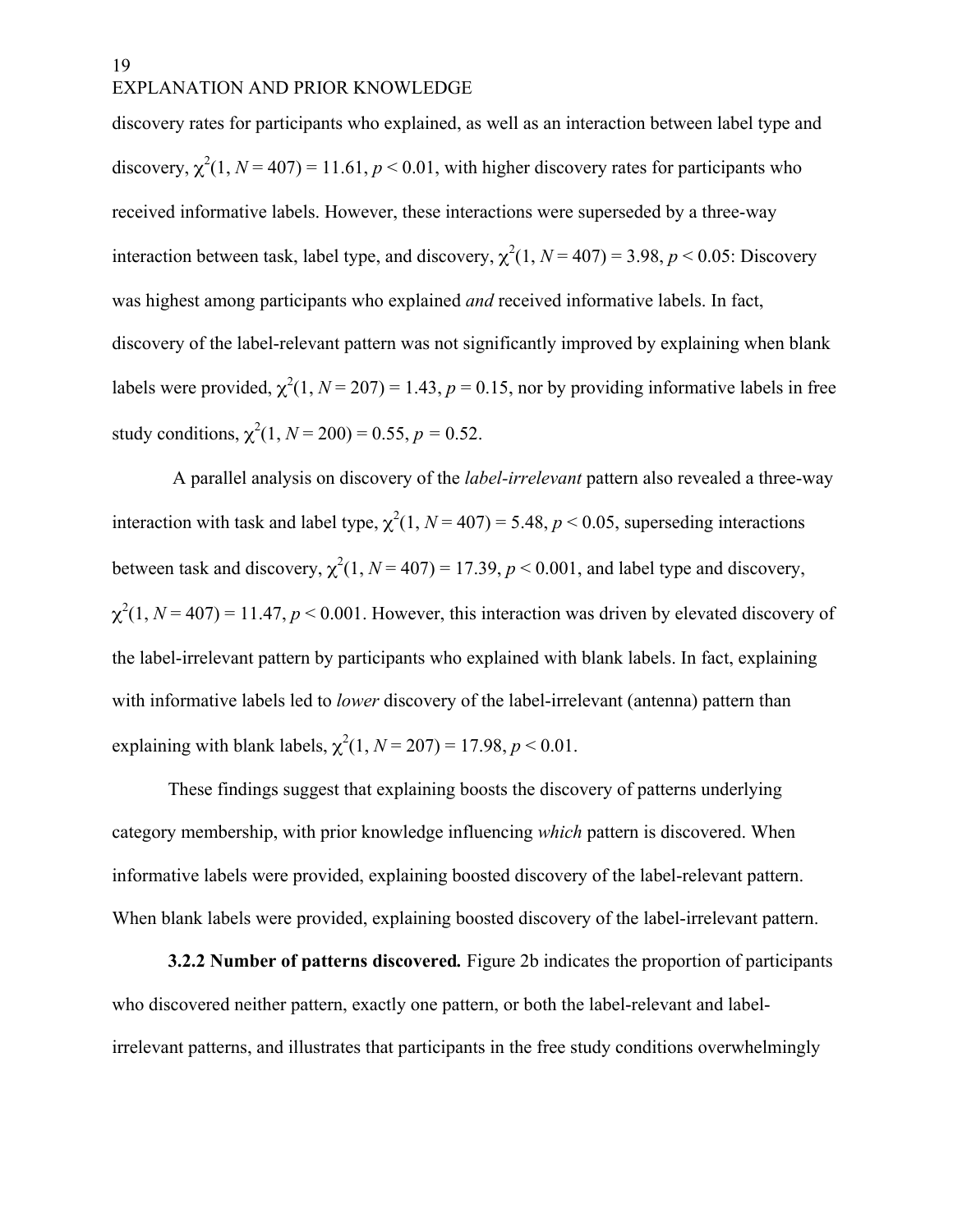discovered zero patterns, while those in the explain condition most often discovered exactly one, irrespective of label type.

A log-linear analysis on task (explain, free study), label type (blank, informative), and number of patterns discovered (zero, one, two) revealed interactions between number of patterns discovered and task,  $\chi^2(2, N = 407) = 80.97, p < 0.001$ , as well as between number and label type,  $\chi^2(2, N = 407) = 8.53, p < 0.05$ . We therefore performed three separate log-linear analyses on whether or not a participant had discovered zero, one, or two patterns. Participants prompted to explain were less likely than participants in the free study conditions to discover zero patterns,  $\chi^2(1, N = 407) = 71.52, p < 0.001$ , but more likely to discover exactly one,  $\chi^2(1, N = 407) =$ 74.86,  $p < 0.001$ , which was also more likely among participants receiving blank labels,  $\chi^2(1, N)$  $= 407$ ) = 7.64,  $p \le 0.01$ . There was no effect of explanation on discovering two patterns, although there was a marginal effect of label type,  $\chi^2(1, N = 407) = 3.50, p = 0.062$ , with informative labels increasing discovery of two patterns.

These results confirm the importance of explaining in pattern discovery, but it is notable that explaining did not boost the discovery of *multiple* patterns, instead driving participants to discover *a* pattern.

**3.2.3 Conditional pattern discovery***.* We additionally examined the discovery rate for one pattern given discovery of the other, which we call "conditional discovery" (see Figure 2c). Log-linear analyses were performed with task and label type crossed against (1) discovery of the label-irrelevant pattern given discovery of the label-relevant pattern (i.e., discovered labelrelevant pattern, discovered both patterns) and (2) discovery of the label-relevant pattern given discovery of the label-irrelevant pattern (i.e., discovered label-irrelevant pattern, discovered both patterns).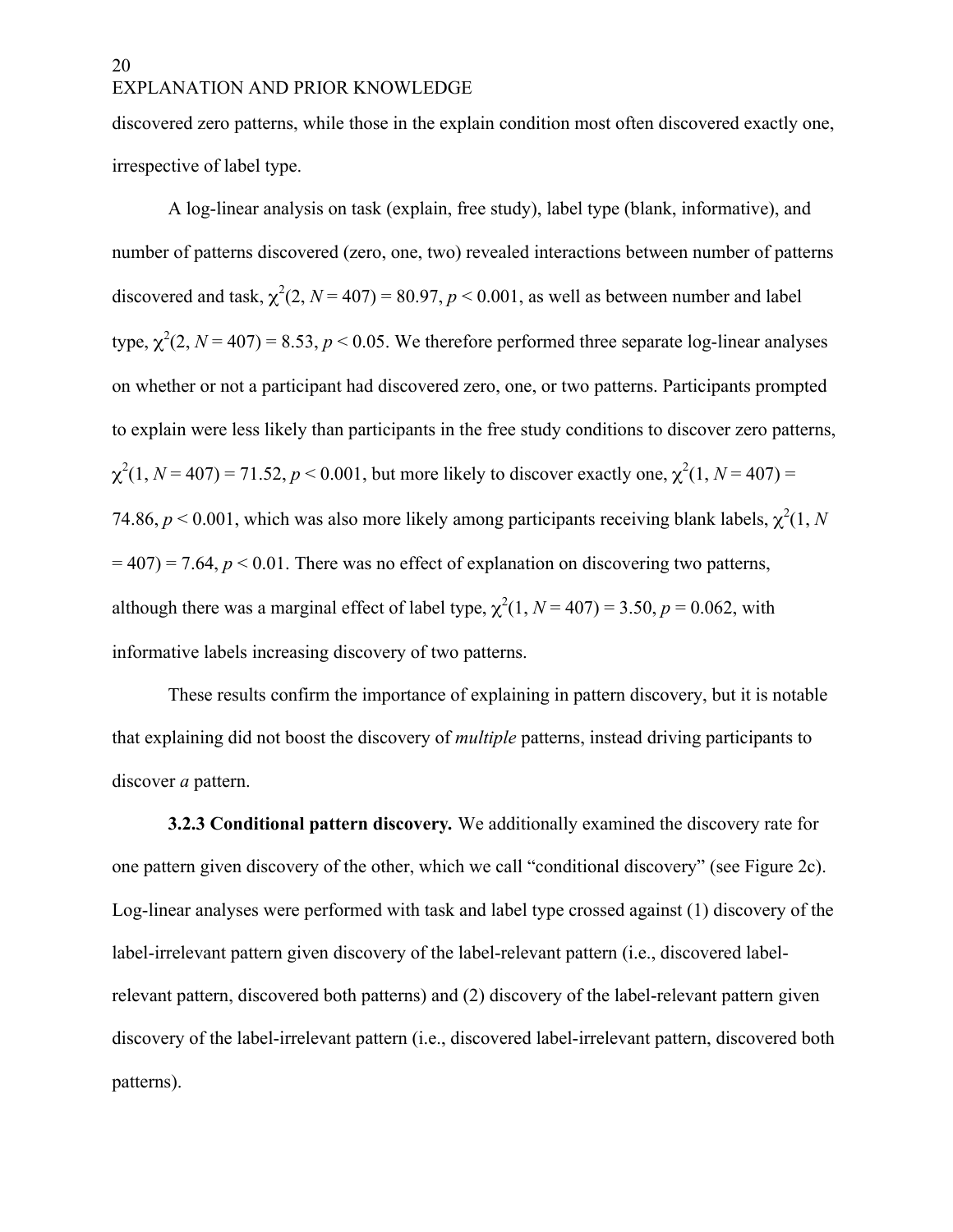21

Among participants who discovered the label-relevant pattern, the probability of *also*  discovering the label-irrelevant pattern was *lower* in the explain than free study conditions, as revealed by a task by discovery interaction,  $\chi^2(1, N = 42) = 7.10, p < 0.01$ . And among those who discovered the label-irrelevant pattern, those in the explain conditions were less likely to have *also* discovered the label-relevant pattern,  $\chi^2(1, N = 69) = 6.73, p < 0.01$ . In other words, relative to free study, participants in the explain conditions who discovered either pattern were *less likely* to discover a second pattern. In addition, those in the informative labels conditions who discovered the label-irrelevant pattern were more likely to have also discovered the labelrelevant pattern,  $\chi^2(1, N = 200) = 11.88, p < 0.01$ ), which was driven primarily by the free studyinformative labels condition. No other effects were significant.

These findings reinforce the idea that explaining has selective effects, and even suggest that explaining can *hinder* discovery under some conditions.

**3.2.4 Basis for categorization.** Participants' basis for generalizing category membership to new robots was inferred from classification of the categorization probes – specifically, whether there were more judgments consistent with use of the label-relevant pattern, the labelirrelevant pattern, or item similarity, with ties coded as 'other.' Table 1 reports the proportion of participants classified as using each basis for categorization.

Effects of explanation were first analyzed with a log-linear test with three factors: task (explain, free study), label type (informative, blank), and basis for categorization (label-relevant pattern, label-irrelevant pattern, item similarity). This analysis revealed interactions between task and basis,  $\chi^2(3, N = 407) = 92.02, p < 0.0001$ , as well as between label type and basis,  $\chi^2(3, N = 1)$  $407$ ) = 17.34,  $p < 0.001$ , with a marginal three-way interaction,  $\chi^2(3, N = 407) = 6.89$ ,  $p = 0.07$ . To interpret these effects we performed log-linear analyses on task, label type, and each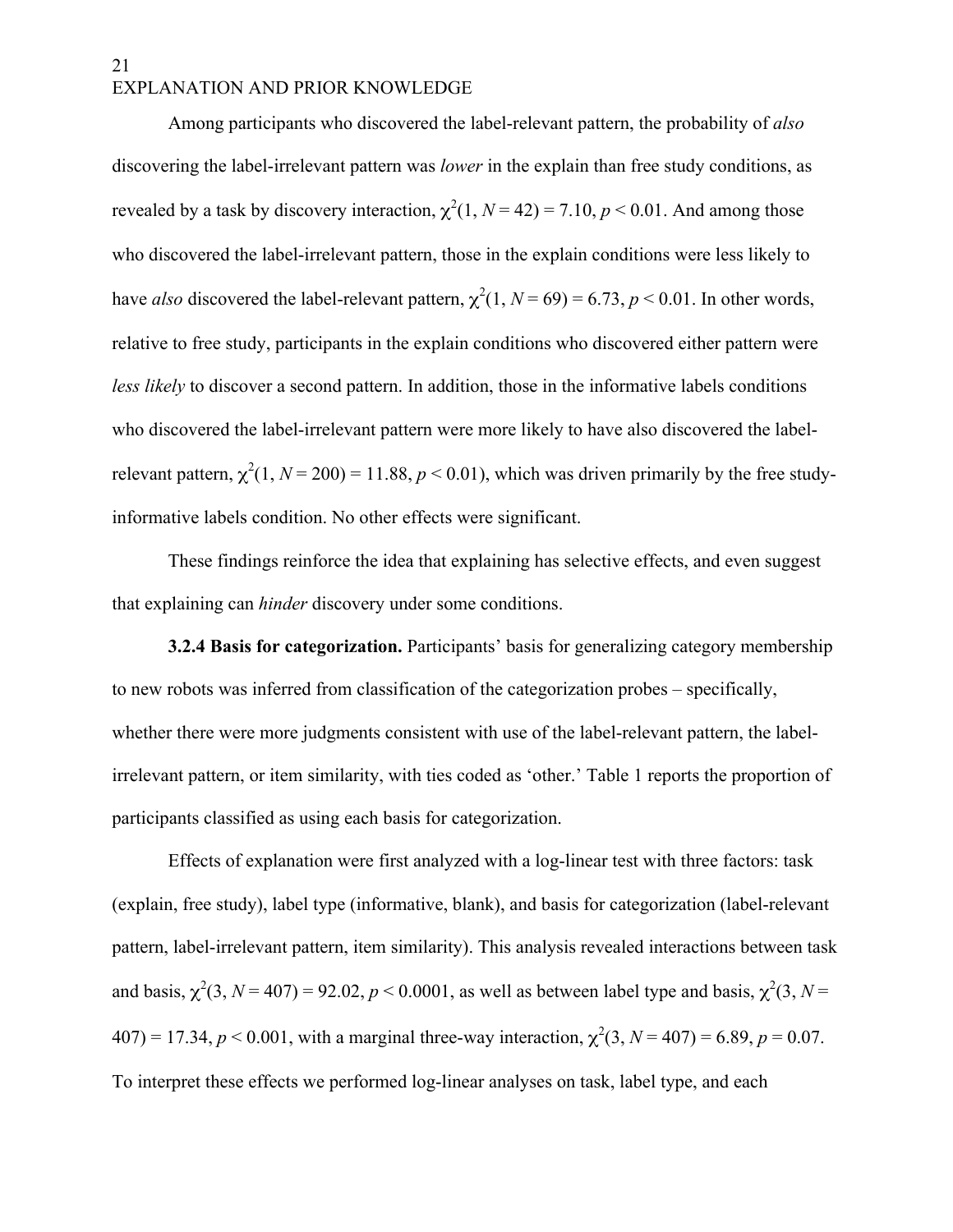individual basis for categorization (target basis vs. all others). Overall, the results paralleled those for discovery. Explaining interacted with the provision of informative labels to promote use of the label-relevant pattern,  $\chi^2(1, N = 407) = 7.27, p < 0.01$ , superseding the effects of explanation,  $\chi^2(1, N = 407) = 4.98$ ,  $p < 0.05$ , and prior knowledge,  $\chi^2(1, N = 407) = 4.21$ ,  $p <$ 0.05. Task and label type also interacted with use of the label-irrelevant pattern,  $\chi^2(1, N = 407)$  = 7.18,  $p < 0.05$ , with significant effects of task,  $\chi^2(1, N = 407) = 17.39$ ,  $p < 0.001$ , and label type,  $\chi^2(1, N = 407) = 11.47, p < 0.01$ . One additional finding of note was that participants in the free study conditions were significantly more likely to generalize category membership by item similarity,  $\chi^2(1, N = 407) = 3.90, p < 0.05$ . No other effects were significant.

These findings mirror those for pattern discovery very closely, and could thus simply reflect the consequences of discovery. Alternatively, they could reflect independent effects of explanation and prior knowledge on how patterns are generalized. Effects of generalization that were *not* attributable to the consequences of discovery could in principle be detected by restricting analyses to just those participants who discovered both patterns. However, discovery of both patterns was sufficiently low to preclude a statistically reliable analysis (log-linear analysis typically requires that there be no fewer than five observations per cell). We revisit this question in Experiments 3 and 4, where we examine effect of explanation on generalization more directly.

**3.2.5 Self-reported explanation.** Participants were credited with explaining if they answered "yes" to the *explanation self-report* question, resulting in the following rates of selfreported explanation: 65% for free study/blank labels, 88% for explain/blank labels, 58% for free study/informative labels, and 82% for explain/informative labels. A significantly higher proportion of participants reported self-explaining after receiving explain than free study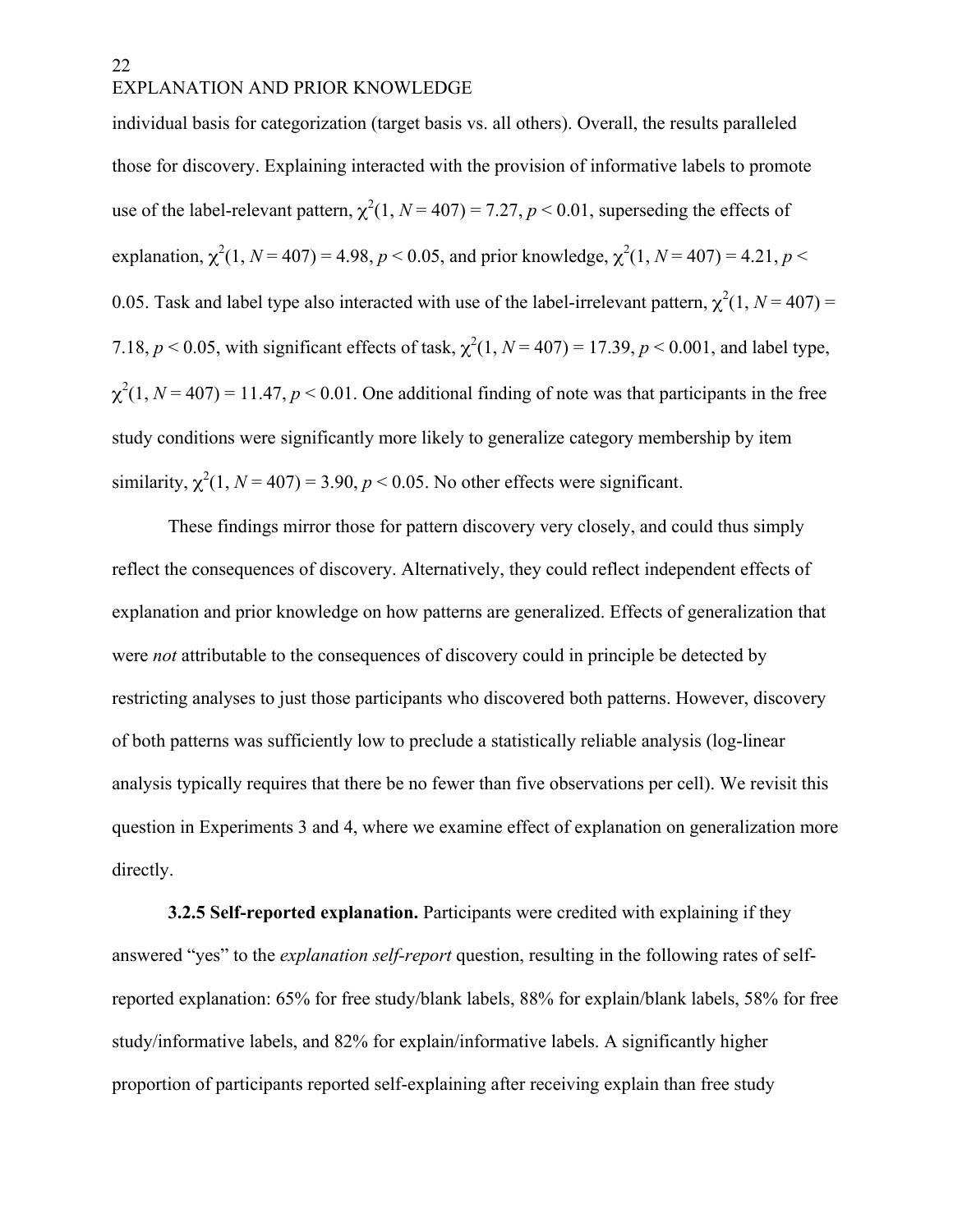prompts,  $\chi^2(1, N = 407) = 26.79$ ,  $p < 0.001$ , although self-reported explanation was still considerable in free study. Label type did not impact self-reported explanation,  $\chi^2(1, N = 407)$  =  $1.21, p = 0.162.$ 

To examine the relationship between spontaneous explanation, pattern discovery, and generalization, we replicated the previous analyses, examining only the free study conditions and replacing the variable of "task" with "self-reported explanation." Table 2 reports the data relevant to this analysis. Overall, the pattern of results for self-reported explanation paralleled the previous findings and suggest that spontaneous explanation in the free study condition had similar effects to prompted explanation. Specifically, all two-way interactions from the analyses above (sections 3.2.1 and 3.2.4) reached significance ( $ps < .01$ ), but the three-way interactions did not.<sup>5</sup> In particular, the key interaction between explanation, label type, and discovery of the label-relevant pattern was not significant ( $p = .15$ ), and that for explanation, label type, and use of the label-relevant pattern as a basis for categorization was marginal (*p* = .06). This could be due to the smaller number of participants and reduced statistical power in these analyses.

**3.2.6 Probability of pattern.** Judgments of the probability that there was a single pattern underlying the category membership of all robots was (as expected) higher for participants who

<sup>&</sup>lt;sup>5</sup> Self-reported explanation was related to both discovering the label-relevant pattern,  $\chi^2(1, N = 407) = 8.64$ ,  $p <$ 0.01, and using it as a basis for categorization;  $\chi^2(1, N = 407) = 8.05, p < 0.01$ . Informative labels similarly increased discovery,  $\chi^2(1, N = 407) = 14.05$ ,  $p < 0.01$ , and use,  $\chi^2(1, N = 407) = 7.10$ ,  $p < 0.01$ , of the label-relevant pattern. However, the interaction between self-reported explanation, prior knowledge, and discovery of the labelrelevant pattern did not reach significance as it did for the previous analysis of explanation,  $\chi^2(1, N = 407) = 2.12$ , p  $= 0.15$ , nor did the interaction for basis use,  $\chi^2(1, N = 407) = 3.67$ ,  $p = 0.06$ .

The analysis for the label-irrelevant pattern found that self-reported explaining was associated with higher discovery,  $\chi^2(1, N = 407) = 16.63$ ,  $p < 0.001$ , and use in categorization,  $\chi^2(1, N = 407) = 7.84$ ,  $p < 0.01$ , and when informative labels were provided both discovery,  $\chi^2(1, N = 407) = 10.46$ ,  $p < 0.01$ , and use in categorization,  $\chi^2(1, N)$  $= 407$ ) = 12.52,  $p < 0.01$ , were lower. However, the interactions of explanation and informative labels with discovery and use were not significant (discovery:  $\chi^2(1, N = 407) = 3.75$ ,  $p = 0.06$ ; use in generalization:  $\chi^2(1, N = 100)$  $407$ ) = 0.024,  $p = 0.88$ ).

A third analysis involving the use of item-similarity in generalizing category membership revealed that reliance on item-similarity was *lower* when participants self-reported explaining,  $\chi^2(1, N = 407) = 30.71$ ,  $p < 0.01$ , replicating the previous findings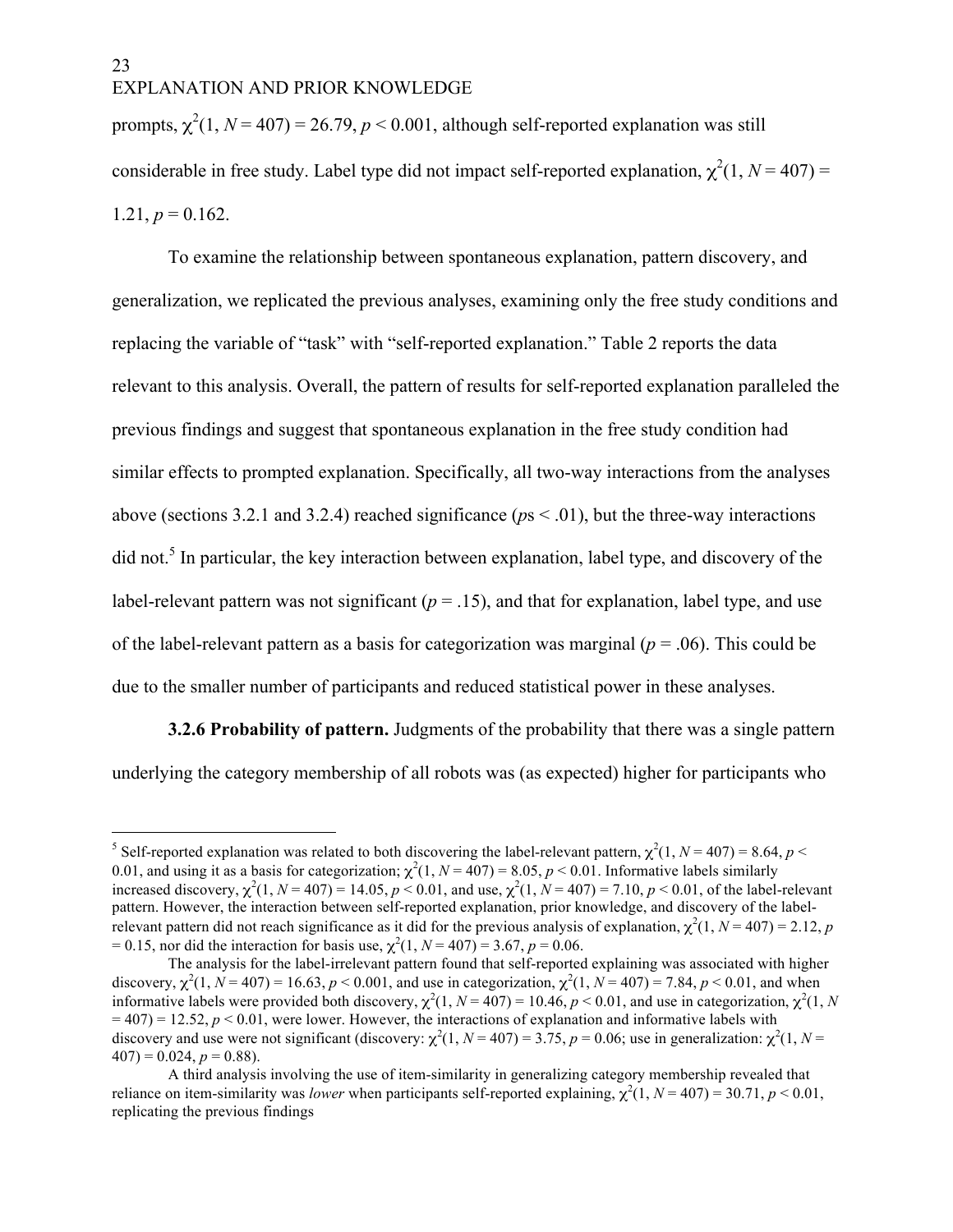discovered a pattern (75%) than those who did not (36%),  $t(405) = 12.60, p < 0.001, d = 1.29$ . For participants who did not discover a pattern, a task by label type ANOVA with probability judgments as a dependent variable did not reveal significant effects of label type (blank labels: *M* = 32%, *SD =* 28%; informative labels: *M* = 41%, *SD =* 30%; *F*(1, 150) = 2.68, *p* > 0.10), or of task (explain:  $M = 45\%$ ,  $SD = 31\%$ ; free study:  $M = 34\%$ ,  $SD = 28\%$ ;  $F(1, 150) = 3.40$ ,  $p = 0.07$ ), suggesting that effects of task on discovery were driven by engaging in explanation, and were not merely the result of task demands, such as inferences about the category structure resulting from the instruction to explain.

**3.2.7. Summary.** Experiment 1 found that generating explanations interacted with the provision of informative labels to promote discovery of the label-relevant pattern. When blank labels were provided, explaining again interacted with label type, but in promoting discovery of the label-*irrelevant* pattern. In other words, explaining increased the rate at which participants discovered a pattern underlying category membership, but *which* pattern was discovered depended on the kinds of labels presented and their relationship to prior knowledge. These findings were closely mirrored by those concerning participants' bases for generalizing category membership to novel items, with suggestive evidence that spontaneous explanation in the free study conditions produced similar effects.

These findings not only suggest that explaining increases the extent to which participants recruit prior knowledge to guide discovery, but additionally bear on the selectivity of explanation's effects. While explaining increased the rate at which participants discovered one pattern, it had no beneficial effect – and in fact may have hindered – the discovery of a second pattern.

## **4. Experiment 2**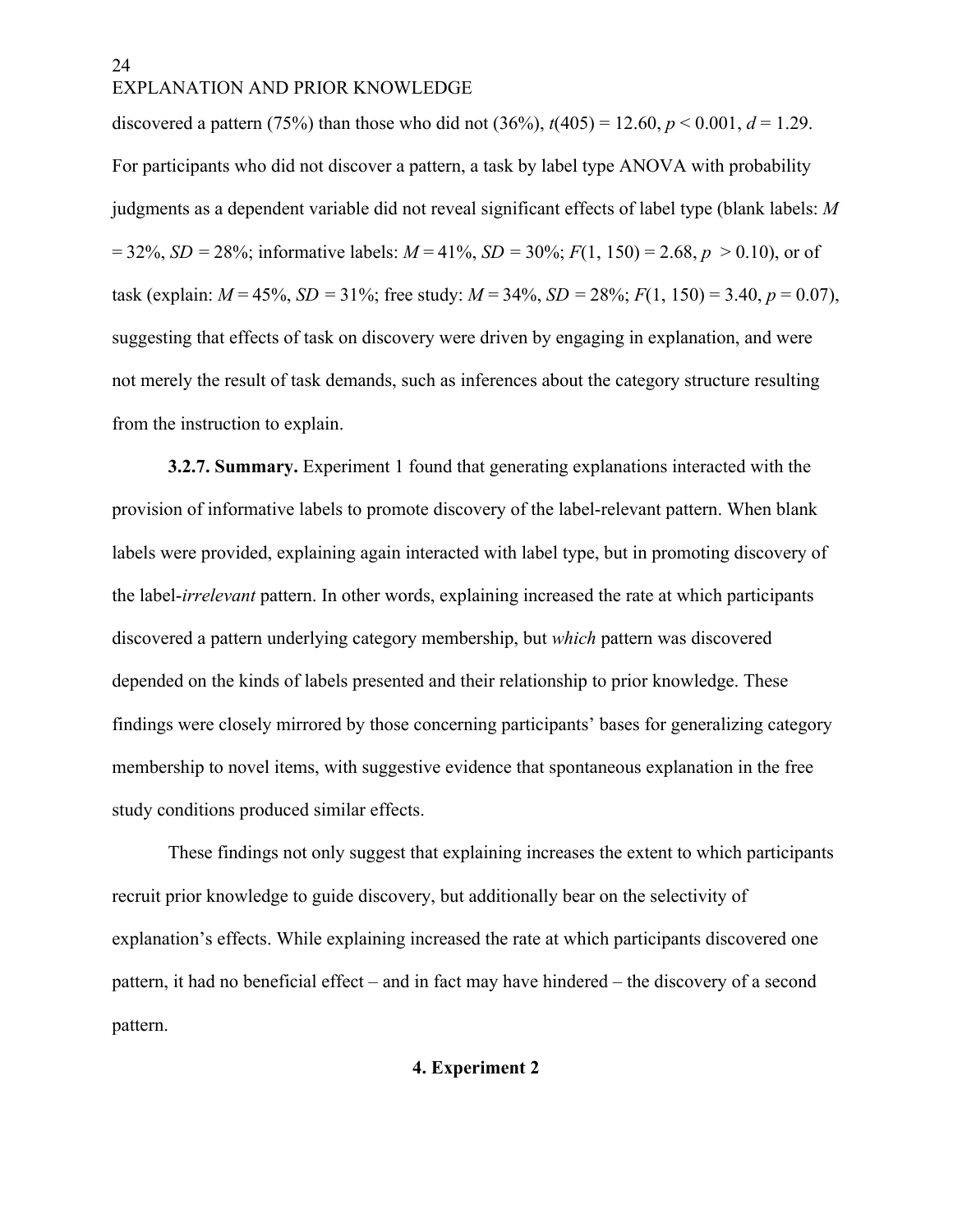Experiment 2 extended the findings from Experiment 1 in two important ways. First, the experiment compared a prompt to explain to a more demanding control condition: Participants were prompted to type their thoughts onscreen as they studied category members in the learning phase. This tests an alternative interpretation of the findings from Experiment 1: that effects of a prompt to explain resulted from greater engagement, the need to articulate thoughts in language, or some other consequence of generating written text during learning.

Second, to provide a more stringent test of whether explaining in fact fails to influence or even impairs additional discovery beyond a single pattern, we increased the number of additional patterns from one to three. In addition to a label-relevant pattern and a label-irrelevant pattern that accounted for all observations (100% patterns), the study materials included two patterns that accounted for six out of eight observations (75% patterns).

#### **4.1 Methods.**

25

**4.1.1 Participants.** Five-hundred-and-fifty-four members of the Amazon Mechanical Turk workplace participated online for monetary compensation. Participation was restricted to users from the United States.

## **4.1.2 Materials & Procedure.**

*4.1.2.1. Study observations.* Study observations were modified from those in Experiment 1 (see Figure 1) so that body shape (round vs. square) and antenna length were each partially diagnostic of category membership. Each feature accounted for six of eight study observations (75%), generating a 75% body pattern and a 75% antenna pattern, respectively. Foot shape served as a label-relevant pattern that accounted for all observations (100% foot pattern), with arm configuration as a new label-irrelevant pattern for all eight robots (100% arm pattern). The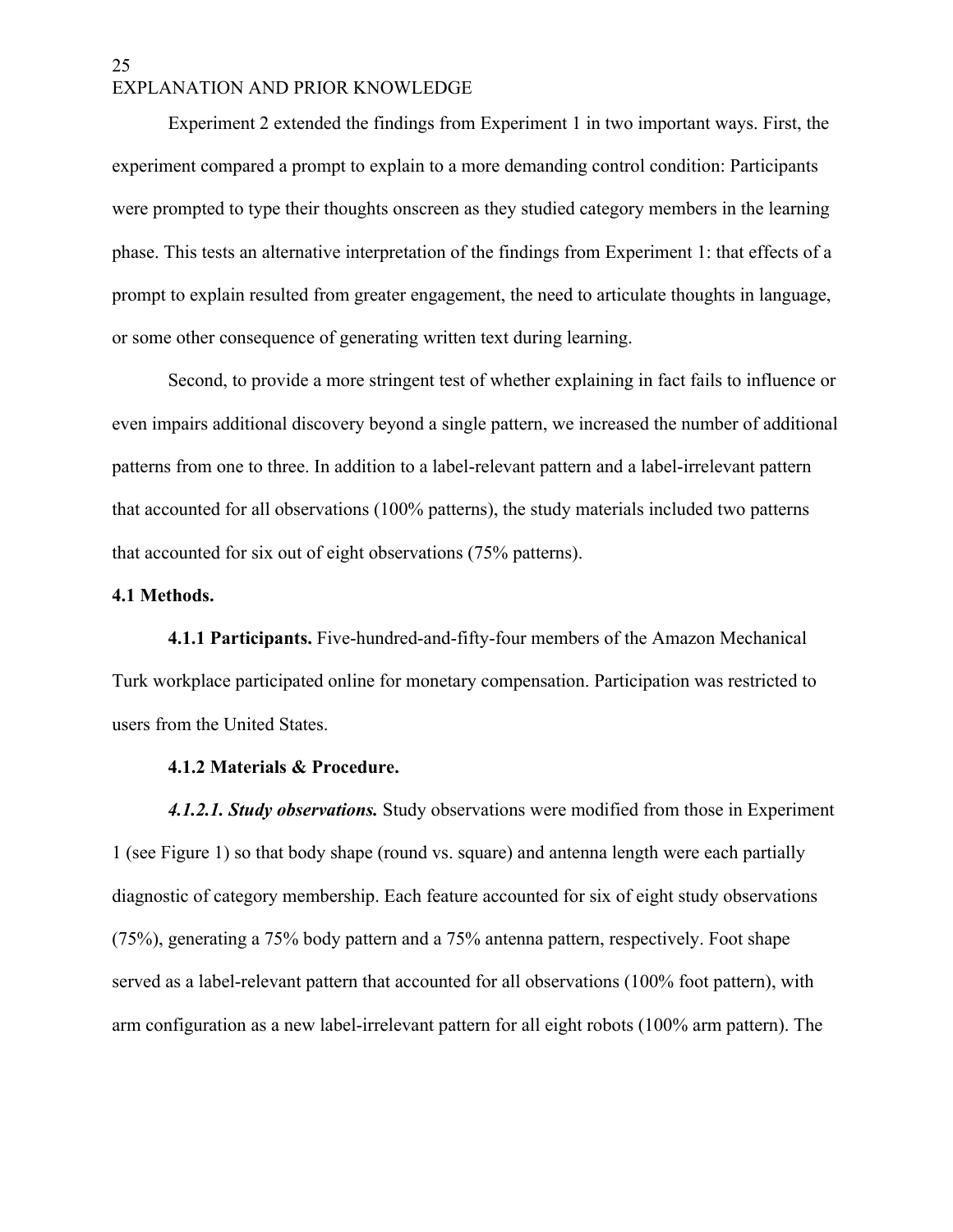arms were either matching (both pointing up or down at the same angle) or mismatching (one pointing up and one pointing down).

*4.1.2.2. Learning phase*. As in Experiment 1, participants studied the image of all eight robots for exactly two minutes, with one group prompted to explain why robots 1-4 might be Outdoor (Glorp) robots and robots 5-8 might be Indoor (Drent) robots, as in Experiment 1. However, in the *write thoughts* control condition, participants received the following prompt: "Write out your thoughts as you study and learn to categorize robots 1, 2, 3, 4 as Outdoor (Glorp) robots and robots 5, 6, 7, 8 as Indoor (Drent) robots." In both conditions participants then typed responses onscreen.

*4.1.2.3. Test phase.* After study participants were asked whether they could tell which category a robot belonged to by looking at its antennae, arms, body, and/or feet, responding "Yes," "Maybe," or "No." If they indicated "Yes" or "Maybe," they were asked to state how the categories differed.

#### **4.2 Results & Discussion.**

**4.2.1 Discovery of patterns.** Figure 2d indicates the proportion of participants who discovered each of the four patterns as determined by a response of "Yes" or "Maybe" as to whether the corresponding features differed across categories. A log-linear analysis on task (explain, write thoughts), label type (blank, informative) and discovery of the label-relevant pattern (discovered, not discovered) revealed a three-way interaction,  $\chi^2(1, N = 554) = 5.31, p <$ 0.05, which superseded the effects of task,  $\chi^2(1, N = 554) = 7.00, p < 0.01$ , and label type,  $\chi^2(1, N = 554)$  $N = 554$ ) = 8.64,  $p < 0.01$ . As in Experiment 1, discovery of the label-relevant pattern was highest when participants explained *and* were provided with informative labels.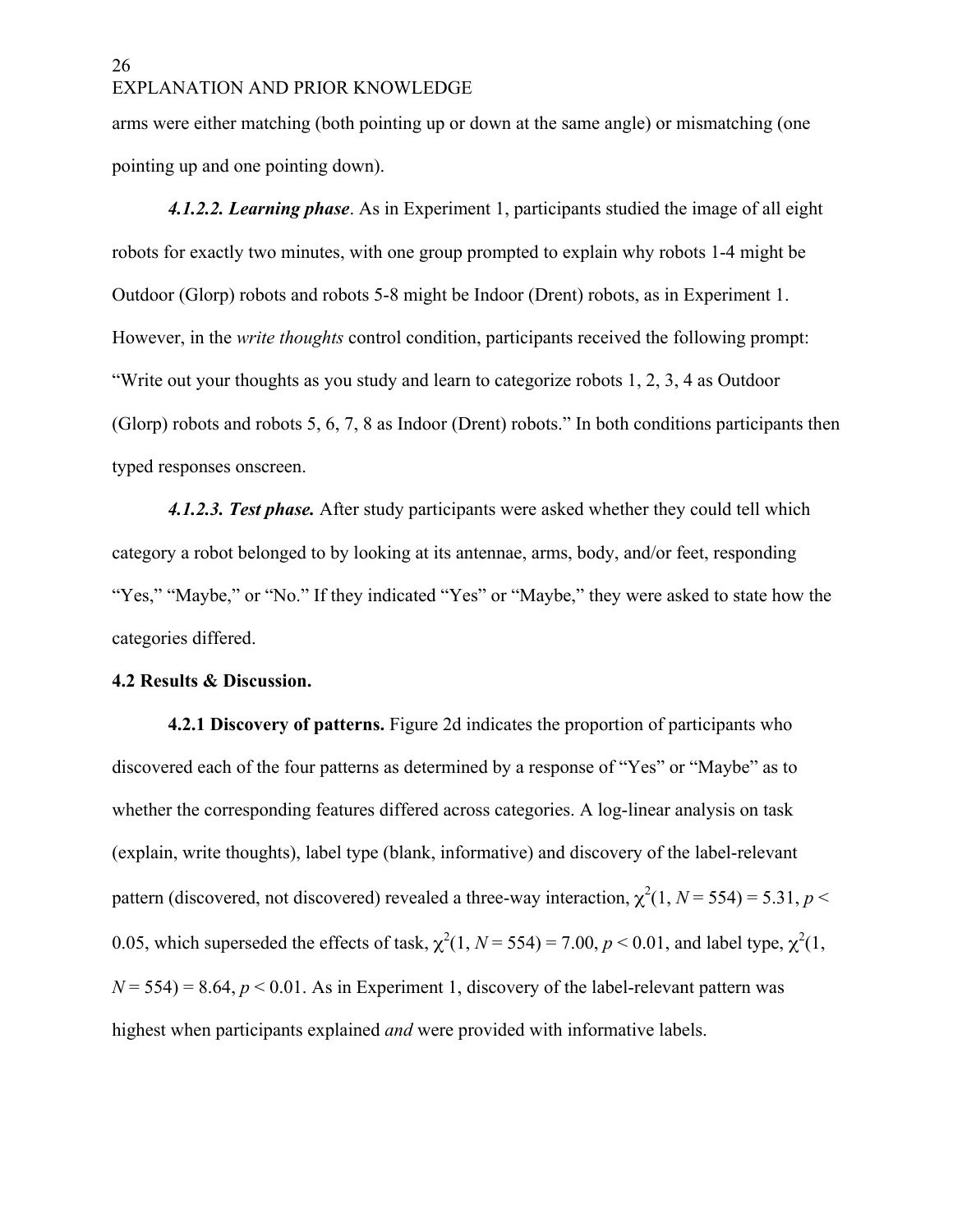27

Similar log-linear analyses involving task and label type were carried out for the labelirrelevant pattern, the antenna pattern, and the body shape pattern. Blank labels led to greater discovery of the label-irrelevant pattern than informative labels,  $\chi^2(1, N = 554) = 5.02, p < 0.05$ . In addition, discovery of the body shape pattern was higher in the write thoughts than explain conditions,  $\chi^2(1, N = 554) = 5.97$ ,  $p < 0.05$ . No other effects were significant.

Despite a more demanding control condition, these results replicate the key finding from Experiment 1 that explanation and prior knowledge interact to guide discovery of a labelrelevant pattern.

**4.2.2 Number of patterns discovered.** Figure 2e indicates the proportion of participants who did not discover any patterns, who discovered exactly one pattern, or who discovered multiple patterns (two or more). A log-linear analysis on task (explain, write thoughts), label type (informative, blank), and number of patterns discovered (none, one, multiple) revealed effects of task,  $\chi^2(1, N = 554) = 16.22, p < 0.01$ , and label type,  $\chi^2(1, N = 554) = 13.44, p < 0.01$ , on how many patterns were discovered. The effect of task and label type on each discovery outcome was therefore examined using three further log-linear analyses. Participants in the write thoughts conditions were more likely to fail to discover any patterns,  $\chi^2(1, N = 554) = 3.88$ ,  $p <$ 0.05, while those in the explain conditions were more likely to discovery exactly one pattern,  $\chi^2(1, N = 554) = 9.30, p < 0.01$ . However, engaging in explanation and writing thoughts did not differ significantly in promoting discovery of multiple patterns,  $\chi^2(1, N = 554) = 2.76$ ,  $p = 0.10$ . There were no additional significant effects.

**4.2.3 Conditional pattern discovery.** Figure 2f indicates the probability of having discovered *another* pattern given that the label-relevant pattern or the label-irrelevant pattern was discovered. Given discovery of the label-relevant (foot) pattern, participants in the explain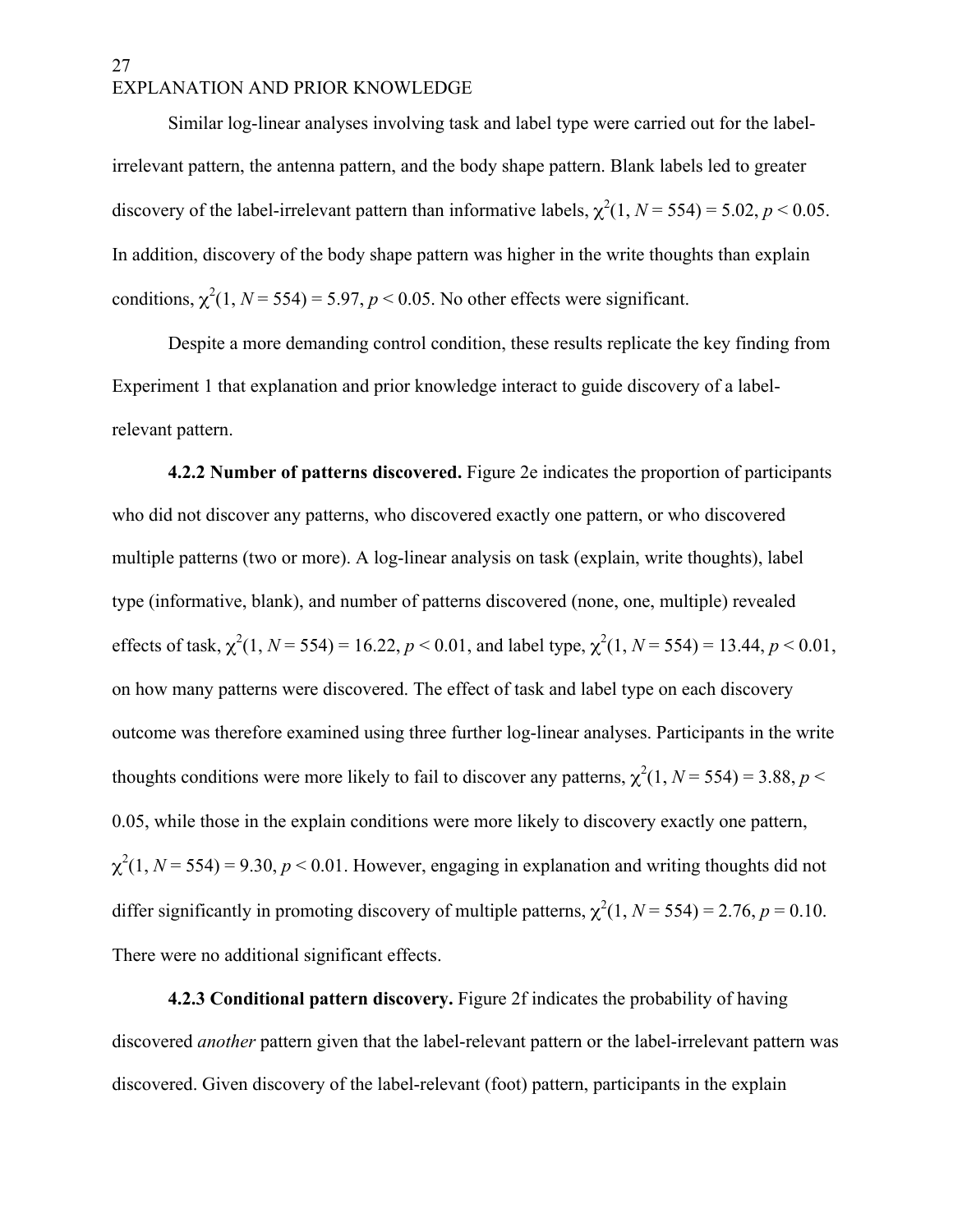conditions were less likely to discover additional patterns than those in the control conditions,  $\chi^2(1, N = 88) = 6.05, p < 0.05$ . Similarly, given discovery of the label-irrelevant (arm) pattern, participants in the explain conditions were less likely than control participants to discover additional patterns,  $\chi^2(1, N = 203) = 4.56$ ,  $p < 0.05$ . There were no other significant effects (all  $p s > 0.10$ ).

These findings again mirror Experiment 1: A prompt to explain did not boost discovery of additional patterns, and in fact *lowered* the probability that participants would discover another pattern given that either the label-relevant or label-irrelevant pattern was discovered.

**4.2.4. Written responses.** Because all participants in Experiment 2 were prompted for written responses, we could compare these to see whether the explain and write thoughts conditions were effectively matched in terms of overall engagement and attention to category labels, which should roughly be tracked by response length and mention of category labels, respectively. Some participants left responses blank and are not included in these analyses; The proportion of participants who left items blank did not differ significantly across the explain (15.9%) and the write thoughts conditions (22.2%),  $\chi^2(1, N = 554) = 3.55$ ,  $p = 0.06$ .

A task by label type ANOVA on the number of words per response revealed that response length did not differ significantly between the explain conditions (*M* = 18.1 words, *SD*   $=$  11.0) and the write thoughts conditions ( $M = 19.5$  words,  $SD = 12.5$ ),  $F(1, 443) = 1.51$ ,  $p =$ 0.22. However, participants wrote more when provided with informative labels  $(M = 20.0 \text{ words},$ *SD* = 12.6) than with blank labels ( $M = 17.4$  words,  $SD = 10.1$ ),  $F(1, 443) = 5.27$ ,  $p < 0.05$ . There were no other significant results.

A log-linear analysis found that the proportion of participants who mentioned one or more category labels was not significantly influenced by explaining versus writing out thoughts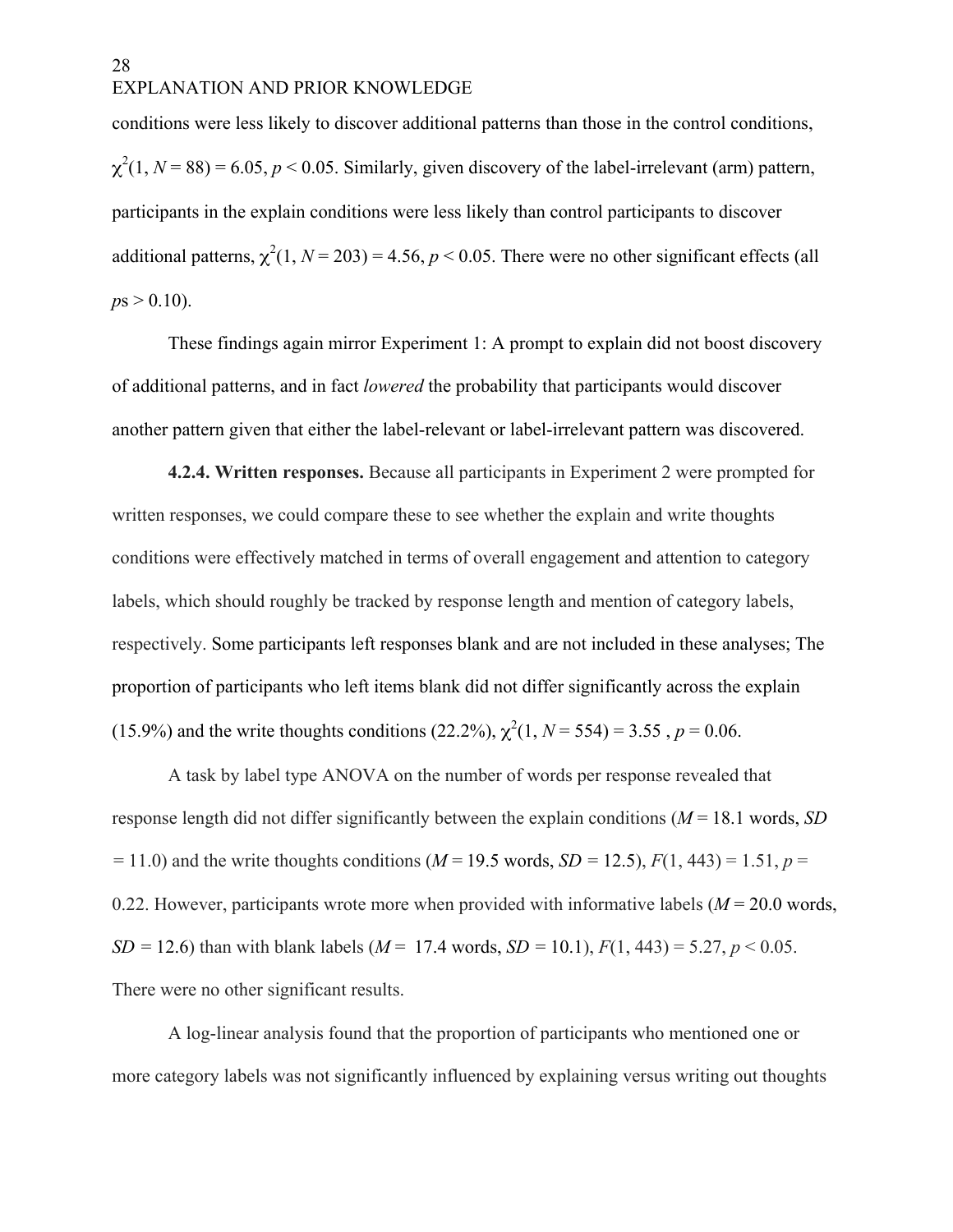29

(explain: 64%; write thoughts: 58%;  $\chi^2(1, N = 447) = 1.14, p = 0.29$ ). However, for participants in both study conditions, informative labels were mentioned more frequently than blank labels (informative: 67%; blank 55%;  $\chi^2(1, N = 447) = 6.78$ ,  $p < 0.01$ ). These findings make it unlikely that the effects of explanation documented above can be attributed to verbalization, greater engagement with the task, or greater attention to category labels.

**4.2.5 Summary**. Experiment 2 replicated the key findings from Experiment 1 with a more demanding control condition ("write thoughts") that was well matched in terms of engagement and attention to category labels, and with a more complex category structure involving additional patterns. The findings nonetheless support the claim that explanation increases the extent to which learners consult prior knowledge in learning, and that explanation has relatively selective effects rather than producing a global or all-purpose boost to learning.

#### **5. Experiment 3**

Experiments 1 and 2 provide evidence that explaining magnifies the role of prior knowledge in pattern discovery, with additional effects (in Experiment 1) on how patterns are generalized to novel category members. However, this raises the question of whether explanation's role in generalization is simply a consequence of its role in discovery. Does explaining guide generalization directly, even when it confers no advantage for discovery? To address this question we modified the study materials to increase the rate of discovery and to directly evaluate effects of explanation and prior knowledge on generalization when multiple patterns are discovered.

Experiment 3 also went beyond the preceding experiments in three notable ways. First, to more directly assess whether explanation changes the role of prior knowledge in assessing a candidate pattern's scope, the experiment included additional measures of generalization that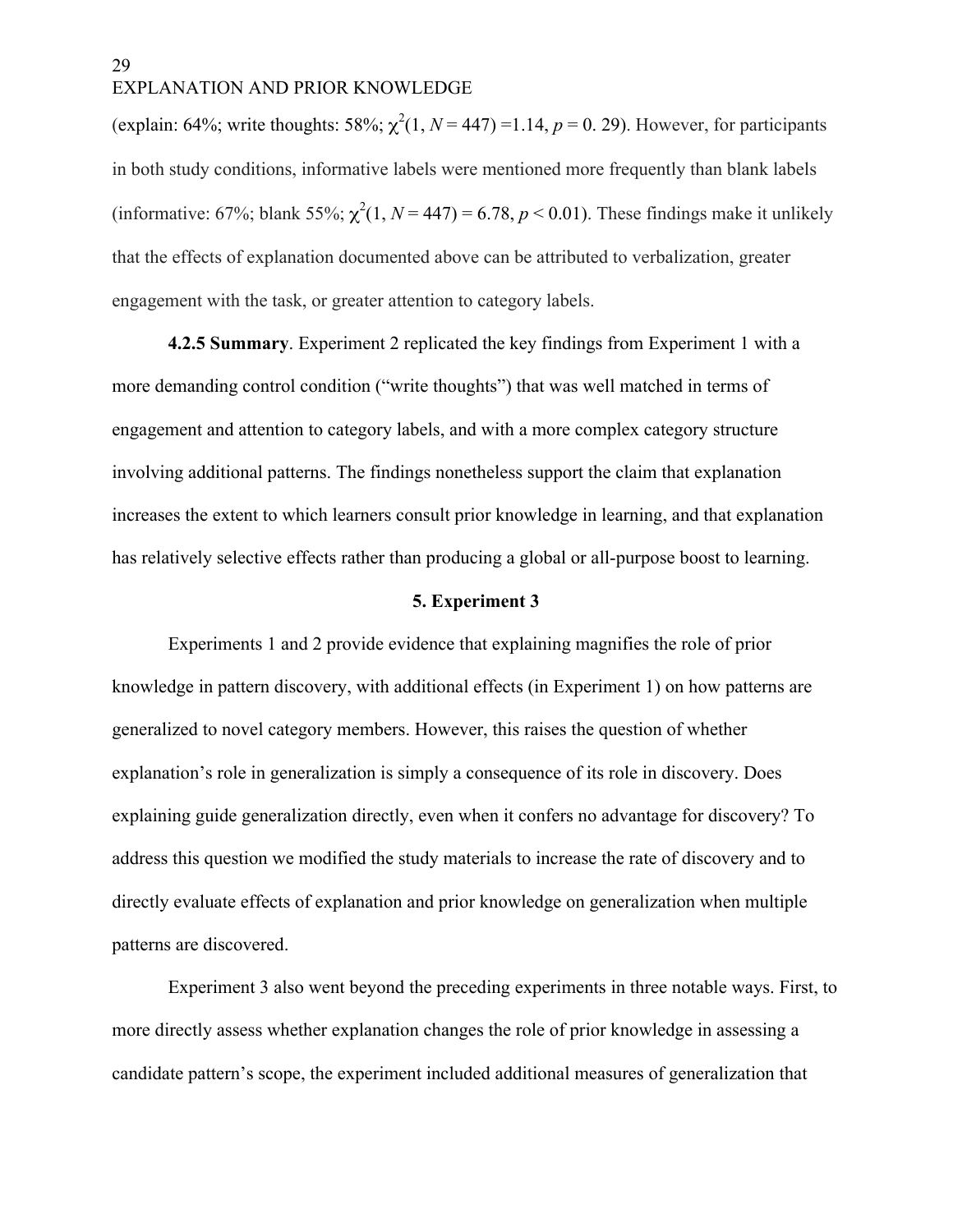corresponded more closely to how broadly a pattern was extended. Participants still classified novel items that pitted patterns against each other, thus tracking the diagnosticity of different features. But Experiment 3 also asked participants how frequently each pattern-related feature occurred in members of each category – a measure of category validity, or the probability of a feature given category membership. This provides an additional and potentially more direct measure of beliefs concerning a pattern's scope than binary classifications. Second, Experiment 3 counterbalanced whether feet or antennae featured in the label-relevant pattern (and therefore what the informative labels were), ensuring that our findings did not result from a unique property of the foot pattern or the Indoor/Outdoor labels. And finally, the study observations were modified to create uncertainty about whether the label-relevant pattern subsumed all of the observed cases, allowing us to assess whether explaining recruits prior knowledge in generalization even when prior knowledge conflicts with an alternative cue to scope: the number of explained examples to which a pattern is known to apply.

#### **5. 1 Methods**

30

**5.1.1 Participants.** Two-hundred-fifty-eight UC Berkeley undergraduates participated in the lab for course credit and two-hundred-eighty-five members of the Amazon Mechanical Turk workplace from the United States participated online for monetary compensation, yielding a total of 543 participants.

**5.1.2 Materials.** The adapted robots are shown in Figure 3, and were modified from Experiment 1 to facilitate discovery of the antenna and foot patterns: All members of a given category were given the same feet and antennae shapes, the size of these features was increased to make them more salient, and the features were changed to solid black. To manipulate uncertainty concerning the patterns' scope, the features for one of the patterns (which in the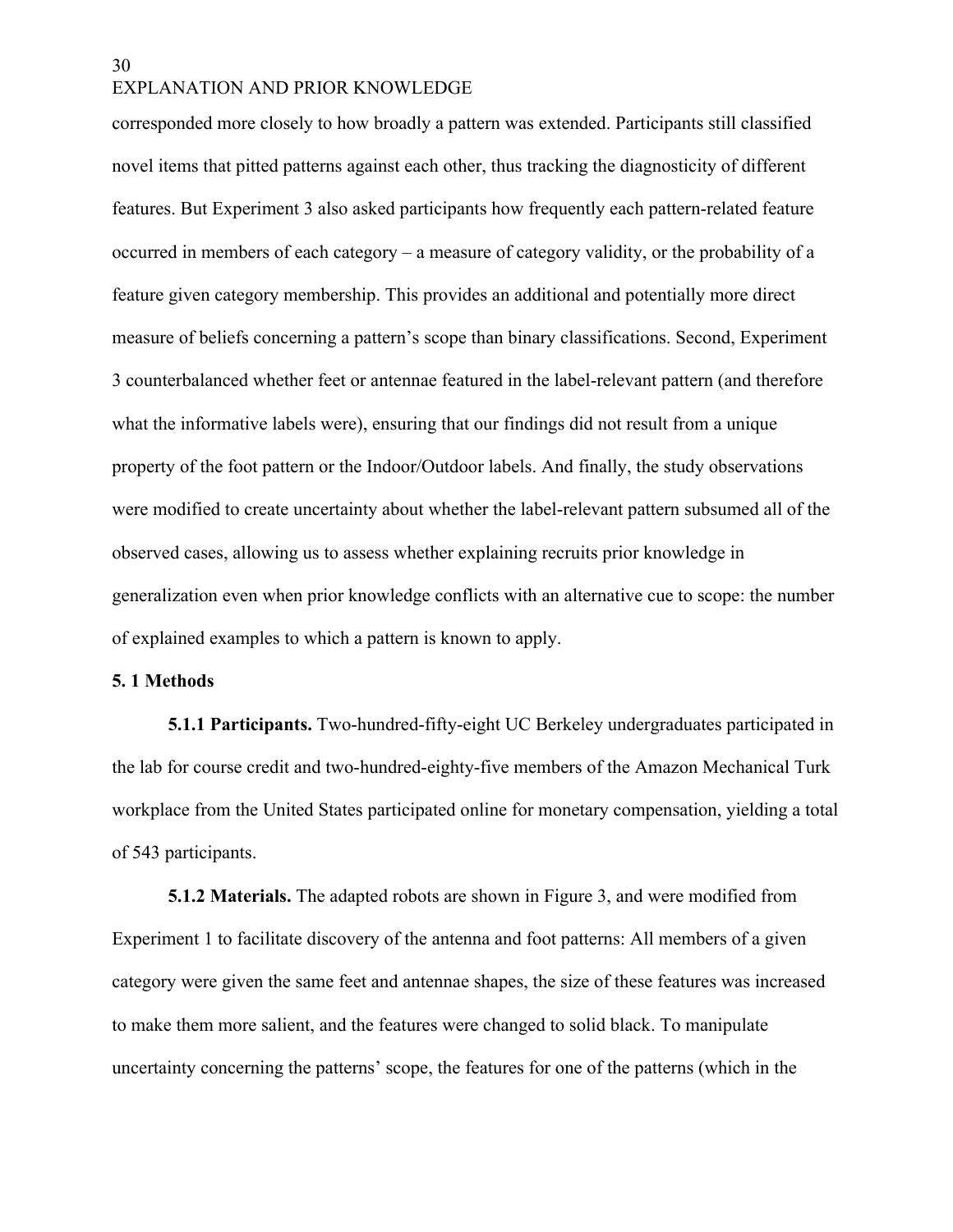informative labels condition would always be the label-relevant pattern) were only shown for three of the four robots in each category, with the feature for the fourth item in each category hidden behind a box labeled "unknown." As a result the label-irrelevant pattern subsumed eight out of eight observations (100%), while the label-relevant pattern only applied to six out of eight observations (75%) with certainty. We counterbalanced across two sets of materials: (1) the informative labels were "Indoor/Outdoor" and feet figured in the label-relevant pattern (Fig. 3a), or (2) the informative labels were "Receiver/Transmitter" and antennae figured in the labelrelevant pattern (Fig. 3b).

"Glorp/Drent" labels were used in all blank labels conditions. Although the labels were not informative with respect to either pattern, we counterbalanced materials to match the informative labels conditions. This means that in the blank labels condition the "label-relevant pattern" refers to the pattern with potentially narrower scope (two relevant features "unknown") and "label-irrelevant" to the pattern that applied to all study examples.

**5.1.3 Procedure.** The learning phase was identical to Experiments 1 and 2, except that participants were informed before study that information that was not known about the robots would be indicated with an "unknown" box, and the robots were displayed by category to facilitate pattern discovery (exactly as in Fig. 3). After the learning phase participants were informed that the robots they had seen were just eight of the thousands on planet ZARN and made the following judgments. The order of these blocks was randomly chosen and did not have any effect in later analyses.

*5.1.3.1. Pattern discovery.* Participants responded "Yes," "Maybe," or "No" as to whether there were differences in the feet, antennae, and colors of robots in each category. They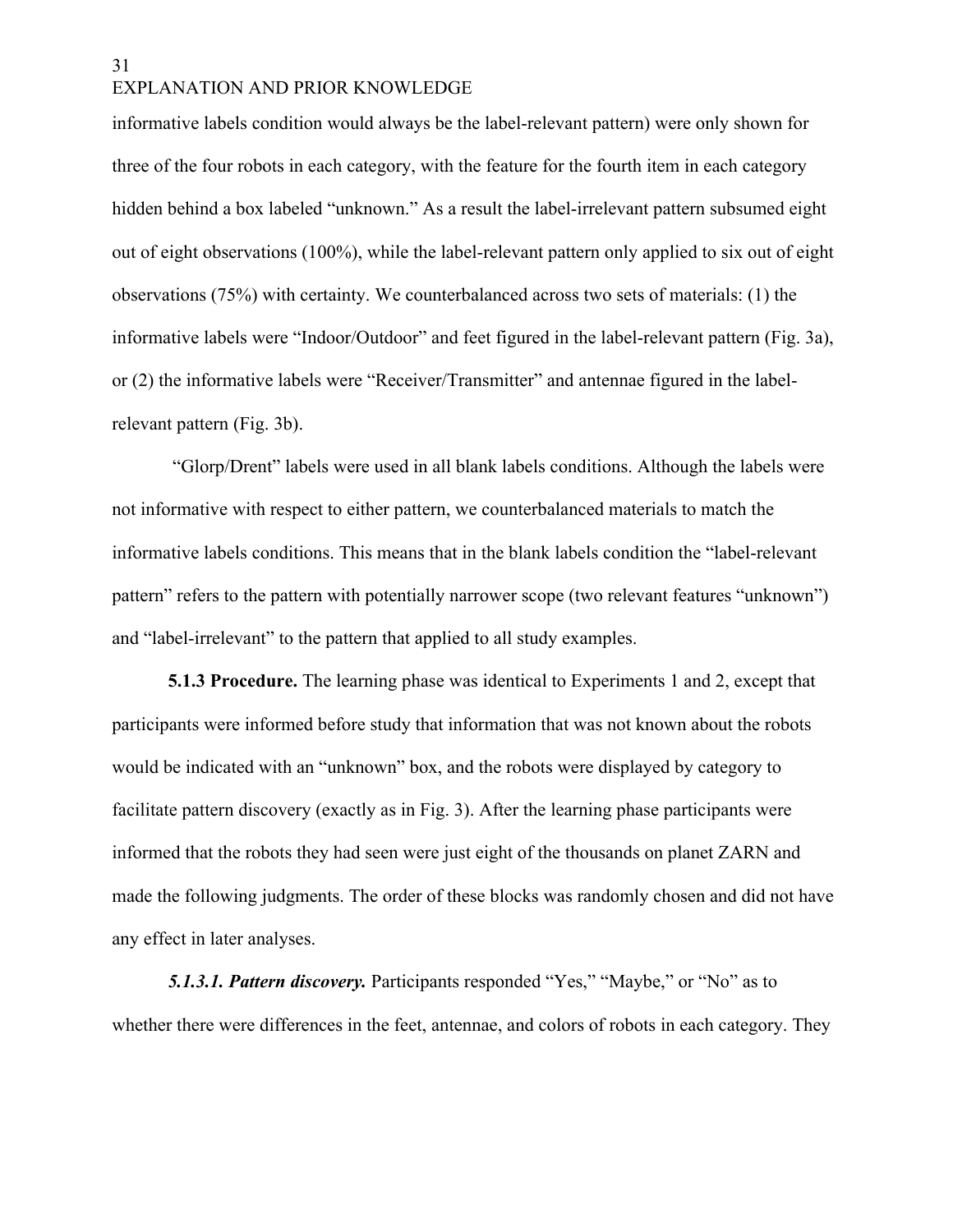also reported these differences and indicated how many of the eight study robots exhibited these differences.

*5.1.3.2 Basis for categorization.* The original image with the study observations was reproduced on screen during classification to eliminate memory demands. Participants classified two novel robots for which the label-irrelevant and label-relevant patterns generated opposite classifications. For example, one item involved pointy feet (associated with Outdoor/Receiver/Glorp) paired with a shorter left antenna (associated with Indoor/Transmitter/Drent). The robot's face and body were concealed by an "unknown" box such that only the antennae and feet were visible. Confidence ratings on a scale from 1 (not at all confident) to 7 (extremely confident) were also collected.

*5.1.3.3. Beliefs about pattern scope.* The original image with the study observations was reproduced on screen and a robot that was identified as novel was presented behind an "unknown" box such that a single feature was visible. For each of the features (a pair of antennae with a shorter left side, a pair of antennae with a shorter right side, triangle feet, or square feet) participants were shown a corresponding robot and asked: (1) "Out of every 100 Outdoor (Receiver/Glorp) robots on ZARN, how many do you think have antennae (feet) like the robot above?" (2) "Out of every 100 Indoor (Transmitter/Drent) robots on ZARN, how many do you think have antennae (feet) like the robot above?" Responses were made on a scale from 0 to 100. An identical block of transfer questions included four features that were novel antennae and feet following the same abstract patterns: shorter right/left antenna and pointy/flat feet.

## **5.2 Results & Discussion**

**5.2.1 Pattern discovery.** The majority of participants discovered both patterns: Only 11% of participants reported that there were no feature differences across categories. Task and

32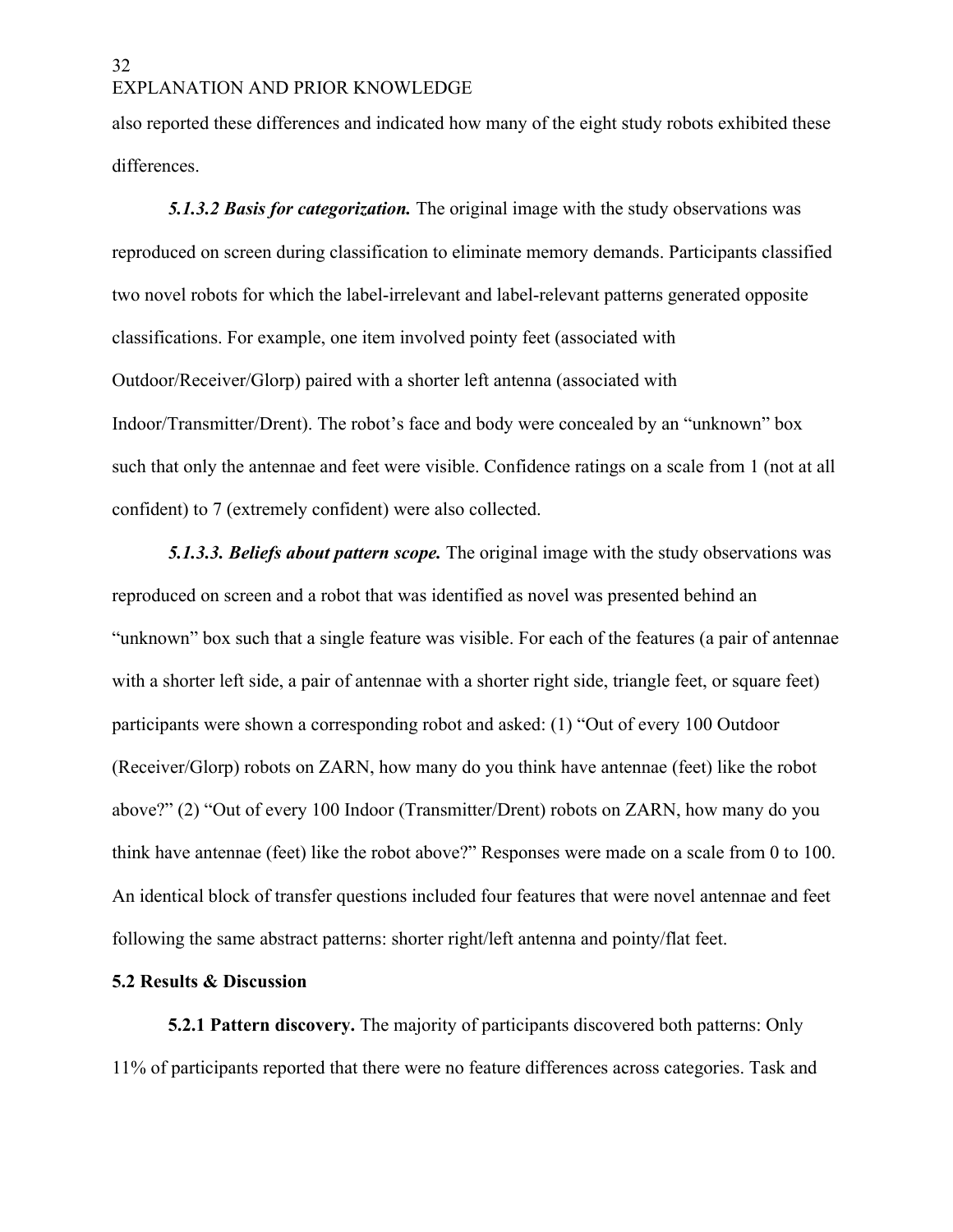label type had no significant effects on whether participants reported that they did not detect any differences (all  $ps > 0.10$ , free study/blank labels, 12%; explain/blank labels, 11%; freestudy/informative labels, 13%; explain/informative labels, 8%). These participants are included in subsequent analyses, as excluding them did not change the results.

A majority of participants reported differences in color (80%), with no effect of condition. Participants noticed that the label-relevant pattern applied to six observations and the label-irrelevant pattern to eight (these were the modal responses), with no significant effects of condition (all  $ps > 0.10$ ).

**5.2.2 Basis for categorization.** High rates of discovery made it possible to examine the effects of explanation on the selection of patterns as a basis for categorization. Figure 4a indicates the proportion of novel robots (out of two) classified by using the label-relevant pattern as opposed to the competing label-irrelevant pattern. An ANOVA with this proportion as a dependent measure and task (explain, free study) and label type (informative, blank) as between subjects factors revealed a significant interaction between task and label type,  $F(1, 539) = 3.92$ , *p*  $<$  0.05, which superseded main effects of task,  $F(1, 539) = 6.05$ ,  $p < 0.05$ , and label type,  $F(1, 539) = 6.05$  $(539) = 7.51, p < 0.01$ . Participants who explained with informative labels privileged the labelrelevant pattern to a greater degree than those in any other condition (the explain/blank labels condition,  $t(262) = 3.30$ ,  $p < 0.01$ ,  $d = 0.41$ , the free study/informative labels condition,  $t(260) =$ 2.98,  $p < 0.01$ ,  $d = 0.37$ , and the free study/blank labels condition,  $t(267) = 3.77$ ,  $p < 0.001$ ,  $d =$ 0.46).

While there were additional effects of population and materials, neither factor interacted with the variables of interest, nor did including them in analyses change the significance of

33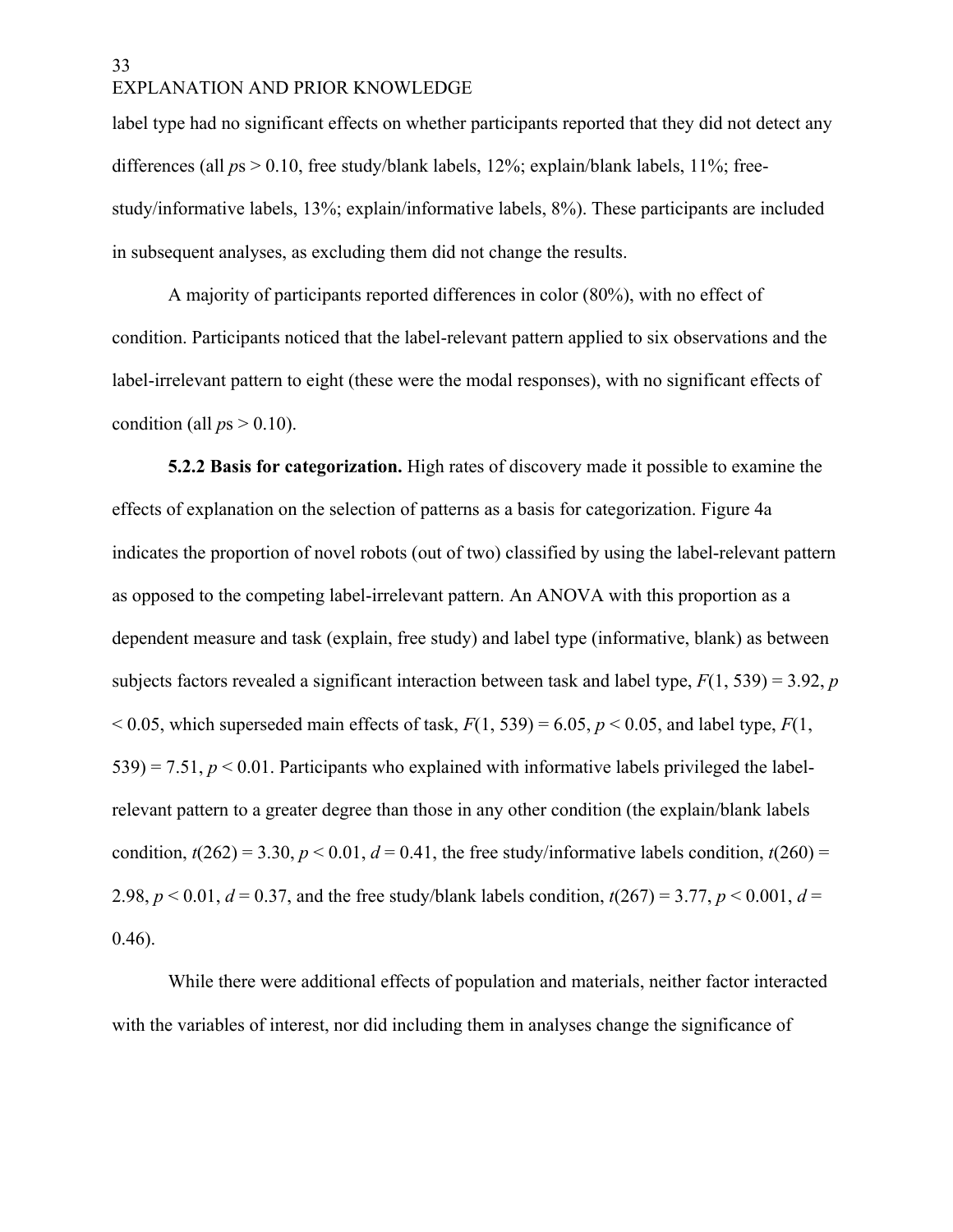reported results.<sup>6</sup> This indicates that explanation's effects depended on whether the labels favored one pattern over the other, not the particular labels and materials used in the previous studies.

**5.2.3 Inferred and relative pattern scope.** To represent participants' inferences about how broadly a pattern in study observations would extend to the entire category, we computed an aggregate measure of *inferred pattern scope* from participants' judgments about the prevalence of the foot and antenna features in each category. Each response about how many unobserved category members (out of 100) would have a particular feature serves as an intuitive estimate of a feature's *category validity* – the probability that a member of the category has the feature. To create an aggregate across these judgments, we added the number of estimated pattern-consistent robots and subtracted the number of estimated pattern-inconsistent robots. So, for example, suppose a participant reported that 90 out of 100 Outdoor robots have triangular feet and 90 out of 100 Indoor robots have square feet, consistent with the study pattern, but that 5 out of 100 robots of each type have the opposite type of feet, violating the study pattern. The average pattern-inconsistent judgment (5) would be subtracted from the average pattern-consistent judgment (90) to create a composite score of 85 for this participant.<sup>7</sup>

Inferred pattern scope is presented in Table 3 for the label-relevant and label-irrelevant patterns. Additionally, Table 3 reports a conversion of these judgments into *relative pattern* 

<sup>&</sup>lt;sup>6</sup> The effect of population was as follows: Lab participants tended to generalize the label-relevant pattern more than online participants,  $t(541) = 2.70$ ,  $p < 0.01$ ,  $d = 0.23$ . There was also an effect of materials: The label-relevant pattern was more likely to be generalized when the pattern and labels concerned feet than when they concerned antennae,  $t(541) = -2.77$ ,  $p < 0.01$ ,  $d = -0.24$ . However, including *population* and *materials* as factors in the reported analysis did not alter the statistical conclusions or reveal any interactions with task or label type. <sup>7</sup> While we could have converted participants' judgments into an estimate for the *probability* of a pattern-relevant

feature given category membership, doing so required division and multiplication, so estimates of zero posed a problem. However, the aggregate measure we employed produced the same pattern of results as calculating category validities by dropping zero scores or replacing them with 0.5.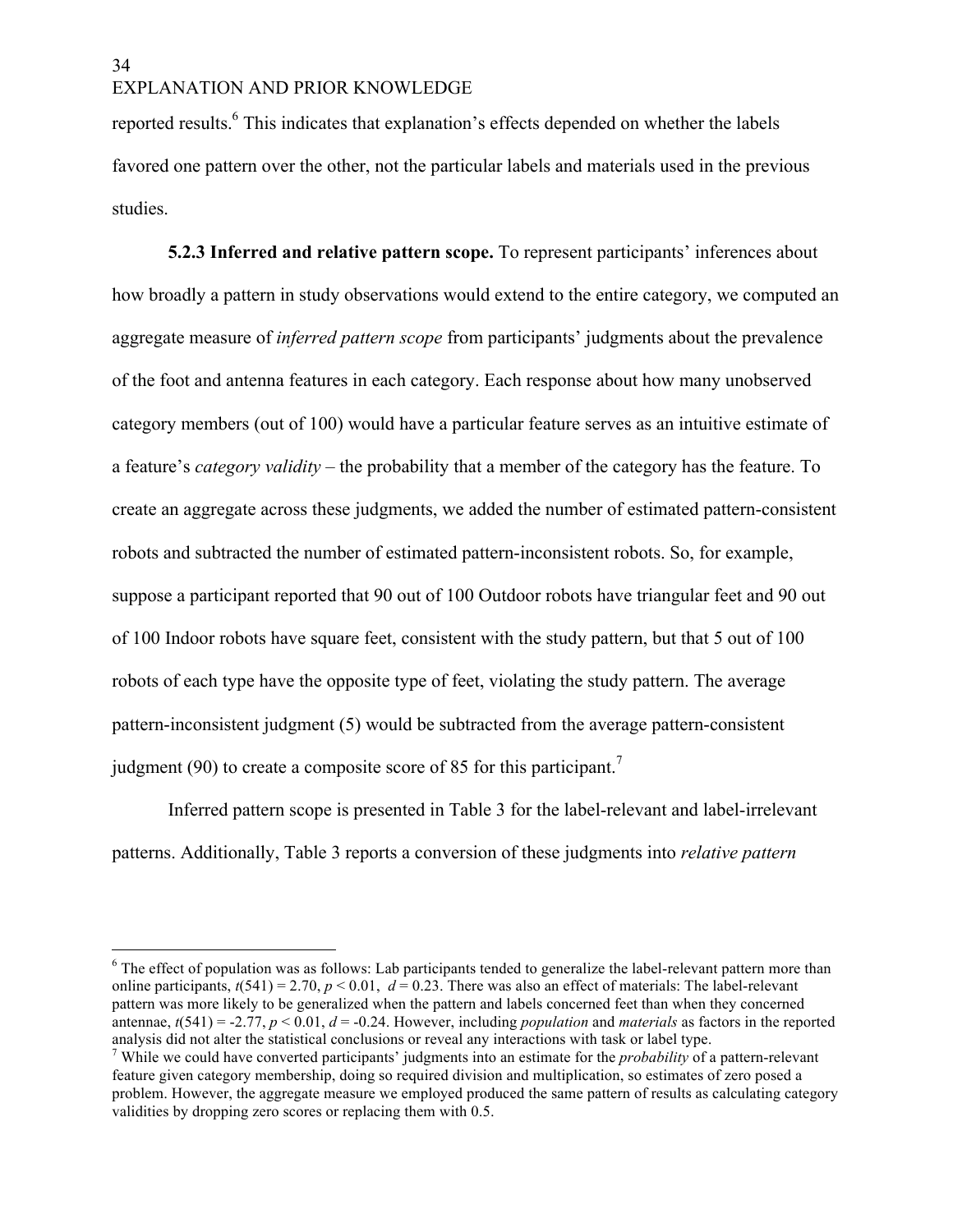*scope*, which is calculated as the inferred pattern scope for the label-relevant pattern minus inferred pattern scope for the label-irrelevant pattern.

Mirroring our analysis of basis for categorization, a task (explain, free study) by label type (blank, informative) ANOVA was performed on relative pattern scope. Overall, participants believed that the label-irrelevant pattern (which applied to all eight study observations) had broader scope than the label-relevant pattern (for which the status of two observations was uncertain), as relative pattern scope was significantly less than zero,  $F(1, 539) = 84.79$ ,  $p < 0.01$ . However, there was one additional significant effect: an interaction between task and label type, Participants who were prompted to explain and received informative labels penalized the labelrelevant pattern (relative to the label-irrelevant pattern) *less* than those in other conditions, *t*(262)  $= 2.70, p < 0.01, d = 0.33$ , presumably because prior knowledge played a larger role in informing their judgments. Interestingly, in the blank labels conditions there was a marginal trend for explaining to have the opposite effect,  $t(259) = -1.67$ ,  $p = 0.097$ ,  $d = -0.21$ , more strongly favoring the label-irrelevant pattern, which accounted for more observed cases with certainty. Such an effect would be consistent with the idea that explaining increases reliance on all cues to scope.

Finally, recall that the experiment additionally asked participants how many robots would have novel "transfer" features. However, the majority of participants, 55%, reported that none of the transfer features would be present in *any* unobserved category member, and so we do not analyze this measure further.

**5.2.4. Summary.** Experiment 3 examined which of two discovered patterns was utilized in classifying novel category members and believed to generalize to unobserved category members. Classification judgments revealed an interaction between task (explain vs. free study)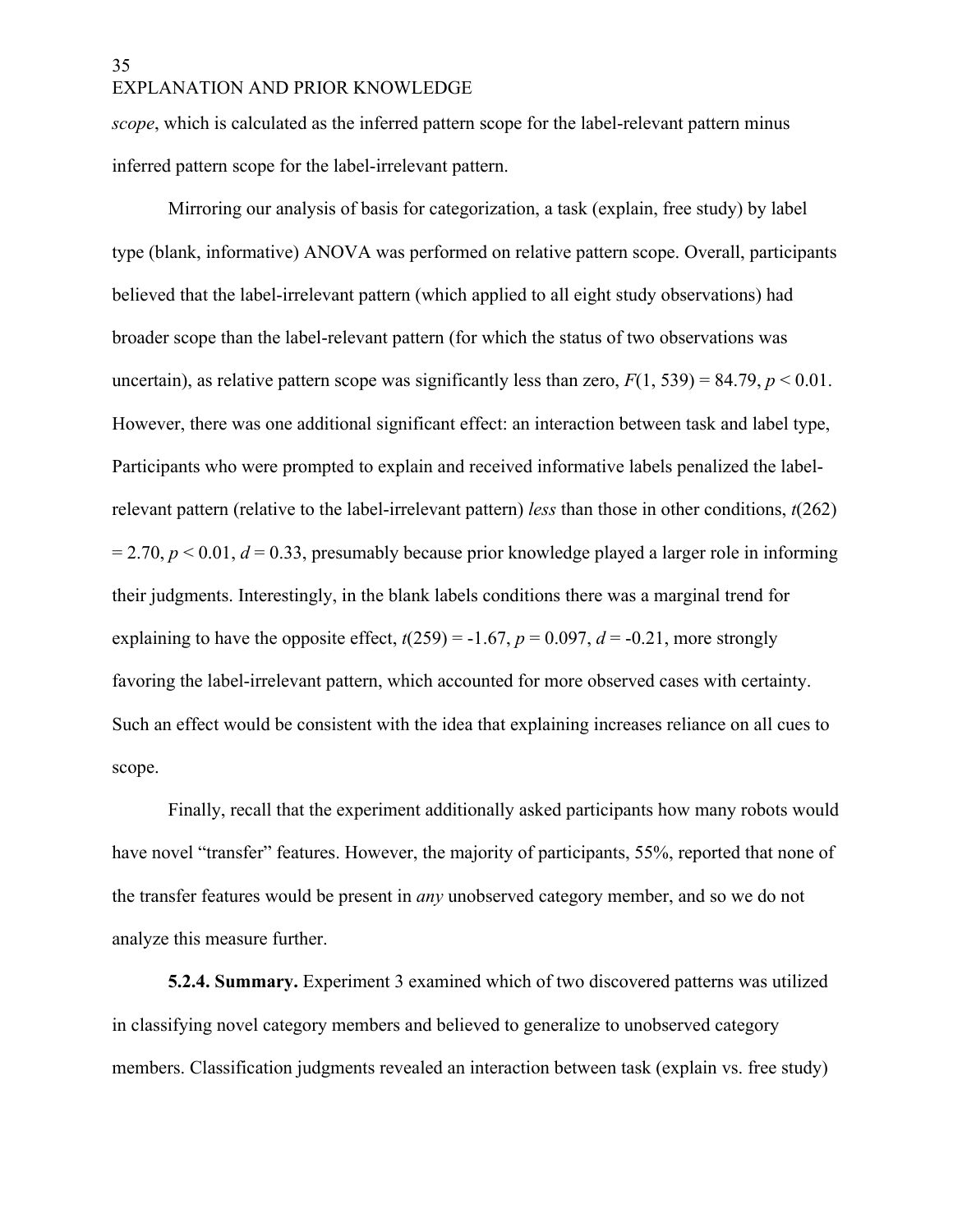and label condition (blank vs. informative), with participants who explained with informative labels using the label-relevant pattern more often than participants in any other condition, and doing so to a degree that exceeded the summed, independent effects of explanation and label type. This impact of explaining with informative labels was mirrored by participants' beliefs about whether more category members – observed *and* unobserved – conformed to the labelrelevant or label-irrelevant pattern. These findings mirror those from Experiments 1 and 2, with generalization driven by a parallel interaction between explanation and prior knowledge. Unlike Experiment 1, however, we can be confident that effects on generalization were not merely a consequence of discovery, as most participants discovered both patterns.

#### **6. Experiment 4**

Experiments 1, 2, and 3 found that explaining can influence discovery and generalization by recruiting the knowledge cued by informative category labels. We proposed a subsumptive constraints account of explanation as the basis for predicting and interpreting these effects. Specifically, we suggested that explanations are better to the extent that they invoke patterns with broad scope, and that prior knowledge is recruited to infer the scope of candidate patterns.

Experiment 4 provided a more direct test of the idea that prior knowledge is recruited in explanation as a cue to the scope of candidate patterns. We accomplished this by creating a situation in which participants possessed semantically-relevant prior knowledge that was *not* in fact a reliable cue to scope. If prior knowledge is not a reliable cue to scope, then participants prompted to explain should be no more likely than participants in control conditions to rely on prior knowledge. To create this situation, participants in a *random labels* condition were presented with study examples with informative labels (e.g., Indoor, Outdoor) that could be related to particular features of the examples (e.g., foot shape), but – crucially – they were told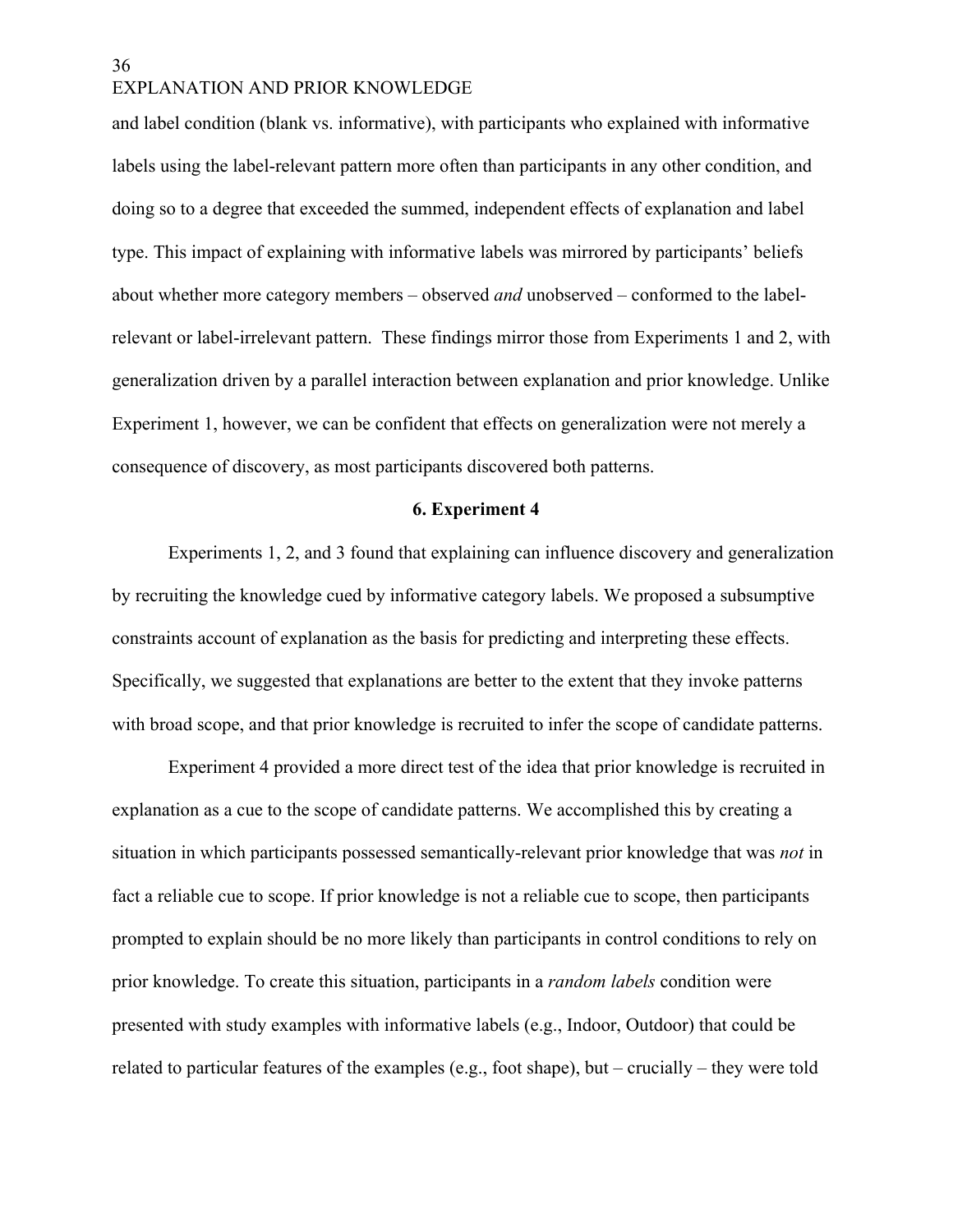37

that the labels were assigned based on the outcome of a random coin flip. As a result, the features of observed category members should not be correlated with category membership, making prior knowledge an unreliable cue to whether patterns that effectively differentiate study items generalize to the robot population. In this situation, explaining should not lead to greater reliance on prior knowledge as a cue to scope.

In addition to the random labels condition, we also included a *representative labels* condition, which matched previous experiments: Participants were not told how labels were assigned to examples, but could reasonably assume that study observations were representative of their respective categories. Including both the random and representative labels conditions also introduced a second cue to the scope of diagnostic patterns, roughly "method of label assignment," since diagnostic patterns across study observations (whether or not they relate to prior knowledge) should only generalize to the population in the representative labels condition. If explanation heightens people's sensitivity to all cues to scope – and not just to prior knowledge – then participants in the explain condition should be more responsive to this manipulation than those in the control condition.

Experiment 4 also aimed to replicate the key findings from Experiment 3 while addressing two potential concerns. First, the task differences found in Experiment 3 are subject to the same concern as Experiment 1, namely that the control task was less demanding than explanation in some relevant respect. Experiment 4 introduced the stronger control condition used in Experiment 2, requiring participants to write out their thoughts during study and therefore matching the explain condition along more dimensions. Second, the manipulation of label type in Experiment 3 was confounded with the presence of "unknown" features, which were always involved in the label-relevant pattern. The interaction between explanation and label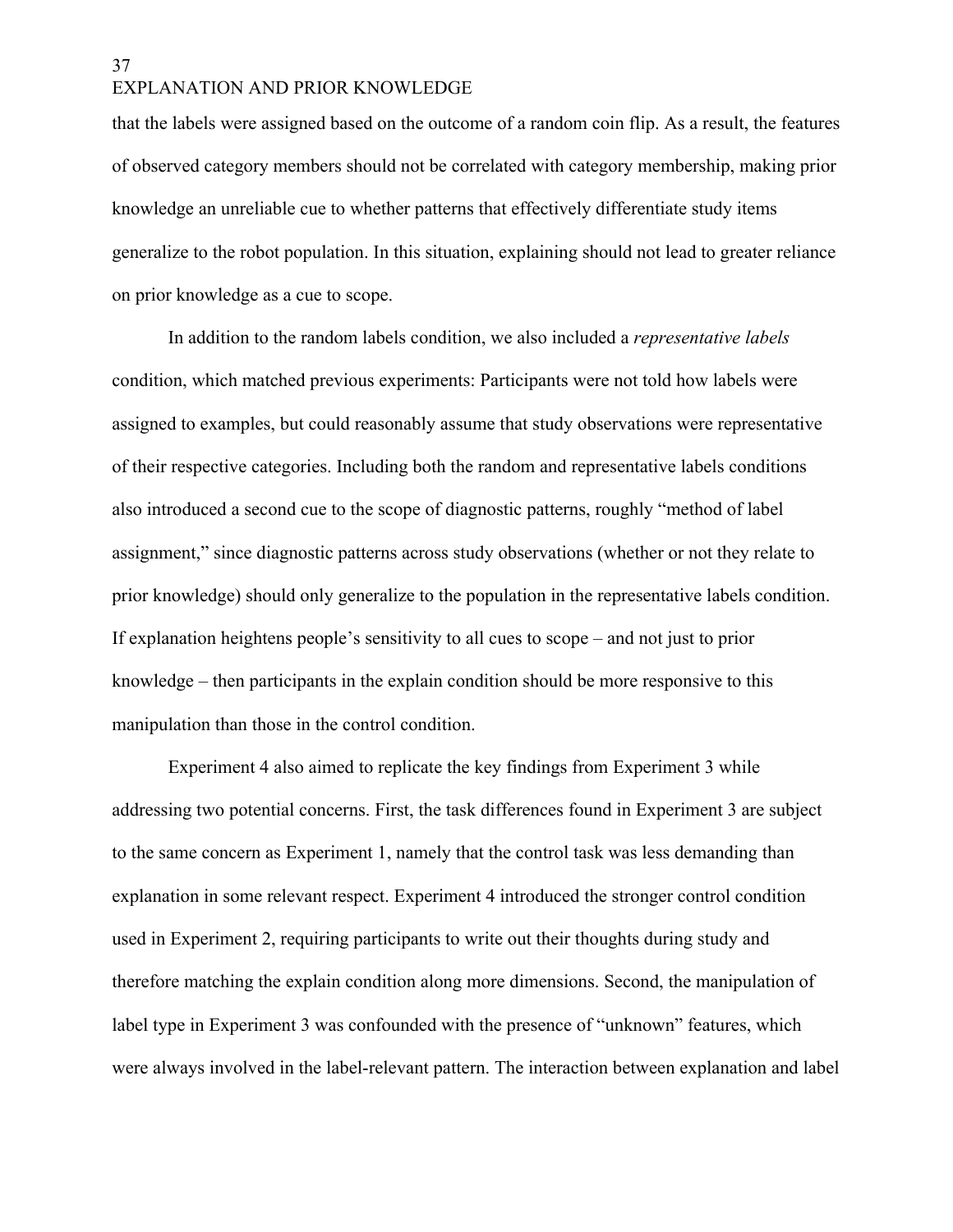type could therefore have been produced by the presence of the "unknown" features, with a prompt to explain encouraging participants to focus on and draw inferences concerning these features. Experiment 4 avoided this concern by testing whether the interaction between explanation and label type occurred even when all features were visible.

Finally, Experiment 4 provided two additional extensions to previous experiments. The comparison of informative and blank labels in Experiments 1-3 provided one way of examining the effects of prior knowledge, namely by *increasing* the knowledge available to some participants. Experiment 4 instead manipulated the *content* of available prior knowledge by comparing two sets of informative labels: Outdoor/Indoor versus Receiver/Transmitter.<sup>8</sup> We predicted that explanation and label pair would interact to determine the extent to which category membership was generalized on the basis of the foot versus antenna pattern. The second extension in Experiment 4 was to evaluate whether the previous findings would generalize to learning contexts with extremely sparse observations. Instead of four examples from each category, Experiment 4 presented participants with only one. Forming generalizations from such limited information is a valuable inductive capacity, and one for which explanation and prior knowledge could be especially critical (Ahn, Brewer, Mooney, 1991).

#### **6.1. Methods**

**6.1.1 Participants.** Six-hundred-and-eighty-two members of the Amazon Mechanical Turk workplace from the United States participated online for monetary compensation.

**6.1.2. Materials & procedure.** Participants studied just two robots, one from each category (robots 1 and 8 in Fig. 3), and no features were hidden with "unknown" boxes. The learning phase was adapted from Experiment 3 with the following changes. First, we

38

<sup>&</sup>lt;sup>8</sup> This comparison across informative label pairs was technically possible in Experiment 3, which likewise employed both sets of labels, but would be problematic to interpret given that a pattern's label-relevance was confounded with its inclusion of an "unknown" feature.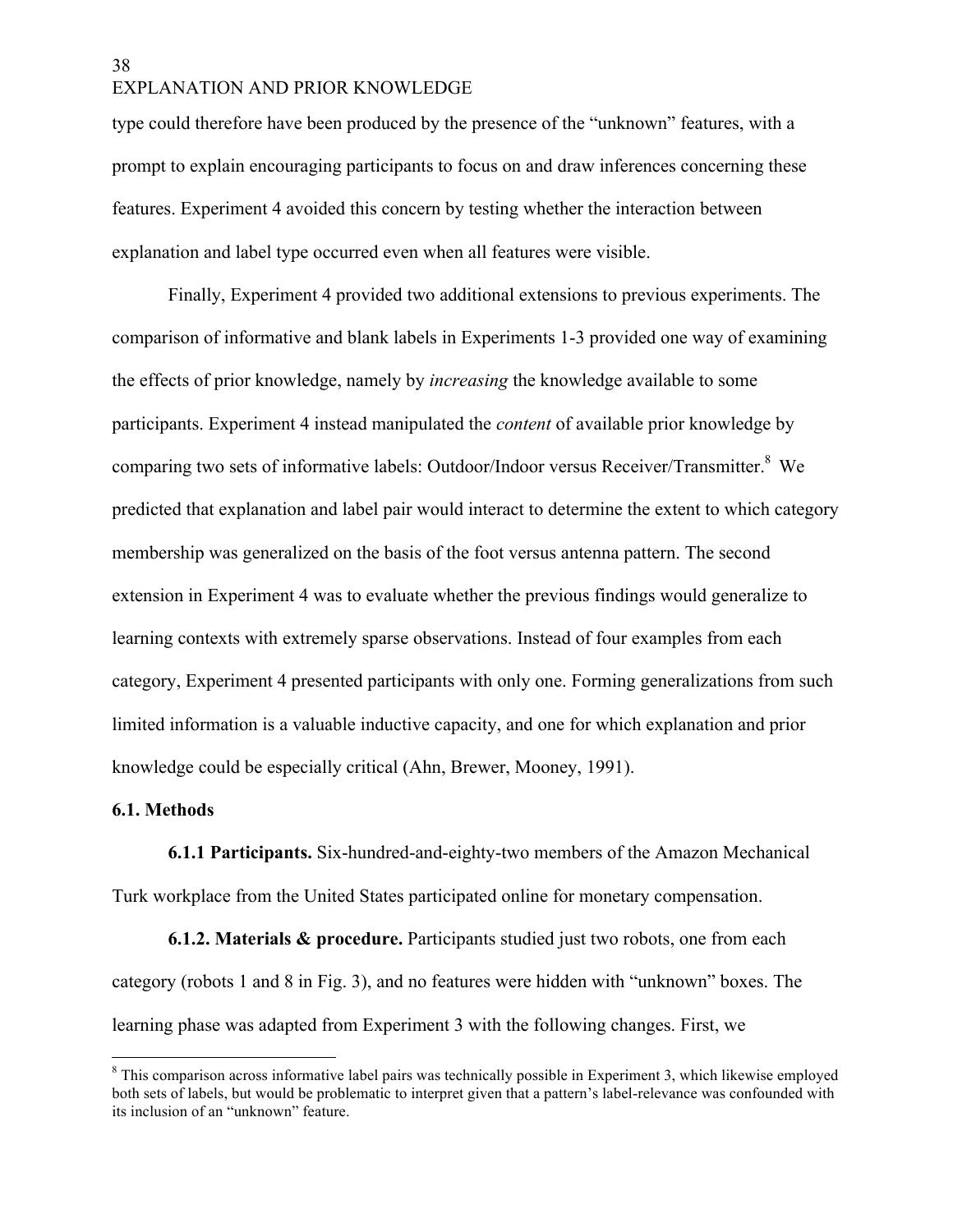manipulated *learning task* through prompts to *explain* versus *write thoughts*, as in Experiment 2*.* Second, we used only the two *label pairs* from the informative labels conditions of Experiment 3 (Outdoor/Indoor or Receiver/Transmitter). And finally, we added an additional factor, *label assignment,* by changing the cover story about how labels were assigned to produce *representative labels* or *random labels*.

For all participants, the cover story mentioned that the robots were created by the aliens living on the planet, and included information about their function that was appropriate to the label pair, either "Outdoor robots work on outdoor terrain and Indoor robots work inside houses," or "Receiver robots receive messages and Transmitter robots send messages."

In the *representative labels* conditions, participants received no additional information. In the *random labels* conditions, participants were additionally told: "The aliens decide which robots are Outdoor (Receiver) robots and which robots are Indoor (Transmitter) robots when they are manufactured. When a robot comes off the assembly line at the robot factory, a coin is flipped. If the coin lands heads, the robot is declared an Outdoor (Receiver) robot. If the coin lands tails, the robot is declared an Indoor (Transmitter) robot."

As in Experiment 3, participants classified robots and answered questions about the prevalence of features, as detailed below. These two tasks occurred in randomized order after the learning phase.

*6.1.2.1. Basis for categorization.* Participants classified six different robots, making their ratings on a six-point scale from "Definitely an Indoor (Transmitter) robot" to "Definitely an Outdoor (Receiver) robot." Two robots looked exactly like the original study items, two robots involved the same features but introduced a conflict between the two patterns (i.e., the feet from one category but the antennae from the other), and the final two presented the same conflict with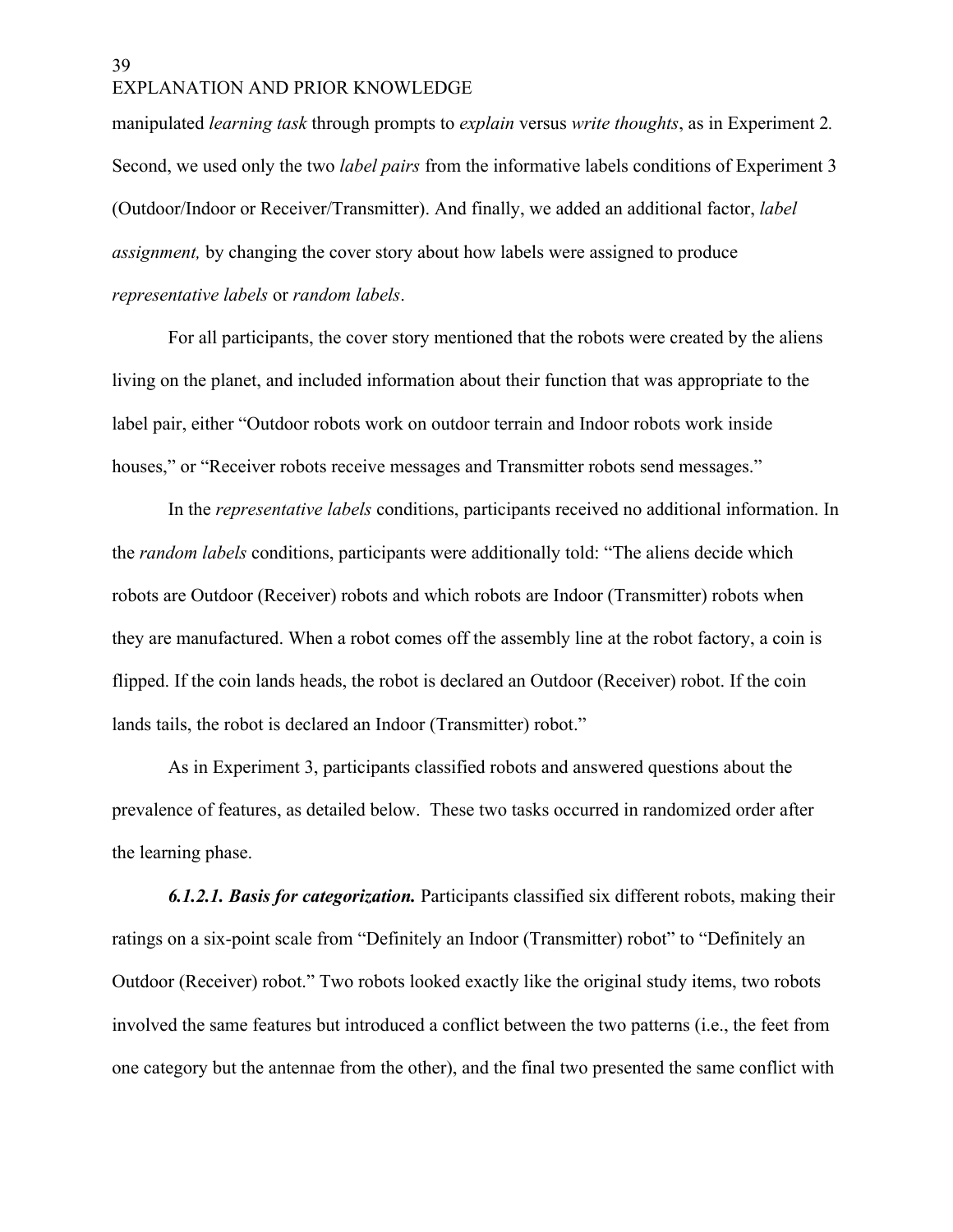novel "transfer" features (i.e., novel feet that were pointy versus flat, and novel antennae that were longer on the right or left).

*6.1.2.2. Inferred pattern scope.* Participants answered 16 questions (8 judgments for each category), which all asked how likely it was that a randomly selected Outdoor/Indoor robot (or Receiver/Transmitter) would have a particular feature, a picture of which was shown. The eight features were: the two foot shapes observed at study, the two observed antenna configurations observed at study, two previously unseen transfer foot shapes following the foot pattern, and two previously unseen transfer antenna configurations following the antenna pattern. Responses to these questions were used to calculate inferred pattern scope, as in Experiment 3.

## **6.2 Results**

We first examine the effects of explanation and label assignment on categorization and inferred scope of the label-relevant and label-irrelevant patterns, collapsing across the two label sets. We then consider individual effects of the Outdoor/Indoor versus Receiver/Transmitter label pairs and characteristics of participants' written responses.

**6.2.1. Basis for categorization.** Figure 4b reports the average ratings for the categorization task, with responses coded such that higher numbers correspond to judgments consistent with the label-relevant pattern. This measure was analyzed in an ANOVA with task (write thoughts, explain) and label assignment (random, representative) as independent variables. The critical finding was a task by label assignment interaction,  $F(1, 678) = 5.40$ ,  $p < 0.05$ , which superseded a main effect of label assignment,  $F(1, 678) = 27.51$ ,  $p < 0.001$ . Relative to the write thoughts condition, explaining promoted categorization consistent with the label-relevant pattern in the *representative labels* condition,  $t(341) = 2.35$ ,  $p < 0.05$ ,  $d = 0.25$ , but had no effect in the *random labels* condition,  $t(337) = 0.97$ ,  $p = 0.33$ ,  $d = 0.11$ . Moreover, the effect of label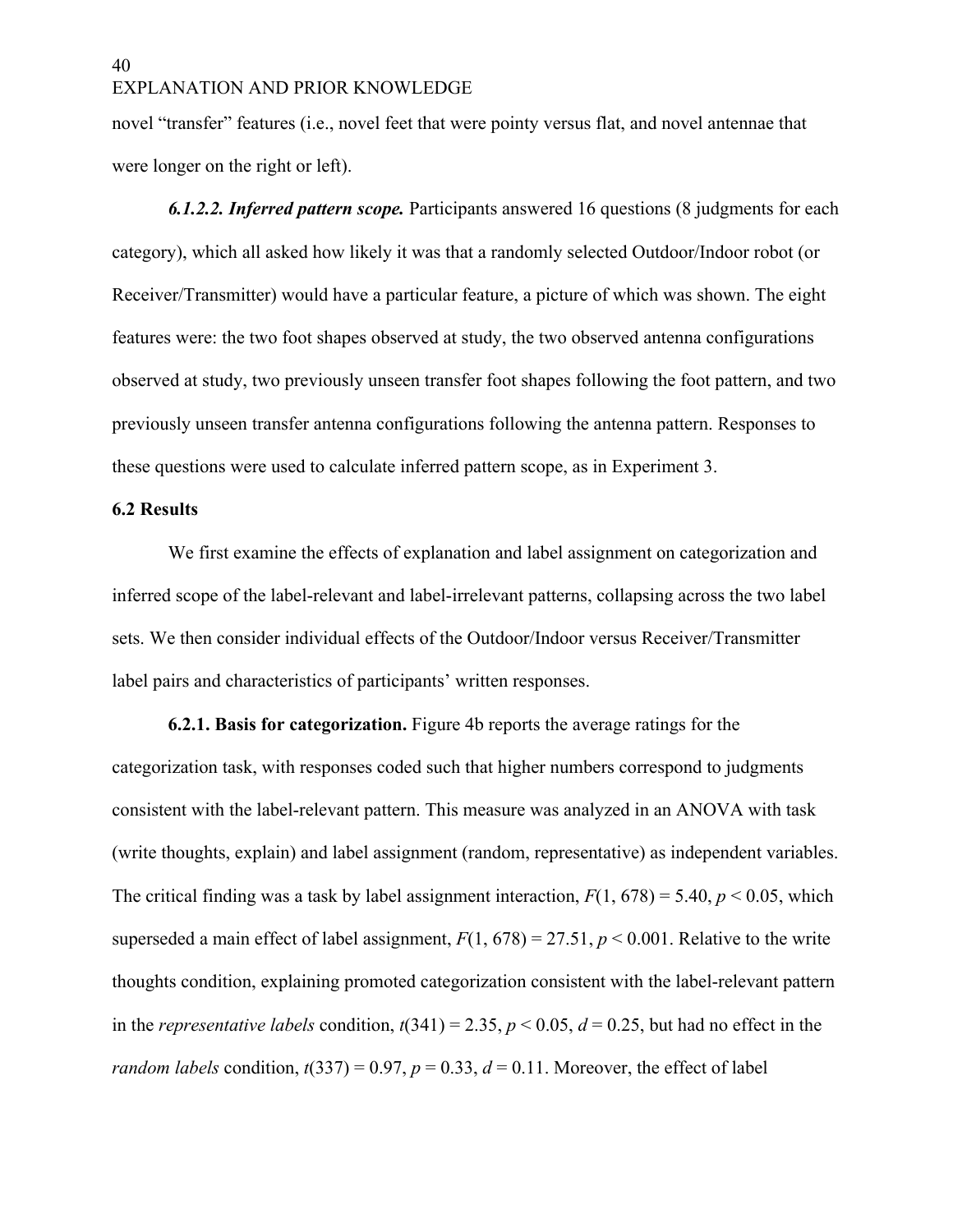assignment was greater when participants engaged in explanation,  $t(332) = 5.21$ ,  $p < 0.001$ ,  $d =$ 0.58, than when they wrote their thoughts,  $t(357) = 2.28$ ,  $p = 0 < 0.05$ ,  $d = 0.24$ . These results were not changed by including label pair (Outdoor/Indoor, Receiver/Transmitter) as a betweensubjects factor and *categorization item* (original observations, conflict items pitting patterns against each other, conflict items with novel features) as a within-subjects factor in the analysis..

These findings are consistent with the prediction that explanation does not recruit prior knowledge as a basis for judgment when it is an unreliable cue to scope (i.e., in the random labels condition), and also the prediction that explanation heightens participants' sensitivity to additional cues to scope – in this case, the method of label assignment.

**6.2.2 Inferred pattern scope.** Table 4 reports participants' beliefs about the scope of the label-relevant and label-irrelevant patterns. These were calculated using the same procedure as Experiment 3 in order to reflect participants' implicit beliefs about how likely the patterns in study observations would be to apply to the entire category.

We analyzed inferred pattern scope as the dependent measure in a mixed ANOVA, treating *pattern type* (label-relevant, label-irrelevant) as a within-subjects factor, and task (write thoughts, explain) and label assignment (random, representative) as between-subjects factors. There was a main effect of label assignment,  $F(1, 678) = 22.93$ ,  $p < 0.001$ , with higher ratings of pattern scope in the representative than random labels conditions, and a main effect of pattern type,  $F(1, 678) = 92.26$ ,  $p < 0.001$ , with higher ratings for the label-relevant pattern. However, these effects were qualified by three two-way interactions. First, as predicted, there was an interaction between task and label assignment,  $F(1, 678) = 9.49$ ,  $p < 0.01$ , with participants prompted to explain more sensitive to the manipulation of label assignment than those in the control condition: In the explain condition, representative labels led to judgments of greater

41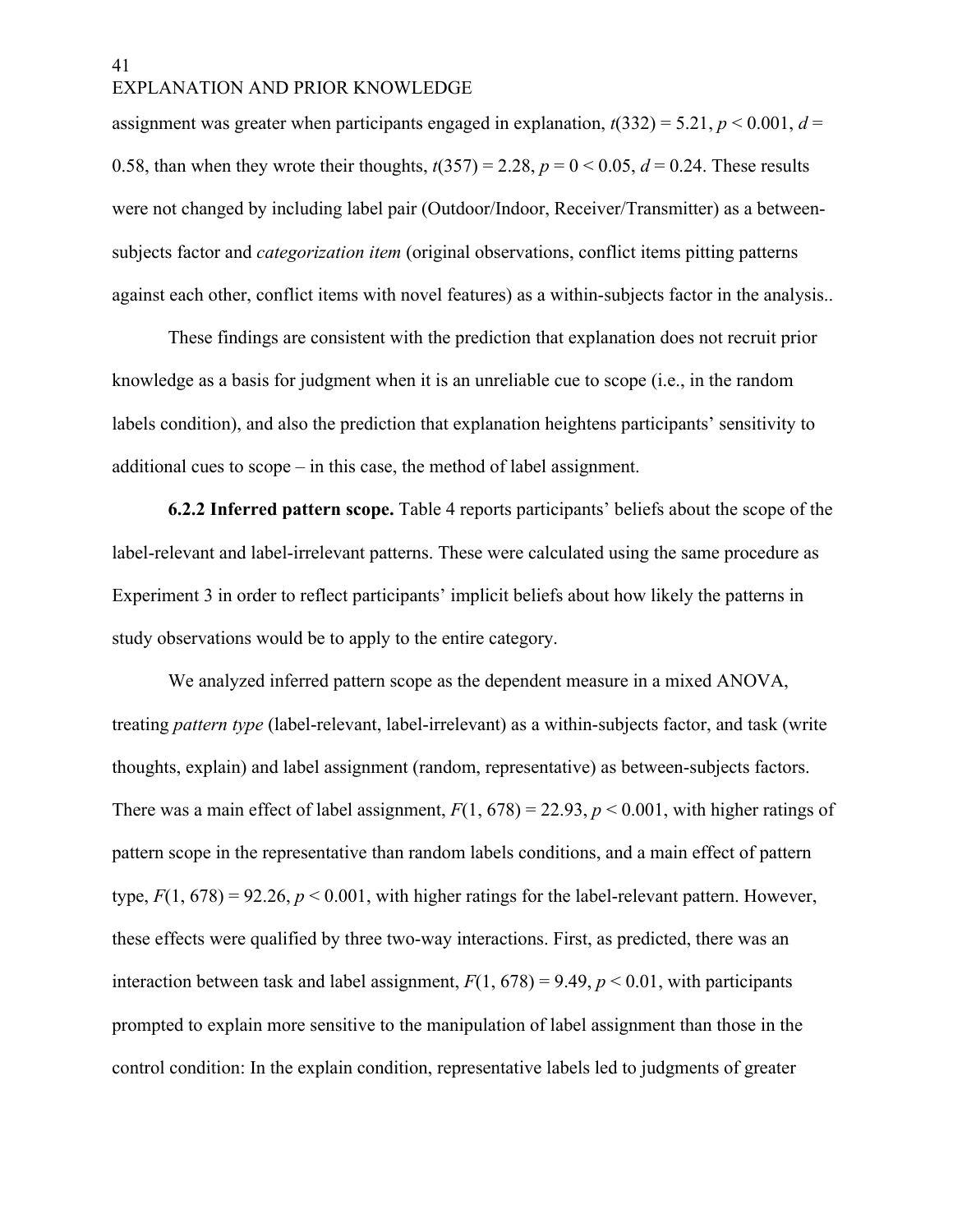42

pattern scope than random labels,  $t(322) = 5.83$ ,  $p < 0.001$ ,  $d = 0.65$ , with no effect of labels in the write thoughts condition,  $t(356) = 1.04$ ,  $p = 0.30$ ,  $d = 0.11$  (see "pooled pattern scope" in Table 4). Second, there was an interaction between task and pattern type,  $F(1, 678) = 15.02$ ,  $p <$ 0.001, with participants who explained more strongly differentiating the scope of the labelrelevant and label-irrelevant patterns. Finally, label assignment also interacted with pattern type,  $F(1, 678) = 7.10, p < 0.01$ , with the two patterns more strongly differentiated in the representative labels conditions than in the random labels conditions. Including kind of feature (original, transfer) and label pair in analyses did not change these results.

These findings again support the prediction that explanation increases participants' sensitivity to a novel cue to scope: method of label assignment. The interaction between task and pattern type is also consistent with our previous results in that participants who explained were more sensitive to prior knowledge than those who wrote thoughts. However, we did not find that explanation's effects on prior knowledge were eliminated with random labels (which would have been reflected in a three-way interaction between task, pattern type, and label assignment) to mirror the predictions and findings for categorization Instead, participants inferred a broader scope for the label-relevant pattern than the label-irrelevant pattern for both explain conditions.

**6.2.3. Effects of label pair.** The representative labels conditions in Experiment 4 varied from the preceding experiments in using two different label pairs in otherwise identical conditions. These conditions allow us to assess whether explanation and prior knowledge interact when the *content* rather than *amount* of prior knowledge is manipulated.

Average categorization ratings were therefore analyzed with a task (write thoughts, explain) by label pair (Indoor/Outdoor, Receiver/Transmitter) ANOVA, but restricted to the representative labels conditions and with ratings coded such that higher numbers indicated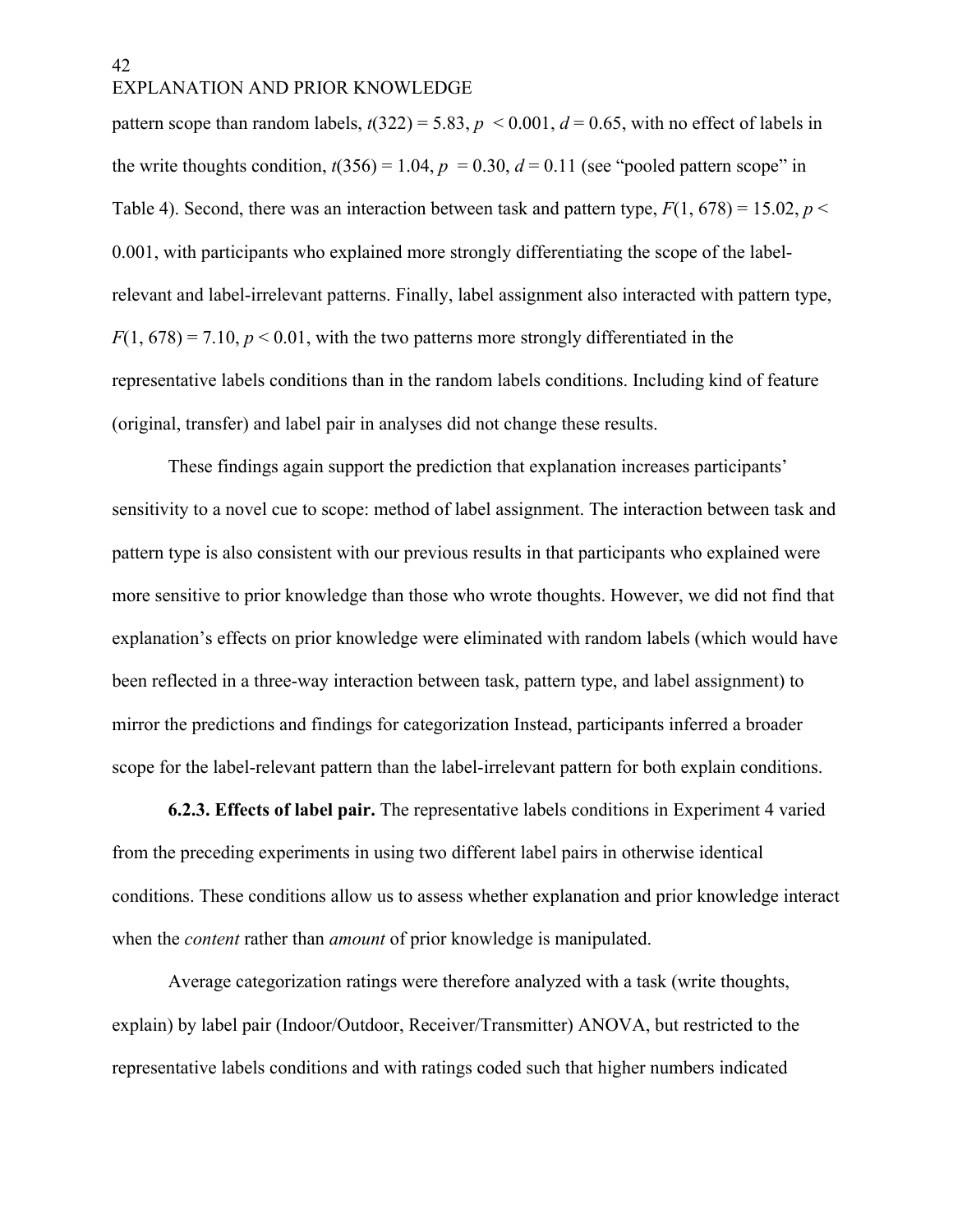consistency with the foot pattern. This analysis revealed main effects of task,  $F(1, 678) = 5.47$ , *p*  $\leq$  0.05, and label pair, *F*(1, 678) = 100.16, *p*  $\leq$  0.001, and a task by label pair interaction, *F*(1,  $678$ ) = 4.09,  $p < 0.05$ . Average categorization ratings were higher (more consistent with the foot pattern) for the two Outdoor/Indoor labels conditions (write thoughts:  $M = 4.6$ ,  $SD = .5$ , explain:  $M = 4.6$ ,  $SD = .6$ ), and lower for the Receiver/Transmitter labels (write thoughts:  $M = 4.2$ ,  $SD =$ .6, explain: *M* = 3.9, *SD =* .5). Although labels affected categorization judgments for participants in *both* groups (write thoughts:  $t(356) = 5.95$ ,  $p < 0.001$ ,  $d = 0.63$ , explain:  $t(322) = 8.07$ ,  $p <$  $0.001$ ,  $d = 0.90$ ), the effect was still more pronounced for those prompted to explain.

Analyses of inferred pattern scope mirrored these findings. Table 5 reports inferred pattern scope for the foot and antenna patterns in the representative labels conditions, as well as relative pattern scope, the difference between them, with positive numbers corresponding to higher relative scope for the foot pattern. A task x label pair ANOVA on relative pattern scope found a main effect of label pair,  $F(1, 678) = 53.79$ ,  $p < 0.001$ , and a task by label pair interaction,  $F(1, 678) = 16.00$ ,  $p < 0.001$ . Participants in both study conditions inferred a broader scope for feet than for antennae with the Indoor/Outdoor labels, and the reverse pattern held true with Receiver/Transmitted labels, but the magnitude of the difference across label pairs was greater for participants prompted to explain. Nonetheless, the effect of label pair was still independently significant in the write thoughts condition,  $t(356) = 2.45$ ,  $p < 0.05$ ,  $d = 0.26$ .

**6.2.4. Written responses**. Analyses of written responses were restricted to participants who did not leave responses blank; the proportion of participants who did so did not differ significantly across conditions (all  $p_s > 0.10$ ) and was less than 1%. An ANOVA on response length with task and label assignment as between-subjects factors revealed that typed responses were longer when participants were asked to write thoughts than to explain (explain:  $M = 28.2$ ,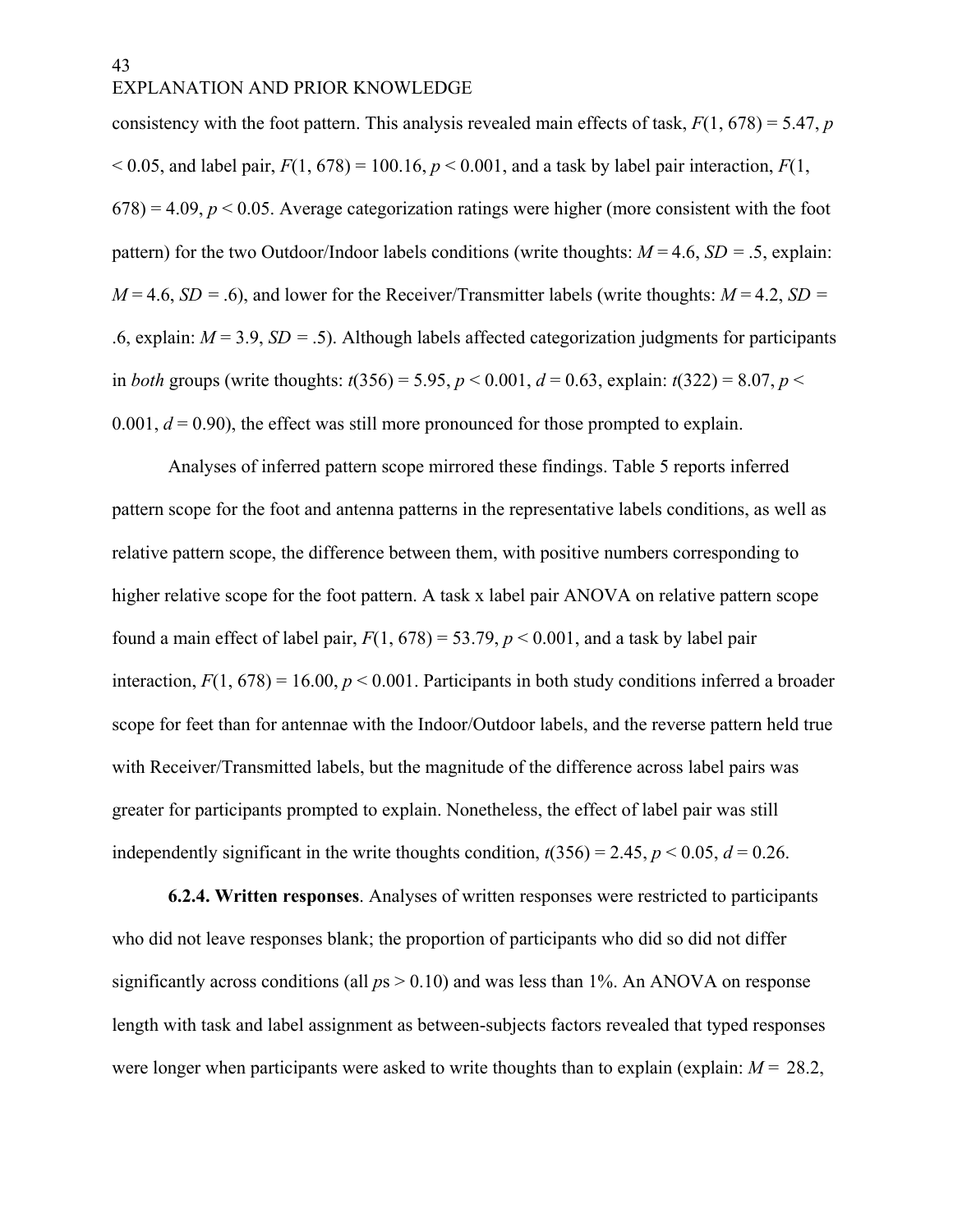*SD* = 15.5; write thoughts: *M* = 33.4, *SD* = 18.5; *F*(1, 678) = 15.6, *p* < 0.001), substantiating the trend observed in Experiment 2. Responses were also longer in the representative labels conditions ( $M = 32.21$ ,  $SD = 18.1$ ) than the random labels conditions ( $M = 29.7$ ,  $SD = 16.5$ ),  $F(1, 1)$  $(678) = 3.84, p < 0.05.$ 

The proportion of participants who mentioned label was influenced by a task by label assignment interaction,  $\chi^2(1, N = 682) = 4.82, p < 0.05$ . When the labels were randomly assigned, participants in the explain condition mentioned them *less frequently* than participants who wrote out thoughts (explain: 34%; write thoughts:  $47\%$ ,  $\chi^2(1, N = 339) = 5.80, p < 0.05$ ), while no such difference existed for representative labels (explain: 41%; write thoughts: 37%;  $\chi^2(1, N = 343) = 0.47, p = 0.51$ .

These findings suggest that the effects of explanation on generalization reported above are unlikely to derive from differences in general engagement or attention to labels across conditions.

**6.2.5. Summary.** Experiment 4 went considerably beyond the previous experiments in manipulating a novel cue to the scope of patterns across study observations: whether observed category members had features that could be assumed to correlate with category membership or were assigned labels at random. When labels were assigned at random, such that prior knowledge was no longer a reliable cue to the scope of diagnostic patterns, prior knowledge differences between the explain and write thoughts conditions were eliminated when it came to categorization. The manipulation of label assignment also interacted with explanation analogously to the previous manipulations of prior knowledge: Participants prompted to explain were more sensitive to this cue to pattern scope, with greater differentiation of the representative and random conditions for both the classification of novel robots and the extension of observed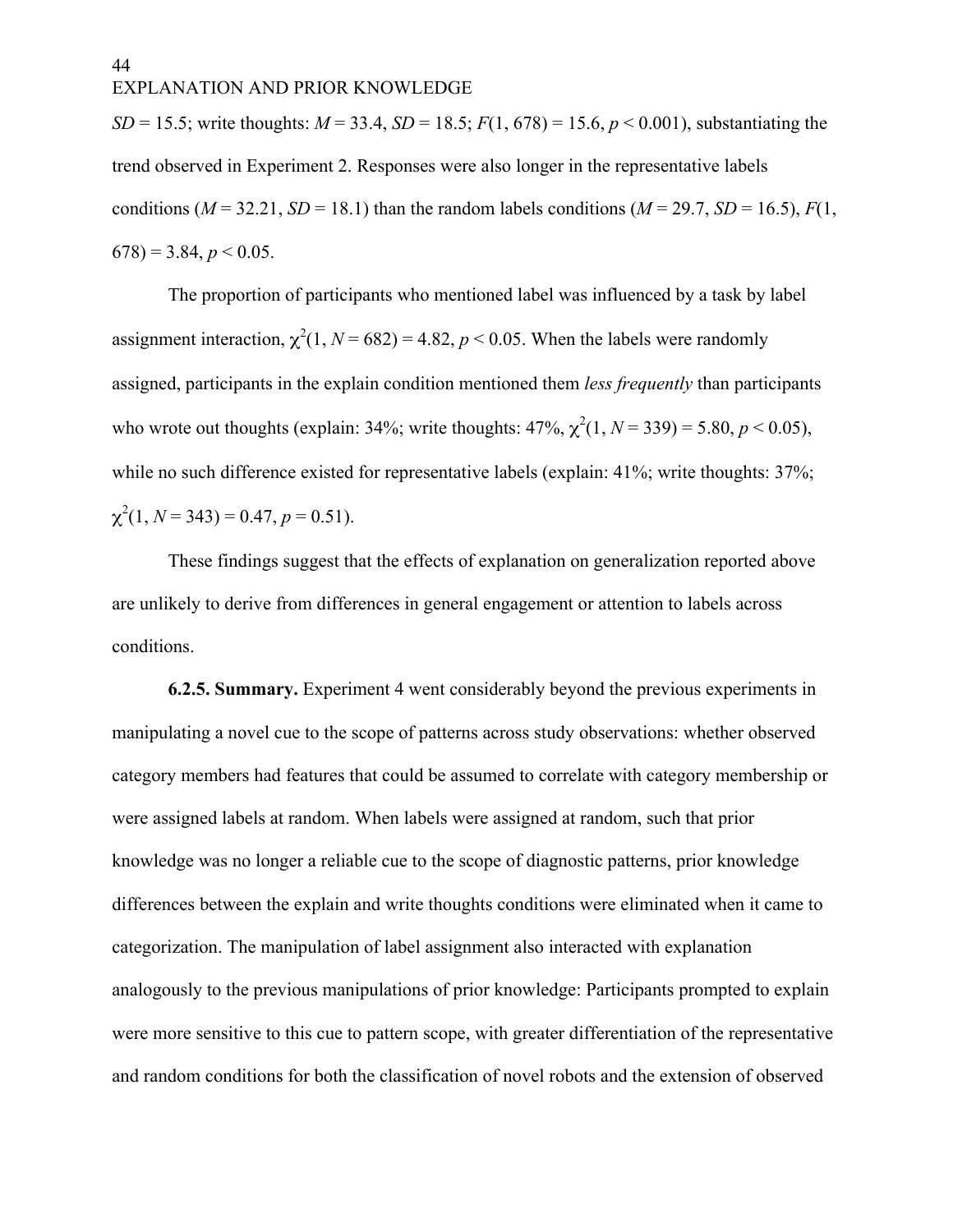45

features to unobserved category members. The fact that explanation had a comparable impact on a quite distinct cue to scope bolsters our interpretation that effects of informative labels in the preceding experiments are best understood as a consequence of the fact that explaining directs learners to assess patterns' scope, where the number of current observations consistent with a pattern, prior knowledge, and how categories are formed (i.e., method of label assignment) are all cues to scope.

Finally, Experiment 4 also addresses potential concerns about the preceding results. First, key findings from Experiment 3 replicated without "unknown" features, with a stronger control condition, and with sparser data, showing that explaining can promote the recruitment of prior knowledge to guide generalization with just one or two category observations. Second, Experiment 4 found that label type had a significant effect on participants in control conditions. This finding helps address a concern with the previous experiments – that superadditive effects of explanation and labels are restricted to conditions under which participants do not spontaneously consult labels in the absence of explanation. This alternative explanation is less plausible, since explanation and label type had superadditive effects even when label type had significant effects independently.

#### **7. General Discussion**

Four experiments examined how generating explanations and possessing prior knowledge (cued by informative category labels) influenced what participants learned and inferred about novel categories from examples. Experiments 1 and 2 found that explaining increased the extent to which participants relied on prior knowledge in learning, leading to elevated discovery of a pattern related to the informative labels when they were provided. However, the effects of explaining were selective: Explaining increased the rate at which participants discovered one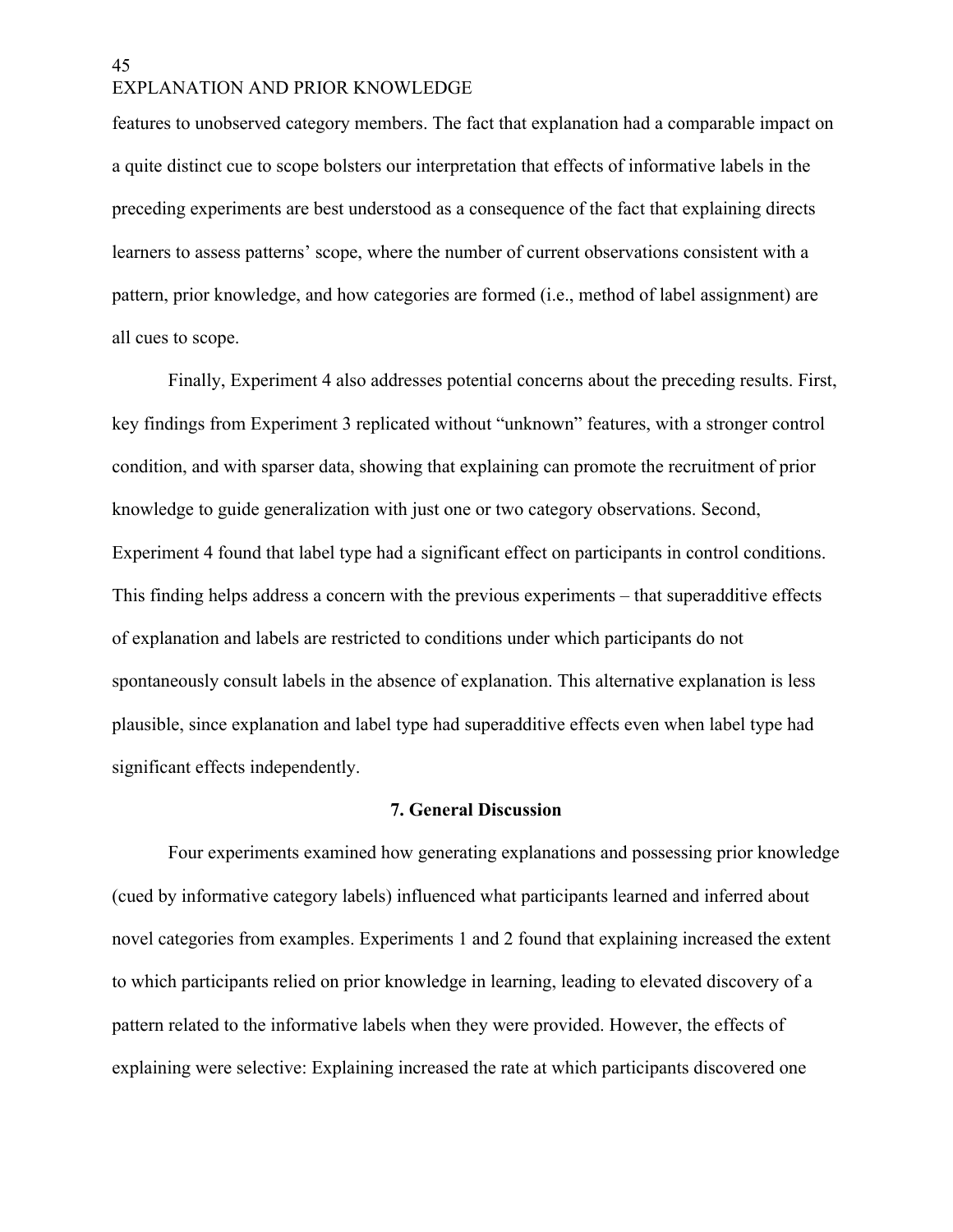46

pattern without increasing the discovery of additional patterns. In fact, when just those participants who had discovered at least one pattern were considered, discovery of additional patterns was *lower* for participants prompted to explain than for those in control conditions. These results were replicated in Experiment 2 despite the inclusion of four patterns and a more demanding control condition that required participants to write their thoughts during study.

Experiments 3 and 4 examined whether explaining could directly impact which patterns were generalized beyond study observation. Although seeking explanations had no impact on pattern discovery (which was near ceiling), participants prompted to explain with informative labels were more likely to categorize novel items using the label-relevant pattern, and more likely to believe that the label-relevant pattern applied to unobserved category members. Experiment 4 additionally found that explaining increased sensitivity to an additional cue to the scope of patterns across observed category members: whether category members were drawn from randomly assembled populations.

Jointly, the results from Experiments 1-4 provide strong support for the idea that explaining can increase the extent to which learners consult prior knowledge to guide discovery and generalization. The findings also shed light on the mechanisms by which explaining generates these effects. First, several results challenge the idea that explaining affects learning through a general increase in attention or engagement, or even through a global increase in the extent to which people seek patterns. Instead, effects of explanation were quite selective (Experiments 1-2), and extended to cases in which multiple patterns were available to learners and needed to be preferentially applied to new cases (Experiment 3-4). Second, the results support our proposal that explaining increases learners' consultation of prior knowledge as a cue to patterns' scope. Explaining magnified the role of informative labels on estimates of a label-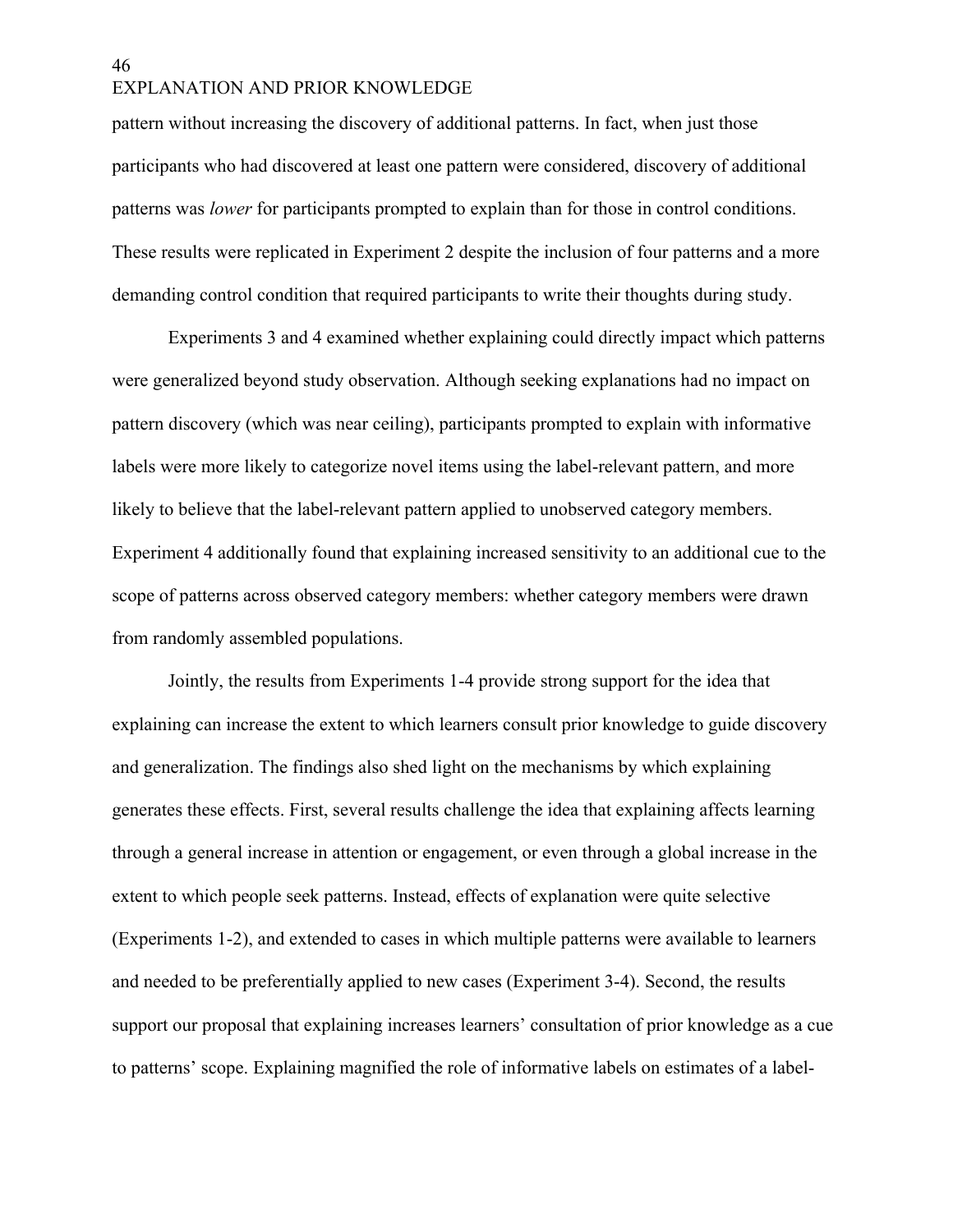relevant pattern's scope in Experiments 3 and 4, with a parallel impact on a completely different cue to scope (random versus representative category labels) in Experiment 4.

We interpret these findings in terms of the *subsumptive constraints* account. To briefly review, the account maintains that people prefer explanations that appeal to patterns with broad scope, with the result that explaining constrains learners to identify patterns and make use of cues to patterns' scope. Our experiments manipulated two distinct cues to scope, prior knowledge (through informative labels) and method of label assignment (random versus representative), finding the predicted effects of explanation in each case. Combined with previous work (Williams & Lombrozo, 2010) demonstrating comparable effects of explanation on a third cue to scope – the number of explained observations to which a pattern applies – there is good reason to think that explanation's effects are truly tracking cues to scope, and not alternative features of each manipulation.

While an important relationship between explanation and prior knowledge is often endorsed (for discussion see Lombrozo, 2006), little empirical work has tried to characterize *which* knowledge is consulted and *why* it is brought to bear through explanation. One reason may be the challenge posed in relating explanation to the range of beliefs that count as "prior knowledge." The current work suggests that explaining will invoke knowledge relevant to evaluating whether an observed pattern extends to novel cases and contexts. But explaining should play a smaller role in deploying other kinds of knowledge, such as idiosyncratic facts about examples or information that serves a purely mnemonic purpose. The present account also predicts that the influence of prior knowledge must trade-off against other cues to scope, which suggests that when alternative cues to scope are very strong, explaining could actually *decrease* the role of prior knowledge in learning. This paradoxical prediction can make sense of an

47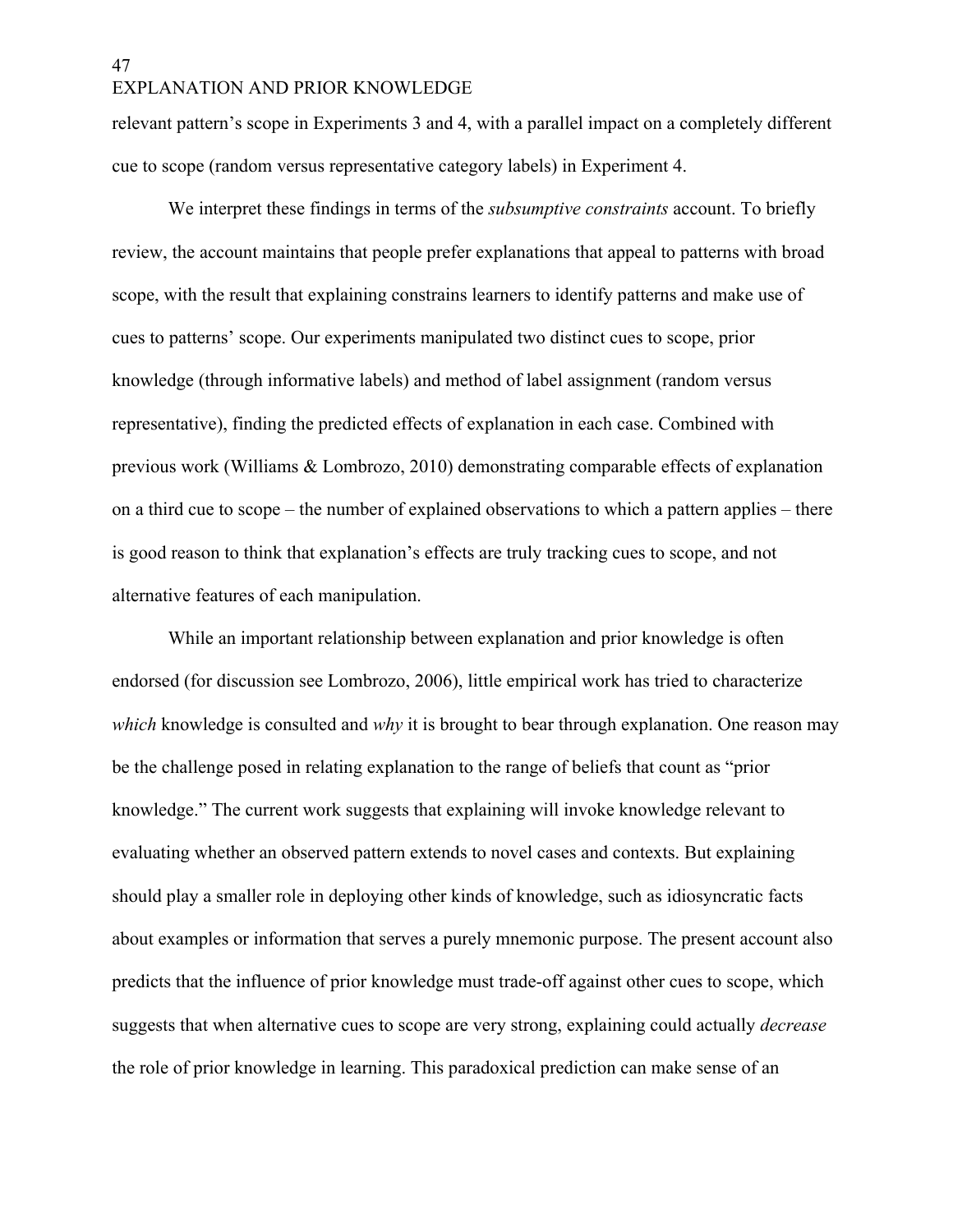otherwise puzzling feature of explanation: that explaining an anomalous observation can sometimes lead to "explaining away" and the preservation of current beliefs (Chinn & Brewer, 1993; see also Bott & Murphy, 2007; Hayes, Foster, & Gadd, 2003), but at other times presage deep conceptual change (e.g., Amsterlaw & Wellman, 2006).

## **7.1 Alternative explanations**

Our experiments were designed to assess and rule out a few alternative explanations for the results. First, effects of explanation could potentially be attributed to task demands if explanation prompts somehow communicated to participants that the experimenter intended for them to find a pattern or take category labels seriously. Counter to this view, however, spontaneous explanation in the control condition from Experiment 1 had comparable effects to prompted explanation, and explain and free study participants who did not discover a pattern were equally likely to believe one existed.

More generally, while each individual experiment is prone to alternative interpretations, these are rendered less plausible by the systematic effects of explanation and prior knowledge across four experiments that differed in various ways. For example, in Experiments 1 and 3, participants in the free study condition could have been less engaged and paid too little attention to the labels to benefit from prior knowledge, with explaining simply increasing attention or engagement past some threshold where prior knowledge could have an effect. But the key results from these experiments were replicated when using the more engaging control condition of typing thoughts (Exp.  $2 \& 4$ ), where we found that participants in the explain and control conditions were equally likely to mention informative category labels, and when simplified stimuli in Experiments 3 and 4 reduced the attentional resources required to notice patterns and labels.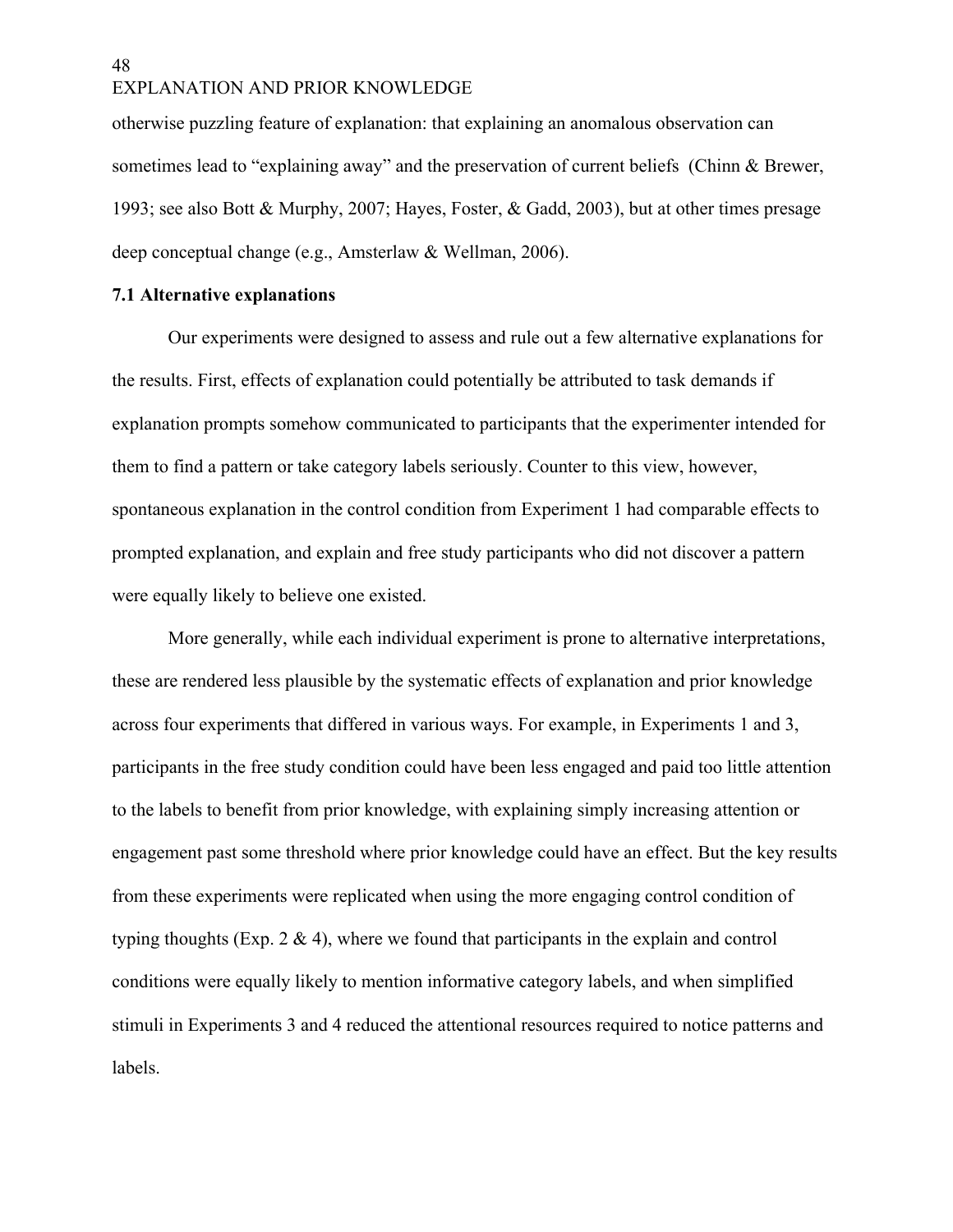49

We do acknowledge that the experiments can only provide indirect evidence that explaining recruited prior knowledge in the service of assessing patterns' scope. However, it is notable that explaining had comparable effects on multiple cues to scope: the availability of prior knowledge (Experiments 1, 2, and 3), the content of prior knowledge (Experiment 4), whether category labels were randomly assigned (Experiment 4), and the number of study observations conforming to a pattern (Williams & Lombrozo, 2010). This convergence supports our appeal to scope. In other words, we take the broad scope of our scope explanation as evidence in its favor.

#### **7.2 Implications for Category Learning**

The current findings shed light on how explaining could play a distinctive role in category learning, much as classification and inference learning each do (Chin-Parker et al., 2006; Markman & Ross, 2003). In particular, our account predicts that explaining should encourage learners to focus on patterns underlying category membership that are expected to have broad scope. When scope is assessed only in terms of the examples encountered in training, then explaining should result in the reduction of classification error on examples, a core mechanism underlying category learning (Kruschke, 2008). In fact, the findings from Williams & Lombrozo (2010) are consistent with the idea that explanation can have this effect, and prior knowledge likely does influence learning by reducing training error (Rehder & Murphy, 2003). However, the number and proportion of study items accommodated by a given pattern is only one cue to scope. The consequences of explaining category membership could therefore diverge from error-driven learning when learners have access to additional cues to scope, such as prior knowledge. Along these lines, we have found that prompting 5-year-olds to explain can actually make them less likely than children in a control condition to favor a pattern that accounts for all observations, but is inconsistent with prior knowledge (Walker, Williams, Lombrozo, & Gopnik,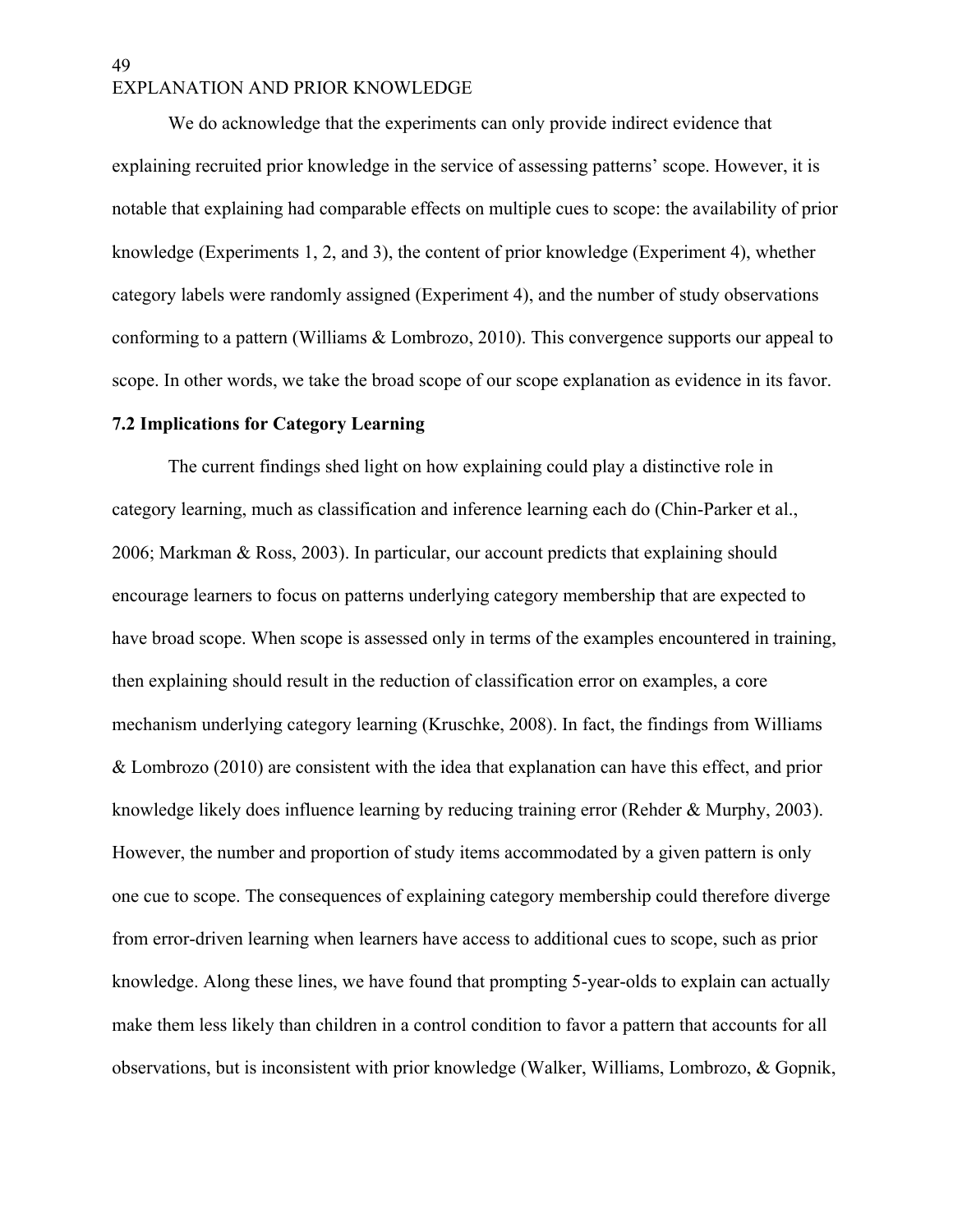2012, under review). The findings from Experiment 3 have a similar flavor: Explaining led adults to less strongly favor a pattern that accounted for all observations with certainty over an alternative that accounted for only 75%, but was more congruent with informative category labels.

It is also possible that *spontaneous* explanation during learning can help explain characteristics of learning in prior research. In particular, explaining could be a cause or consequence of the learning mode employed, shifting learners towards a rule-based system (Ashby & Maddox, 2004; Nosofsky & Palmeri, 1994), or to prototypical rather than exemplarbased representations (Griffiths et al., 2007; Smith & Minda, 1998; Vanpaemel & Storms, 2008). More broadly, explaining could constrain learning to be more explicit (Maddox & Ing, 2005; Matthews et al., 1989), intentional (Love, 2002) and reliant on language and abstract construals (Lupyan & Rakison, 2007; Trope & Liberman, 2010). Undocumented effects of spontaneous explanation are especially plausible in cases where learning is sensitive to prior knowledge and cannot be fully explained through the reduction of classification error (for examples, see Bott, Hoffman & Murphy, 2007; Kim & Rehder, 2011). Our demonstration of the powerful role of explanation in category learning indicates the value of not only experimentally manipulating explanation, but also tracking spontaneous explanation through verbal protocols or post-test questions (as in the explanation self-report measure from Experiment 1).

Spontaneous explanation might also play a role in cases where categorical judgments diverge from statistical learning. For example, Murphy and Spalding (1999) found that participants who learned knowledge-consistent ("integrated") categories were less sensitive to the frequencies of category features than those who learned arbitrary ("nonintegrated") categories when it came to judgments of typicality (see also Murphy & Allopenna, 1994;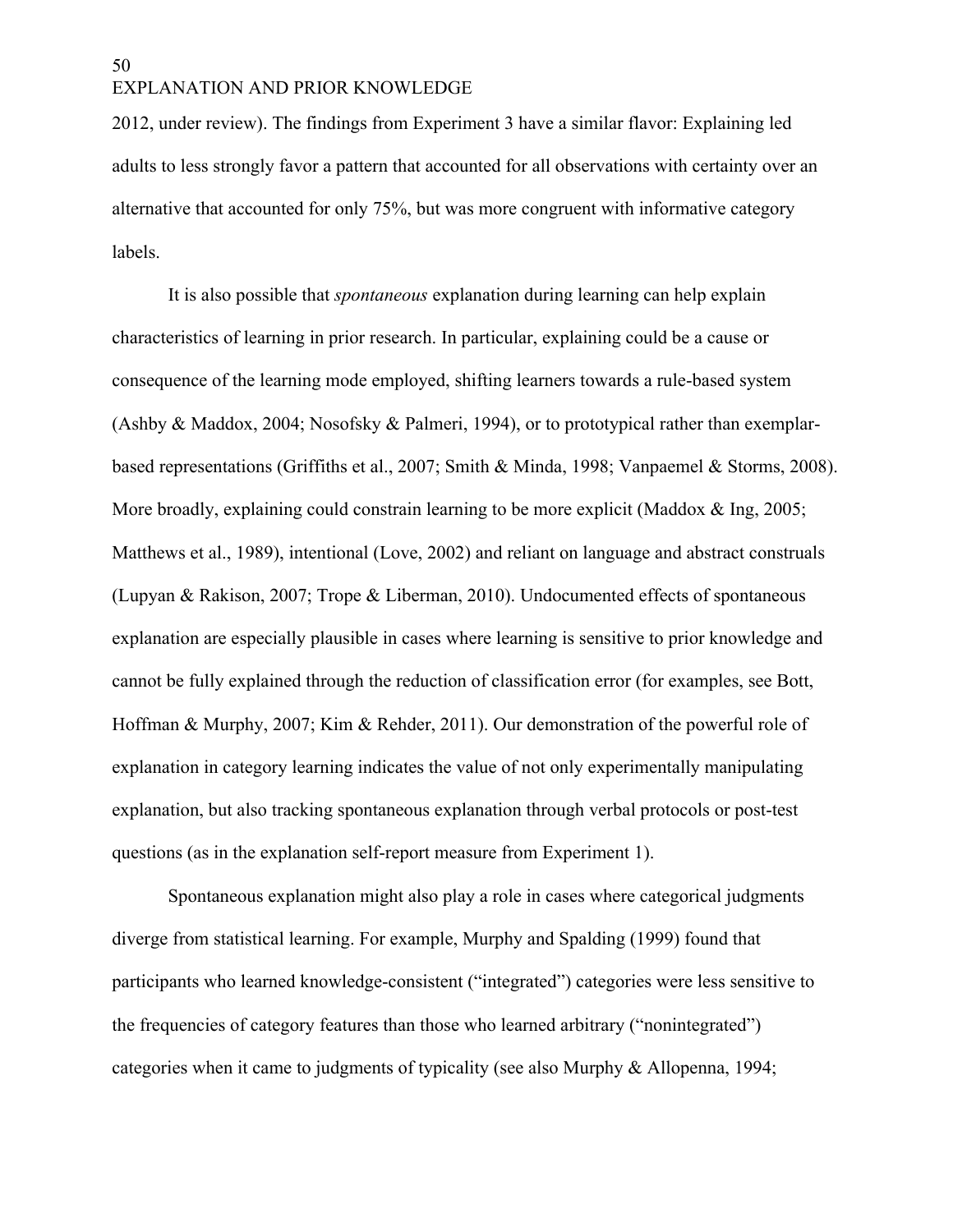Wisniewski, 1995), consistent with the effect in Experiment 3, where participants who explained with informative labels were least sensitive to the difference in frequency between the features that appeared in the 75% and 100% patterns when it came to inferring pattern scope. However, Spalding and Murphy also found that participants who learned knowledge-consistent categories were *more accurate* in their estimates of feature frequencies when they were simply asked to report them. One speculative possibility is that judgments that require people to relate features to each other or to category membership, such as categorization and typicality ratings, are more likely to trigger spontaneous explanation than judgments that involve descriptive reporting, such as feature frequency estimates (see also Murphy & Medin, 1985; Rips, 1989). Spontaneous explanation could also play a larger role in more open-ended and constructive categorization tasks, such as Wisniewski and Medin's (1994) paradigm, which required participants to construct novel features and rules to differentiate complex stimuli, and to explain while they did so.

Although explanation likely contributes to previous findings concerning the role of prior knowledge in category learning, our findings also provide suggestive evidence that explaining and prior knowledge can play quite different roles when it comes to learning material that is knowledge-irrelevant. Many studies have found – perhaps surprisingly – that learning a category that is only partially consistent with prior knowledge does not hinder learning of knowledgeirrelevant features, and may even generate improvements relative to learning categories that are not related to prior knowledge (Heit, Briggs, & Bott, 2004; Kaplan & Murphy, 2000; see Murphy, 2002 for discussion). In our own data, there was a marginal effect (in Experiment 1,  $p =$ .062) for participants who received informative labels to be more likely than those who received blank labels to discover more than one pattern, and a significant effect where those who discovered the label-irrelevant pattern were more likely to have also discovered the label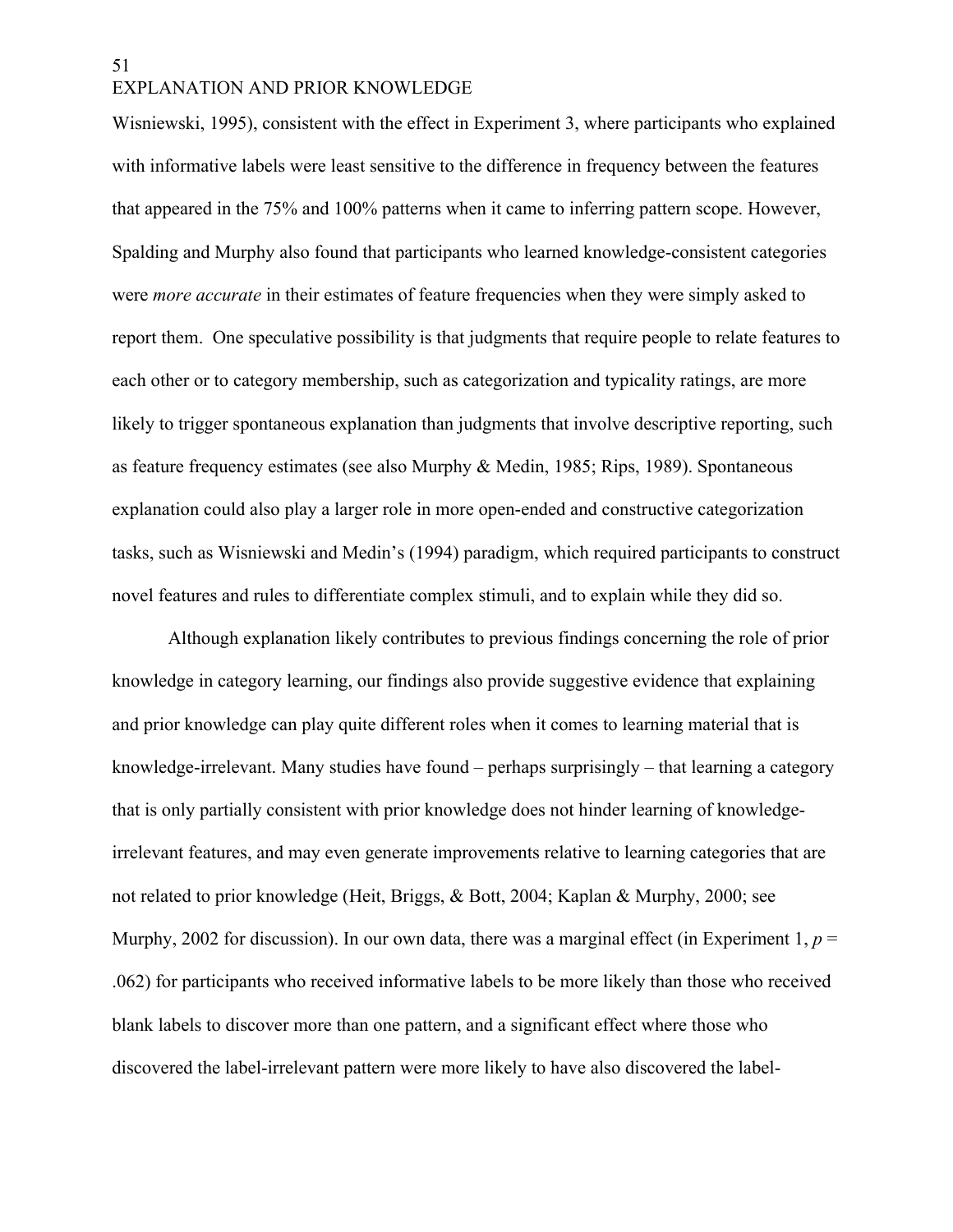52

relevant pattern, consistent with the idea that prior knowledge facilitates learning of knowledgerelevant *and knowledge-irrelevant* patterns. In contrast, explaining did not increase the rate at which participants discovered more than one pattern, and in fact decreased the probability that a second pattern was discovered given discovery of an initial pattern (Experiments 1 and 2). These findings suggest that explanation and prior knowledge might impose unique constraints on learning. Where explaining recruits constraints that privilege patterns with broad scope (potentially at the expense of other patterns or kinds of structure), prior knowledge could have mnemonic or other processing benefits that extend to knowledge-irrelevant features.

Of course, these are empirical hypotheses in need of further support. An additional dimension worth exploring concerns the nature of the subsumptive relationship between an explanation and category membership. Here we have considered cases in which patterns are better or broader if they account for the category membership of more items. An alternative sense of scope, however, concerns the number of features of individual members that can be explained by appeal to category membership. For example, one pattern (pointy versus flat feet) could successfully differentiate many robots, while another pattern (features relevant to working in space versus underwater) could apply to fewer robots, but explain a larger number of features for those robots (e.g., why they are a particular color, made of a particular material, *and* of a particular size). Research on knowledge effects in category learning has varied both the number of items and the number of features to which themes apply; Similar variation would be fruitful to examine within our paradigm, especially as a way to understand whether and how these two factors trade-off when learners explain. It is also likely that not all items or features are equal when it comes to assessing scope. For example, explaining could favor patterns that account for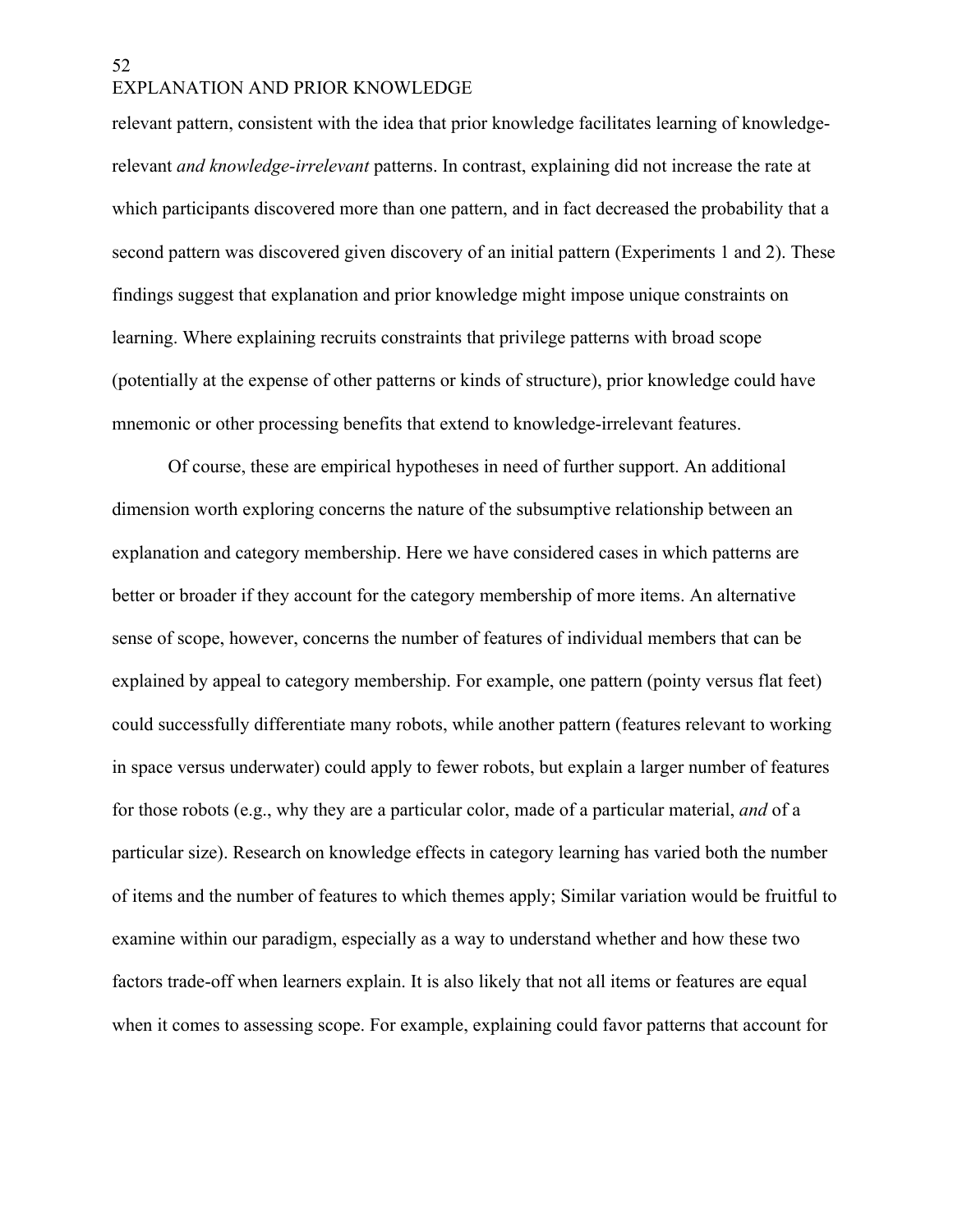53

more diverse cases (Kim & Keil, 2003) or more ideal cases (Barsalou, 1985), even when doing so does not account for the largest number of items or features.

We also expect that the content of explanation prompts (i.e., what it is that people actually explain) should influence which patterns are relevant, and therefore which patterns are discovered and evaluated for scope. In our experiments, participants explained why an object belonged to one category (as opposed to another). Successful explanations therefore invoked patterns that were "diagnostic" in the sense that they identified features that differentiated members from the two categories, and our experiments correspondingly assessed whether diagnostic patterns were discovered and generalized. However, categories can involve additional patterns that could be targeted by other explanation prompts. For example, having participants explain why two features might co-occur in members of a given category should instead affect the discovery and generalization of "co-occurrence" patterns, with the relevant sense of scope concerning which co-occurrences are likely to generalize beyond observed cases to unobserved category members.

Nonetheless, explanation might not have comparable effects for all kinds of scope. People prefer explanations with broader scope in the sense that the explanation can account for more actual phenomena (e.g., Preston & Epley, 2005) or actual observations (e.g., Read & Marcus-Newhall, 1993), but people prefer explanations with *narrow* "latent scope" – that is, that are committed to fewer potential observations that have not been made (Khemlani, Sussman, & Oppenheimer, 2011). An important question for future research is whether and when this preference for narrow latent scope manifests in effects of explanation on learning. One possibility is that a benefit for patterns with broad scope will be tempered when those patterns involve a commitment to entirely new kinds of observations (e.g., a novel kind of feature that has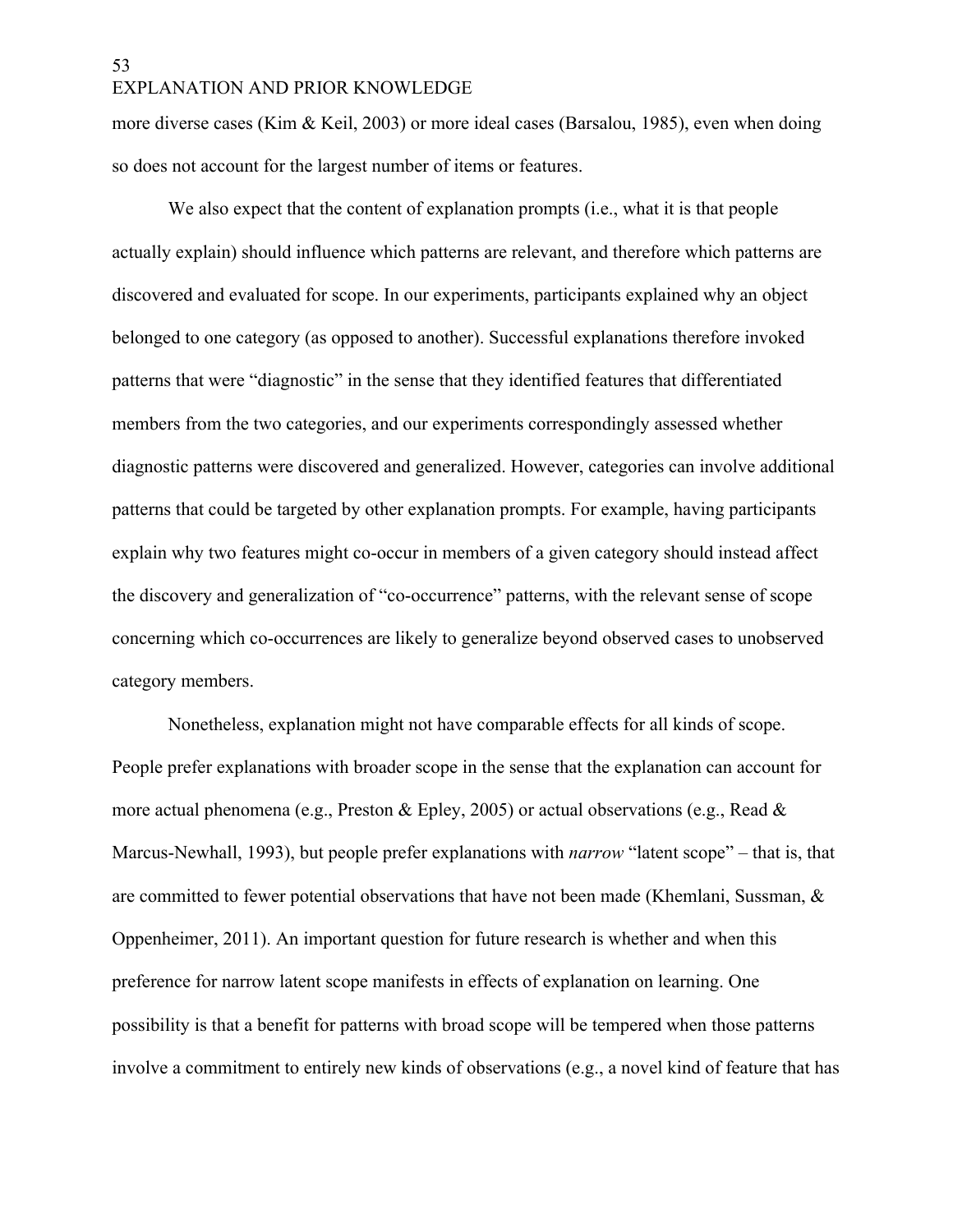not been observed, such as hats on robots) as opposed to new instances of features that have already been observed (e.g., pointy feet on unobserved robots).

Finally, our account generates the counterintuitive prediction that under some conditions, explaining will hinder category learning. In particular, explaining could divert effective learning when categories lack underlying patterns or involve "unexplainable" exceptions. Under these conditions, explaining could reinforce broad patterns that make sense in light of prior knowledge at the expense of effectively tracking the world. Our ongoing research supports this prediction (Williams, Lombrozo, & Rehder, 2010, 2011, under review), and helps explain why participants in control conditions may not have always explained spontaneously or engaged in equivalent processing: it is not always beneficial to do so (see also Berthold et al., 2011; Kuhn & Katz, 2009).

## **7.3 Implications for Education**

In the introduction we identified several proposals concerning the effects of explanation on learning, including the ideas that explaining can increase a learner's attention or motivation (e.g., Siegler, 2002) or help identify gaps in understanding (e.g., Chi et al., 1989; Nokes et al., 2011), among others. The current work was not designed to directly challenge these account or arbitrate between them. In fact, we see our findings as importantly complementary. If we are correct that explaining imposes a set of criteria for what constitutes a good explanation, and that these criteria constrain discovery and generalization, then the factors we identify should inform how learners direct their attention, what they are motivated to discover, which gaps in understanding are most problematic, what kinds of inferences must be drawn, and so on. An important direction for future research is thus to combine the richness of past research on explanation and learning from education with the kind of experimental control afforded by

54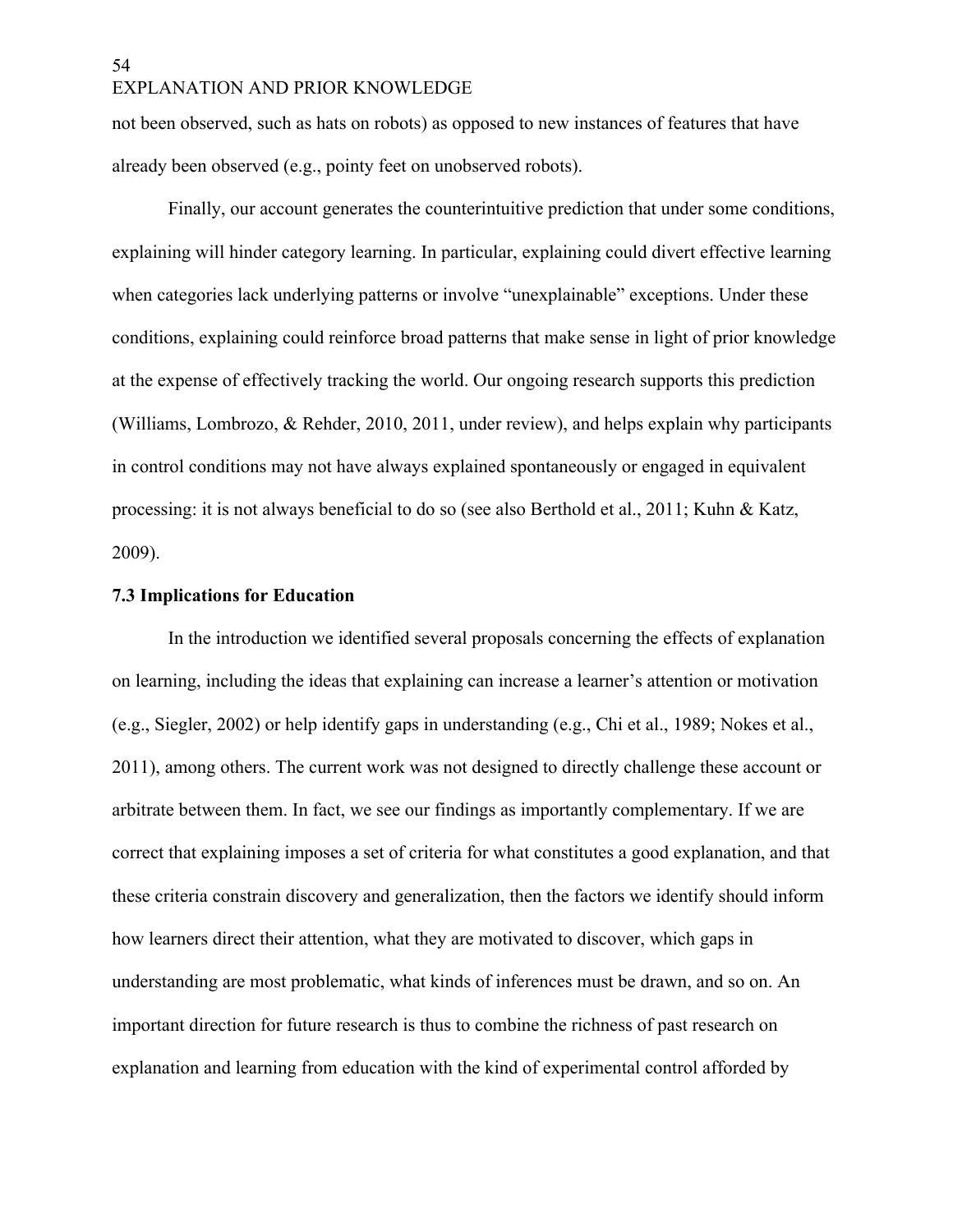55

# EXPLANATION AND PRIOR KNOWLEDGE

artificial category learning, allowing the selectivity of explanation's effects to be studied in more complex and real-world environments.

Our account can also shed new light on past findings from self-explanation. For example, previous research has noted that one consequence of self-explanation is increased awareness of principles and laws, whether learning about physics (Chi et al., 1989), probability (Renkl, 1997), or arithmetic (Rittle-Johnson, 2006). A subsumptive constraints account helps explain why this is the case: Constructing successful explanations for a fact or problem solution should direct learners towards broad patterns, and principles and laws are prime examples of such patterns. However, our account also predicts pedagogically relevant conditions under which subsumptive constraints on explanation can *impair* learning. For example, for students without the requisite background to generate accurate generalizations, or who have not encountered enough counterevidence to erroneous beliefs for such observations to trump prior knowledge as a cue to scope, a prompt to explain could *reinforce* existing misconceptions (see also Walker, Williams, Lombrozo, & Gopnik, 2012, under review; Williams, Lombrozo, & Rehder, 2010, 2011, under review). Our findings can therefore inform future research aimed at testing the conditions under which explanation is most beneficial for learning in educational contexts.

#### **8. Conclusion**

Four experiments on learning categories provided evidence that explanation and prior knowledge interact in promoting the discovery and generalization of patterns underlying category membership. The findings support a subsumptive constraints account of explanation and learning, according to which explaining drives learners to seek underlying patterns and to consult prior knowledge in assessing the scope of such patterns – that is, how broadly the patterns apply within and beyond study observations. Our findings and account provide insight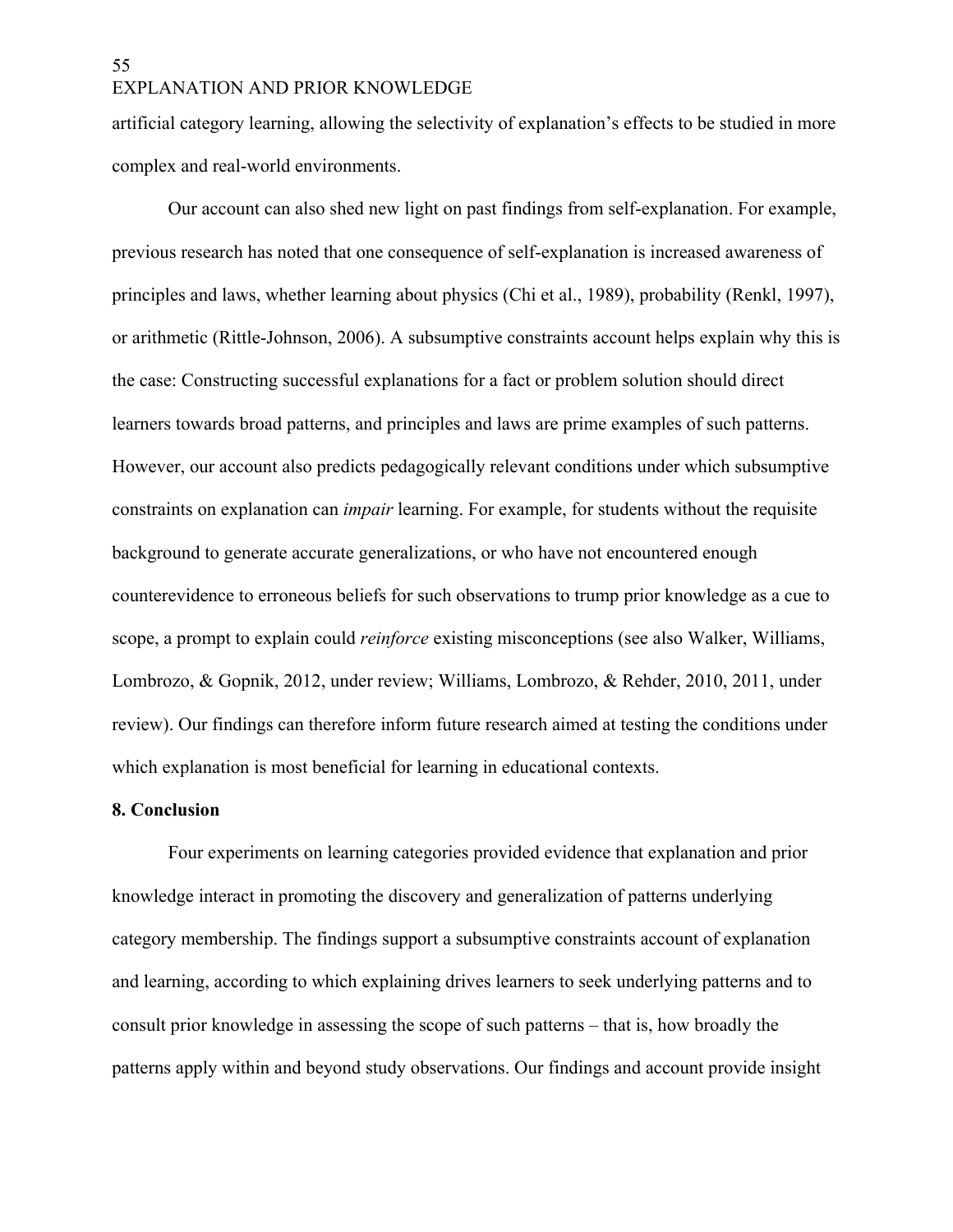into how constraints on explanation influence the role of observations and prior knowledge in guiding learning and generalization, and suggest that explaining can act as a mechanism for bringing prior knowledge to bear in learning.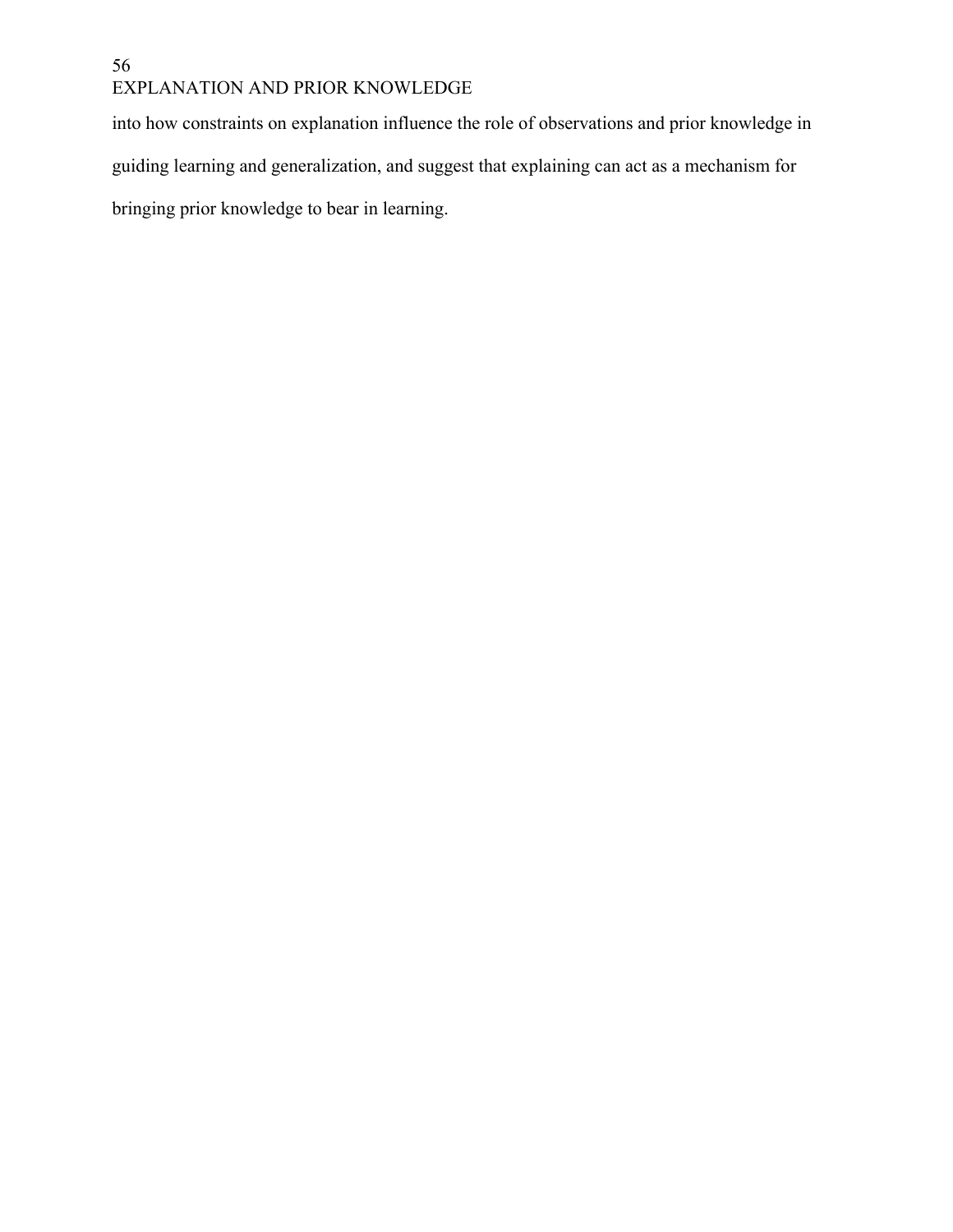## Acknowledgments

This research was partially supported by the James S. McDonnell Foundation as well as NSF grant (DRL-1056712) awarded to the second author. We would like to thank Sam Maldonado for help programming experiments and analyzing data; Sam Maldonado, Caren Walker and Mike Pacer for providing feedback on previous versions of the manuscript, Lucie Vosicka for feedback on and assistance editing the manuscript, Norielle Adricula, Dhruba Banerjee, Vanessa Ing, Evan Kim, Adam Krause, Sean Trott, Jing Wang, and Kelly Whiteford for assistance collecting data, and members of the Concepts and Cognition lab for feedback on this research. JJW was supported by an NSERC post-graduate fellowship.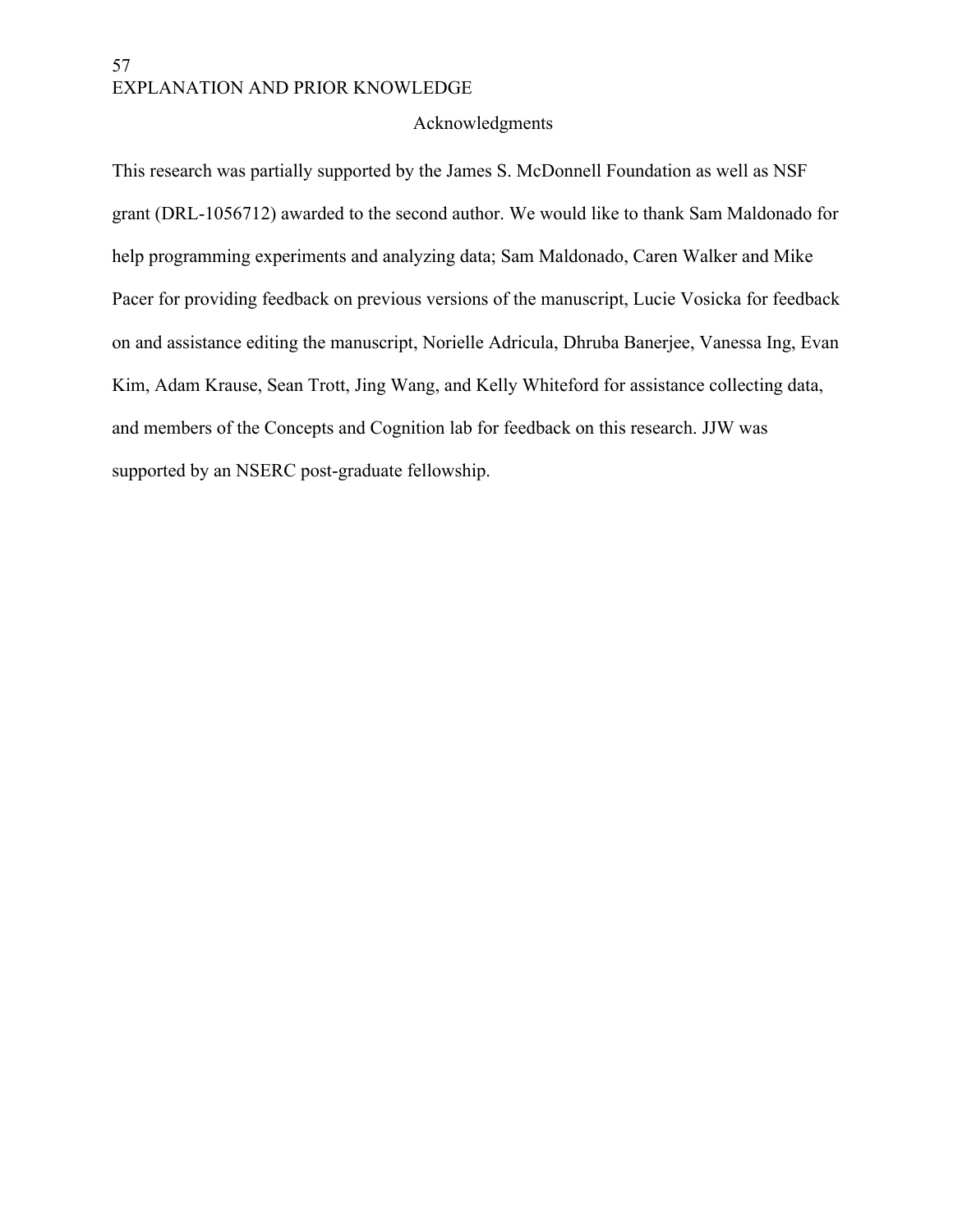#### References

- Ahn, W. (1998). Why are different features central for natural kinds and artifacts? *Cognition, 69,* 135-178.
- Ahn, W., & Kalish, C.W. (2000). The role of mechanism beliefs in causal reasoning. In F. Keil & R. A. Wilson (Eds.), Explanation and cognition (pp. 199-226). Cambridge, MA: MIT Press.
- Ahn, W.-K., Brewer, W. J., Mooney, R. J., University of Illinois at Urbana-Champaign. Beckman Institute, Cognitive Science. (1991). *Schema acquisition from a single example*.
- Aleven, V., & Koedinger, K. (2002). An effective metacognitive strategy: learning by doing and explaining with a computer-based Cognitive Tutor. *Cognitive Science, 26,* 147-179.
- Amsterlaw, J., & Wellman, H. (2006). Theories of mind in transition: A microgenetic study of the development of false belief understanding. *Journal of Cognition and Development, 7*, 139-172.
- Ashby, F. G., & Maddox, W. T. (2004). Human category learning. *Annual Review of Psychology, 56,* 149-78.
- Barsalou, L.W. (1985). Ideals, central tendency, and frequency of instantiation as determinants of graded structure in categories. *Journal of Experimental Psychology: Learning, Memory, and Cognition, 11*, 629-654.
- Berthold, K., & Renkl, A. (2010). How to foster active processing of explanations in Instructional Communication. *Educational Psychology Review, 22,* 25-40.
- Berthold, K., Roder, H., Knorzer, D., Kessler, W., & Renkl, A. (2011). The double-edged effects of explanation prompts. *Computers in Human Behavior, 27,* 69-75.

Best, R., Ozuru, Y., & McNamara, D.S. (2004). Self-explaining science texts: Strategies,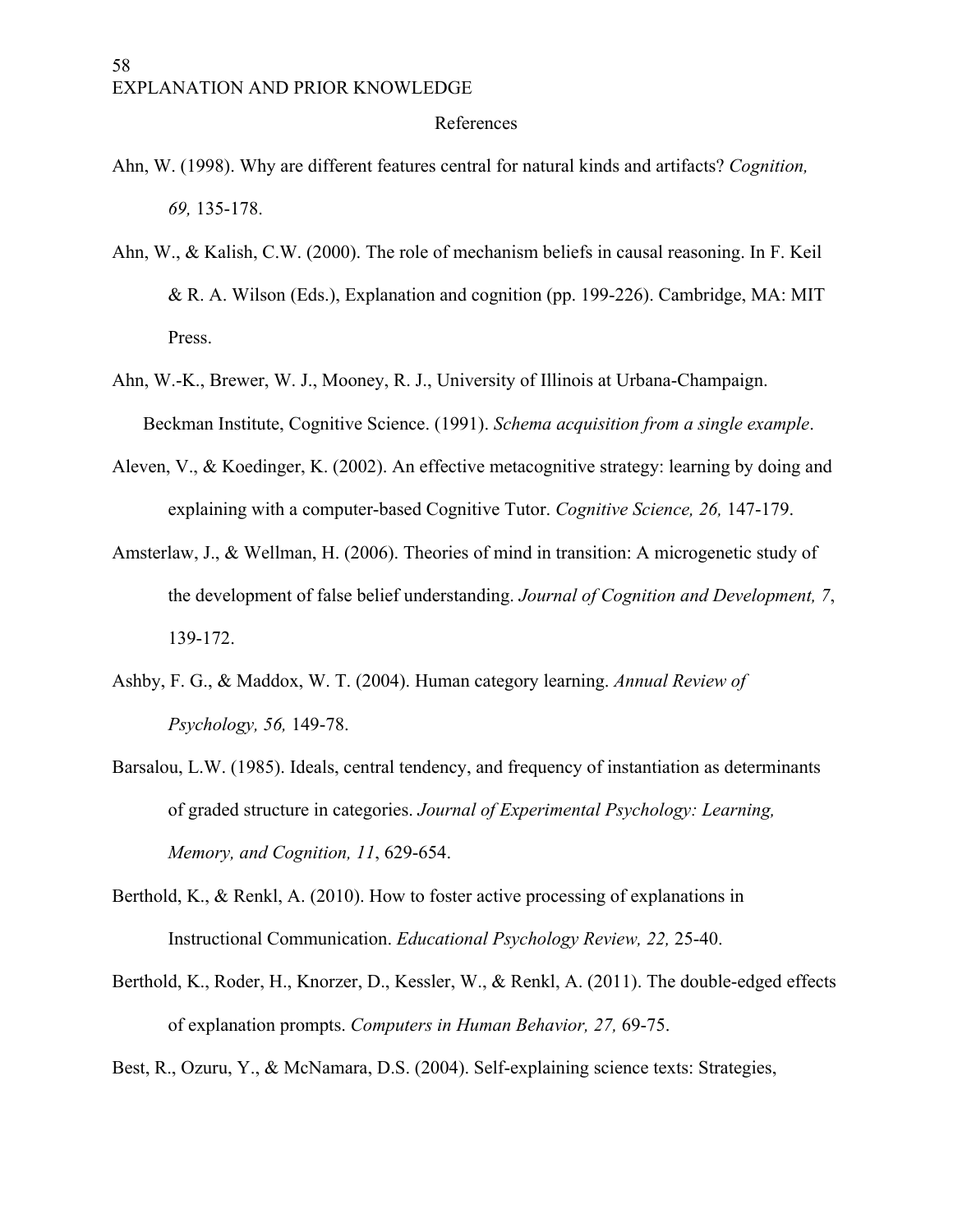knowledge, and reading skill. In Y.B. Kafai, W. A. Sandoval, N. Enyedy, A. S. Nixon, & F. Herrera (Eds.), *Proceedings of the Sixth International Conference of the Learning Sciences: Embracing Diversity in the Learning Sciences* (pp. 89-96). Mahwah, NJ: Erlbaum.

- Bott, Lewis; Hoffman, Aaron B.; Murphy, Gregory L. (2007). Blocking in category learning. *Journal of Experimental Psychology: General, 136*, 685-699.
- Bott, L., & Murphy, G. L. (2007). Subtyping as a knowledge preservation strategy in category learning. *Memory & Cognition, 35*, 432-443.

Carey, S. (1985). *Conceptual change in childhood*. Cambridge, MA: MIT Press.

- Catrambone, R. (1998). The subgoal learning model: Creating better examples so that students can solve novel problems. *Journal of Experimental Psychology: General*, 127, 355-376.
- Chi, M.T.H. (2009) Active-contructive-interactive: a conceptual framework for differentiating learning activities. *Topics in Cognitive Science, 1,* 73-105
- Chi, M. T. H., Bassok, M., Lewis, M., Reimann, P., & Glaser, R. (1989). Self-explanations: How students study and use examples in learning to solve problems. *Cognitive Science, 13,* 145-182.
- Chi, M.T.H., de Leeuw, N., Chiu, M.H., LaVancher, C. (1994). Eliciting self-explanations improves understanding. *Cognitive Science, 18,* 439-477.
- Chi, M. T., VanLehn, K. A. (1991). The content of physics self-explanations. *Journal of the Learning Sciences, 1,* 69-105.
- Chinn, C. A., & Brewer, W. F. (1993). The Role of Anomalous Data in Knowledge Acquisition: A Theoretical Framework and Implications for Science Instruction. *Review of Educational Research*, *63*(1), 1–49. doi:10.3102/00346543063001001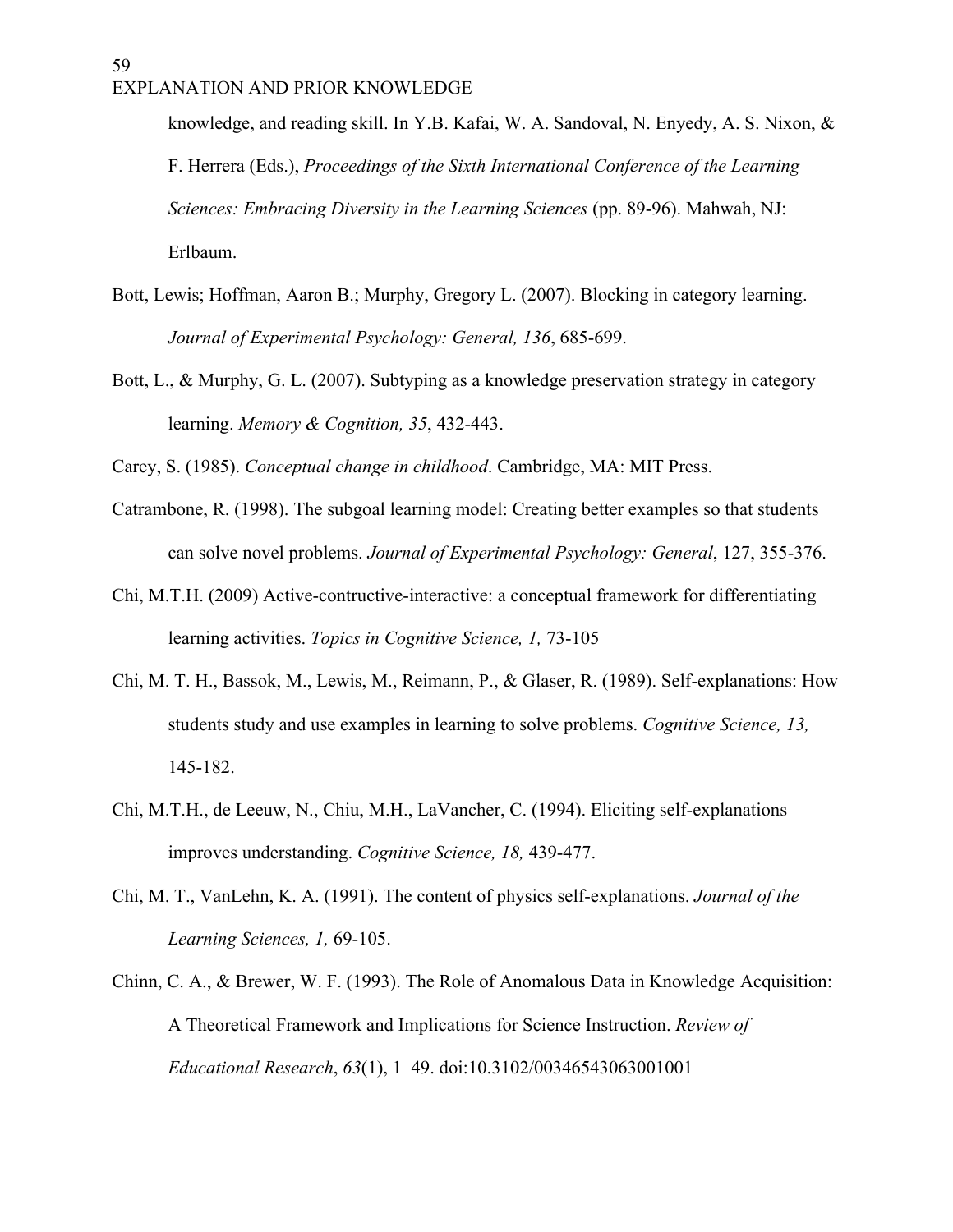- Chin-Parker, S., Hernandez, O., & Matens, M. (2006). Explanation in category learning. In R. Sun & N. Miyake (Eds.), *Proceedings of the 28th annual conference of the cognitive science society* (pp. 1098–1103*)*. Mahwah, NJ: Erlbaum.
- Crowley, K., & Siegler, R. S. (1999). Explanation and generalization in young children's strategy learning. *Child Development, 70,* 304-316.
- Fonseca, B. & Chi, M.T.H. (2011). The self-explanation effect: A constructive learning activity. In Mayer, R. & Alexander, P. (Eds.), *The Handbook of Research on Learning and Instruction*. Routledge Press.
- Friedman, M. (1974). Explanation and Scientific Understanding. *Journal of Philosophy*, *71*, 5- 19.
- Goodman, N. D., Tenenbaum, J. B., Feldman, J., & Griffiths, T. L. (2008). A rational analysis of rule-based concept learning. *Cognitive Science, 32,* 108-154.
- Graesser, A. C., Singer, M., & Trabasso, T. (1994). Constructing inferences during narrative text comprehension. *Psychological Review, 101*, 371-395.
- Griffiths, T. L., Canini, K. R., Sanborn, A. N., & Navarro, D. J. (2007) Unifying rational models of categorization via the hierarchical Dirichlet process. *Proceedings of the Twenty-Ninth Annual Conference of the Cognitive Science Society.*
- Hayes, B. K., Foster, K., & Gadd, N. (2003). Prior knowledge and subtyping effects in children's category learning. *Cognition*, *88*(2), 171–199. doi:10.1016/S0010-0277(03)00021-0
- Heider, F. (1958). *The Psychology of Interpersonal Relations*. New York, NY: John Wiley & Sons, Inc.
- Heit, E. (2001). Background knowledge in models of categorization. In U. Hahn & M. Ramscar (Eds.), *Similarity and Categorization,* 155-178. Oxford University Press.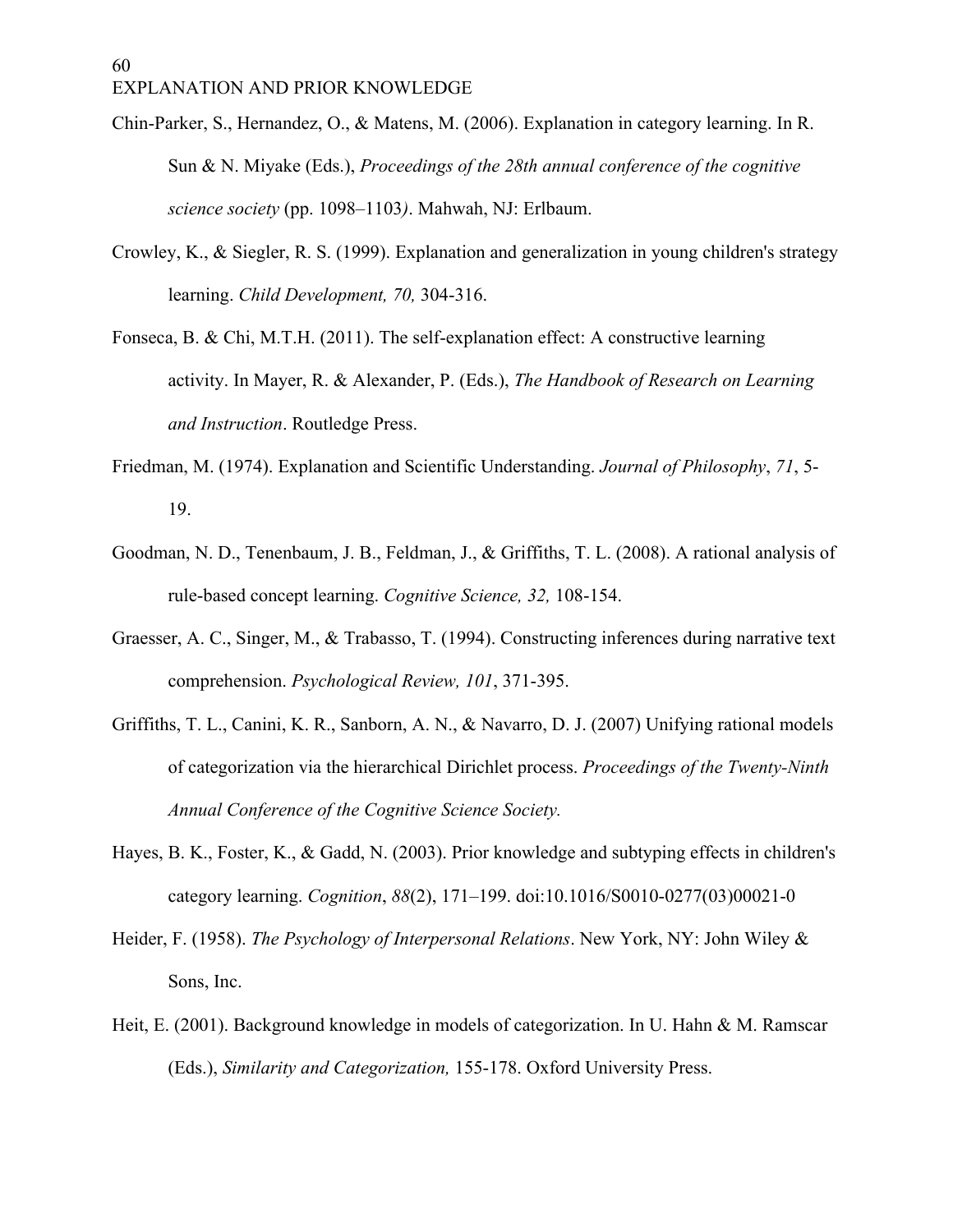- Heit, E. & Bott, L. (2000). Knowledge selection in category learning. *Psychology of Learning and Motivation, 39,* 163-199.
- Heit, E., Briggs, J., & Bott, L. (2004). Modeling the effects of prior knowledge on learning incongruent features of category members. *Journal of Experimental Pyschology: Learning, Memory, and Cognition, 30,* 1065-1081.
- Hempel, C. (1965). *Aspects of Scientific Explanation and Other Essays in the Philosophy of Science*. New York: Free Press.
- Kaplan, A. S., & Murphy, G. L. (2000). Category learning with minimal prior knowledge. *Journal of Experimental Psychology: Learning, Memory, and Cognition*, *26*(4), 829.
- Khemlani, S. S., Sussman, A. B. & Oppenheimer, D. M. (2011). *Harry Potter* and the sorcerer's scope: latent scope biases in explanatory reasoning. *Memory & Cognition, 39*(3). 527- 535.
- Kim, N. S., & Keil, F. C. (2003). From symptoms to causes: Diversity effects in diagnostic reasoning. *Memory & cognition*, *31*(1), 155–165.
- Kim, S., & Rehder, B. (2010). How prior knowledge affects selective attention during category learning: An eyetracking study. *Memory & cognition*, *39*(4), 649–665.
- Kitcher, P. (1981). Explanatory Unification. *Philosophy of Science, 48*, 507-31.
- Kitcher, P. (1989). Explanatory Unification and the Causal Structure of the World. In Philip
- Kitcher and Wesley Salmon (Eds.), *Minnesota Studies in the Philosophy of Science, Volume XIII: Scientific Explanation* (pp. 410-505). University of Minnesota Press.
- Koslowski, B., Marasia, J., Chelenza, M., and Dublin, R., (2008). Information becomes evidence when an explanation can incorporate it into a causal framework. *Cognitive Development*, *23,* 472–487.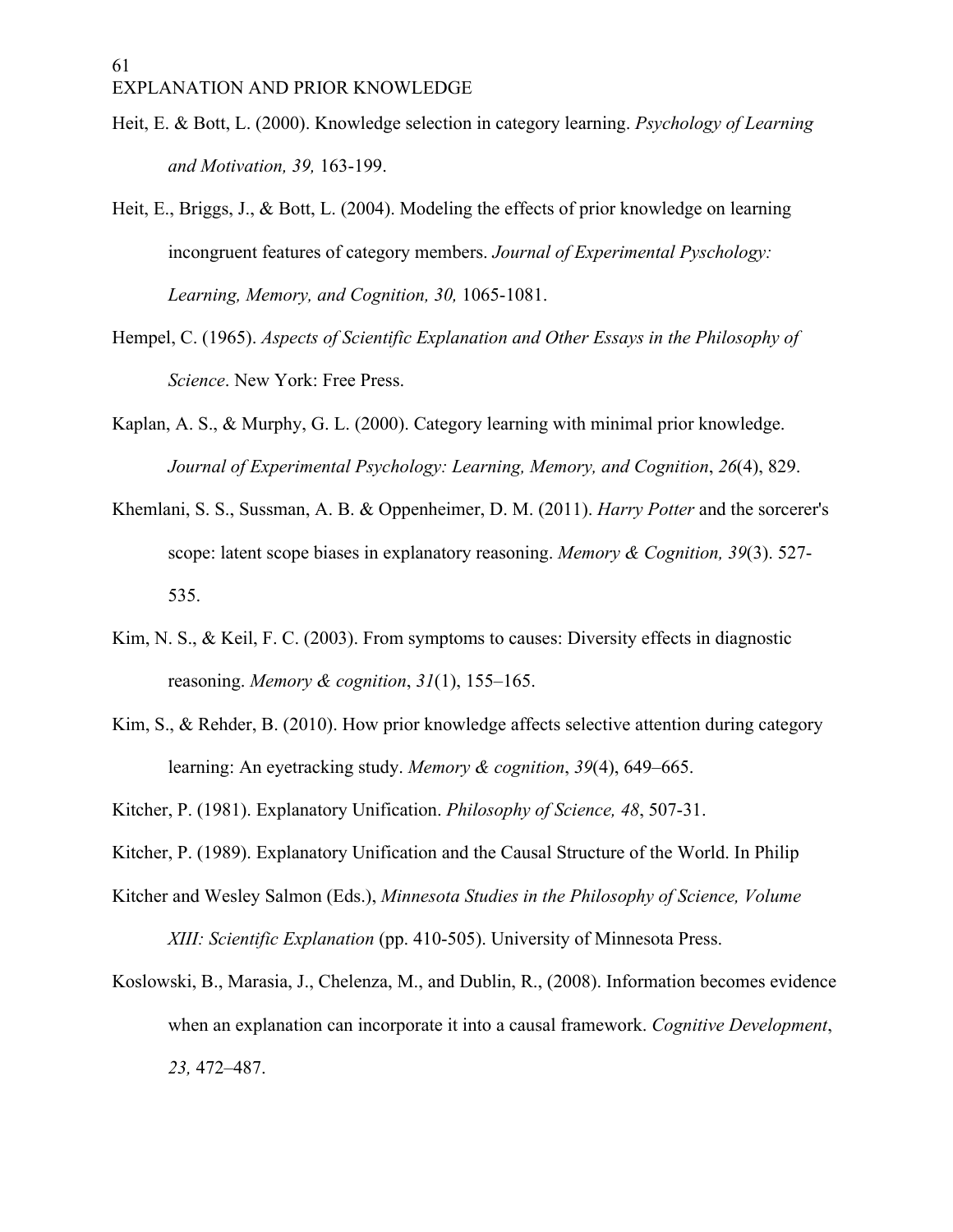- Kruschke, J. (2008). Models of categorization. In R. Son (Ed.), *The Cambridge handbook of computational psychology* (267-301). New York: Cambridge University Press.
- Kuhn, D., & Katz, J. (2009). Are self-explanations always beneficial? *Journal of Experimental Child Psychology*, *103*(3), 386–394.
- Legare, C.H. (2010). Exploring explanation: Explaining inconsistent information guides hypothesis-testing behavior in young children. *Child Development*.
- Legare, C.H., Gelman, S.A., & Wellman, H.W. (2010). Inconsistency with prior knowledge triggers children's causal explanatory reasoning. *Child Development*, *81*, 929-944.
- Legare, C.H. & Lombrozo, T. (2012). The unique and selective benefits of explanation for learning in early childhood.
- Lombrozo, T. (2006). The structure and function of explanations. *Trends in Cognitive Sciences*, *10*, 464-470.
- Lombrozo, T. (2009). Explanation and categorization: how "why?" informs what?" *Cognition*, *110*, 248-253.
- Lombrozo, T. (2010). Causal-explanatory pluralism: How intentions, functions, and mechanisms influence causal ascriptions. *Cognitive Psychology, 61*, 303-332.
- Lombrozo, T. & Carey, S. (2006). Functional explanation and the function of explanation. *Cognition, 99*, 167-204.
- Lombrozo, T & Gwynne, N. (under review). Explanation and inference: functional and mechanistic explanations guide property generalization.
- Love, B. C. (2002). Comparing supervised and unsupervised category learning. *Psychonomic Bulletin & Review*, *9*(4), 829–835.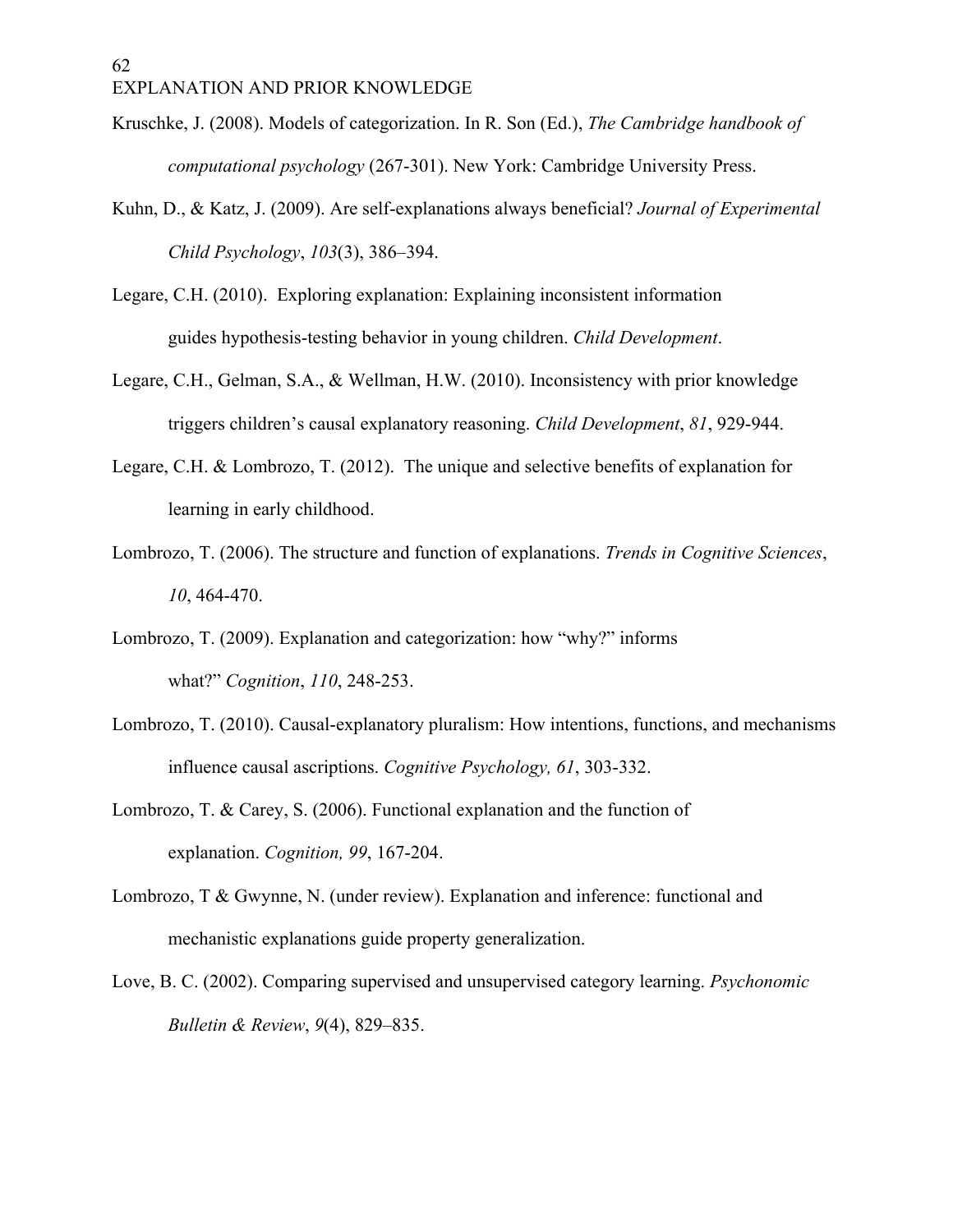- Lupyan, G., & Rakison, D. (2007). Language is not Just for Talking Redundant Labels Facilitate Learning of Novel Categories. *Psychological Science*.
- Maddox, W. T., & Ing, A. D. (2005). Delayed Feedback Disrupts the Procedural-Learning System but Not the Hypothesis-Testing System in Perceptual Category Learning. *Journal of Experimental Psychology: Learning, Memory, and Cognition*, *31*(1), 100–107.
- Markman, A. B., & Ross, B. H. (2003). Category use and category learning. *Psychological Bulletin, 129*(4), 592-615.
- Mathews, R. C., Buss, R. R., Stanley, W. B., Blanchard-Fields, F., Cho, J. R., & Druhan, B. (1989). Role of implicit and explicit processes in learning from examples: A synergistic effect. *Journal of Experimental Psychology: Learning, Memory, and Cognition*, *15*(6), 1083.
- McNamara, D.S. (2004). SERT: Self-explanation reading training. *Discourse Processes, 38*, 1- 30.
- Murphy, G. L. (2002). *The big book of concepts*. Cambridge: The MIT Press.
- Murphy, G.L. and Allopenna, P.D. (1994). The locus of knowledge effects in concept learning. *Journal of Experimental Psychology: Learning, Memory & Cognition,20*, 904– 919.
- Murphy, G.L. & Medin, D.L. (1985). The role of theories in conceptual coherence. *Psychological Review*, *92*, 289-316.
- Murphy, G. L., & Wisniewski, E. J. (1989). Feature correlations in conceptual representations. In G. Tiberghien (Ed.), *Advances in cognitive science, vol. 2: Theory and applications* (pp. 23-45). Chichester: Ellis Horwood.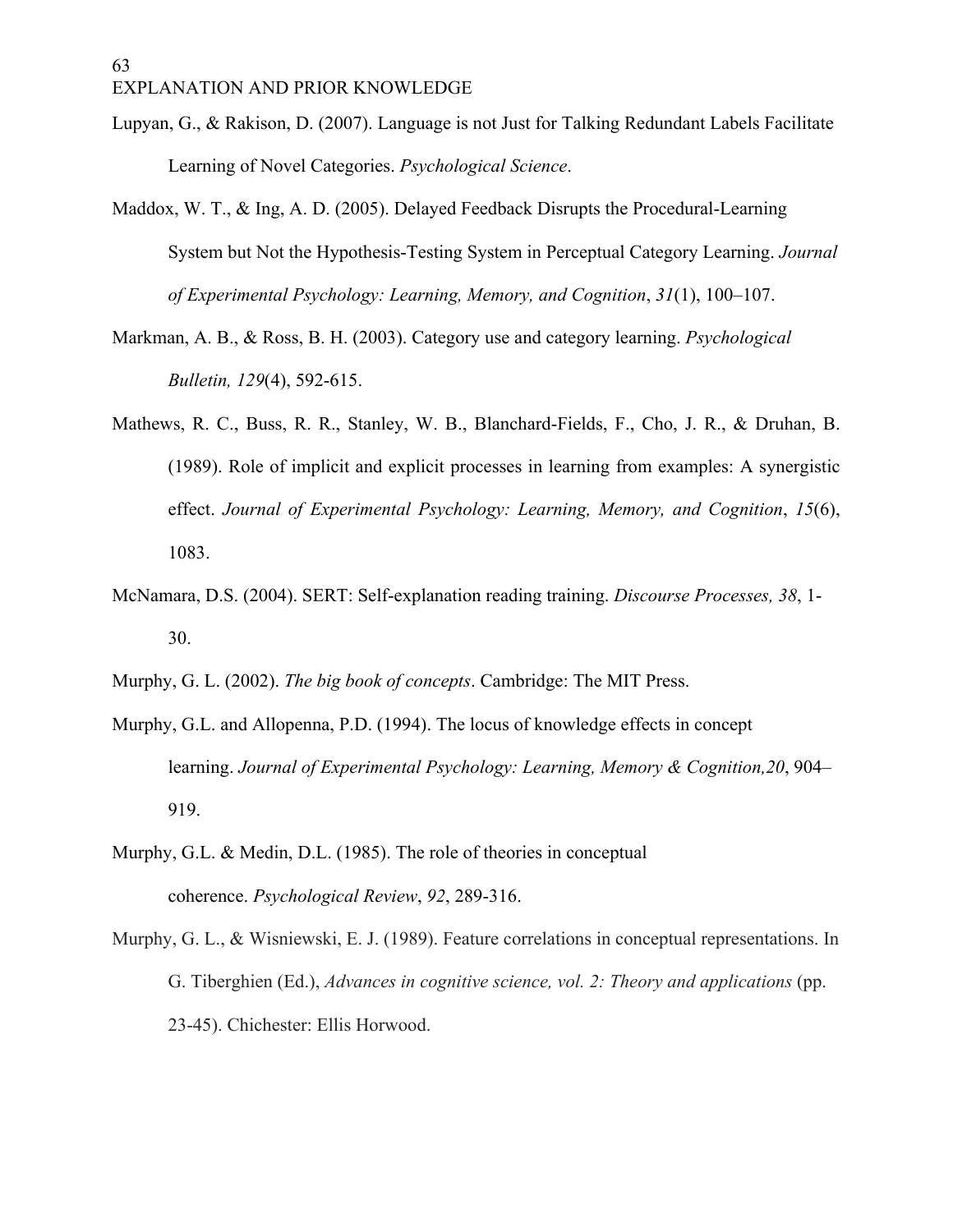- Needham, D. R., & Begg, I. M. (1991). Problem-oriented training promotes spontaneous analogical transfer: Memory-oriented training promotes memory for training. *Memory & Cognition,* 19, 543–557.
- Nokes, T. J., Hausmann, R. G. M., VanLehn, K., & Gershman, S. (2011). Testing the instructional fit hypothesis: The case of self-explanation prompts. *Instructional Science*.
- Nosofsky, R., & Palmeri, T. (1994). Rule-plus-exception model of classification learning. *Psychological Review*.
- Palinscar, A. S., & Brown, A. L. (1984). Reciprocal teaching of comprehension-fostering and comprehension-monitoring activities. *Cognition and instruction*, *1*(2), 117–175.
- Pazzani, M. J. (1991). Influence of prior knowledge on concept acquisition: Experimental and computational results. *Journal of Experimental Psychology: Learning, Memory, and Cognition*, *17*(3), 416.
- Pennington, N. & Hastie, R. (1992). Explaining the evidence: tests of the story-model for juror decision making. *Journal of Personality and Social Psychology, 62,* 189-206.
- Preston, J., & Epley, N. (2005). Explanations versus applications. *Psychological Science, 16*, 826-832.
- Read, S. J., & Marcus-Newhall, A. R. (1993). Explanatory coherence in social explanations: A parallel distributed processing account. *Journal of Personality and Social Psychology, 65,* 429-447.
- Rehder, B. (2003). A causal-model theory of conceptual representation and categorization. *Journal of Experimental Psychology: Learning, Memory, and Cognition*, *29*(6), 1141.
- Rehder, B. (2006). When causality and similarity compete in category-based property induction. *Memory & Cognition, 34,* 3-16.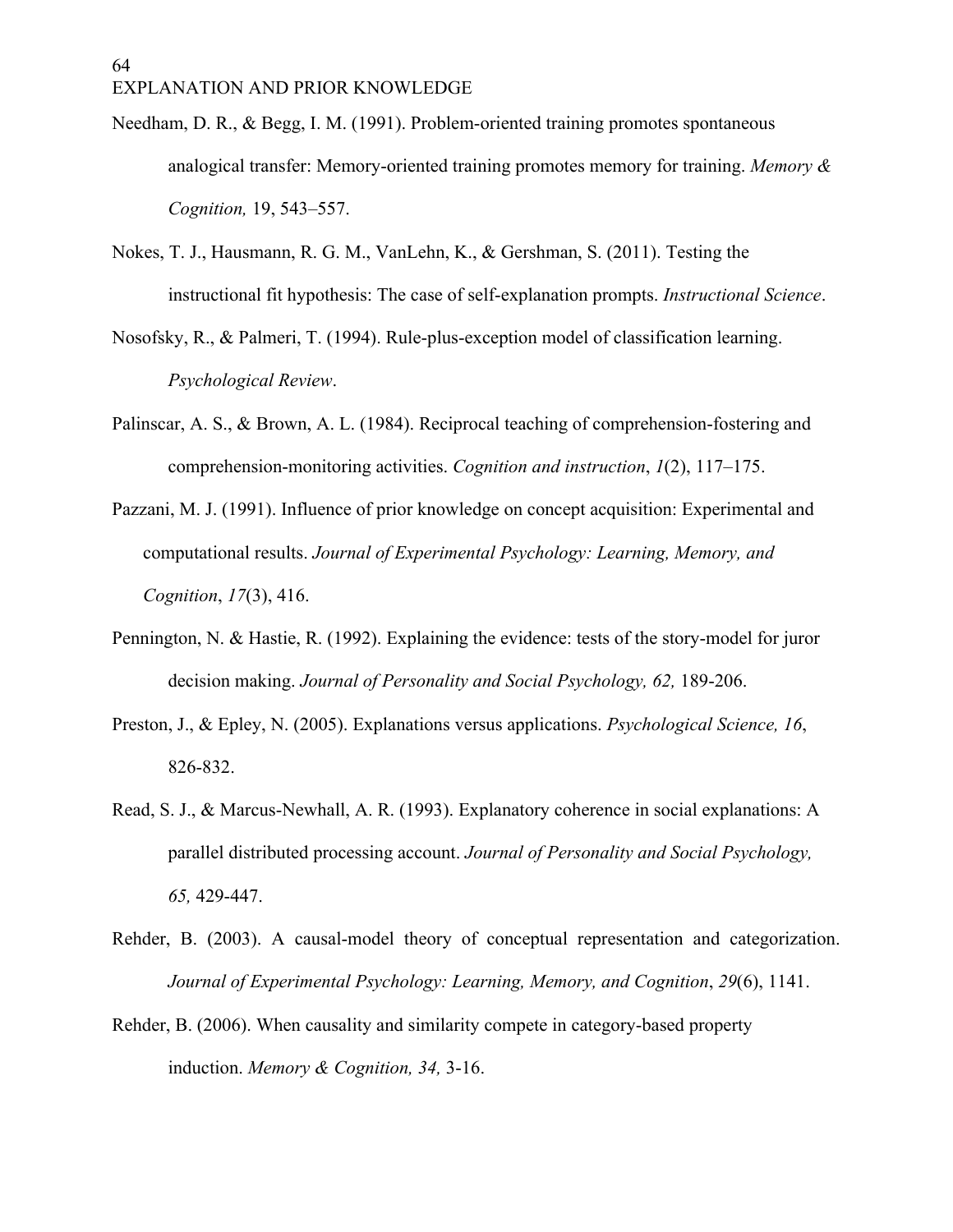- Rehder, B., & Ross, B. (2001). Abstract coherent categories. *Journal of Experimental Psychology: Learning, Memory, and Cognition, 27, 1261-1275.*
- Renkl, A. (1997). Learning from worked-out examples: A study on individual differences. *Cognitive Science, 21*(1), 1–29.
- Renkl, A., Stark, R., Gruber, H., & Mandl, H. (1998). Learning from worked-out examples: The effects of example variability and elicited self-explanations. *Contemporary Educational Psychology*, 23, 90-108.
- Rips, L. J. (1989). Similarity, typicality, and categorization. *Similarity and analogical reasoning*, 21–59.
- Rittle-Johnson, B. (2006) Promoting transfer: the effects of direct instruction and selfexplanation. *Child Development, 77*, 1–15.
- Ross, B., Taylor, E., Middleton, E., & Nokes, T. (2008). Concept and category learning in humans. *Learning and Memory: A Comprehensive Reference*, *2*, 535–556.
- Siegler, R. S. (1995). How does change occur: A microgenetic study of number conservation. *Cognitive Psychology, 28*, 225-273.
- Siegler, R. S. (2002). Microgenetic studies of self-explanations. In N. Granott & J. Parziale (Eds.), *Microdevelopment: Transition processes in development and learning* (pp. 31- 58). New York: Cambridge University.
- Sloman, S.A. (1994). When explanations compete: the role of explanatory coherence on judgments of likelihood. *Cognition*, *52*, 1-21.
- Smith, J. D., & Minda, J. P. (1998). Prototypes in the mist: The early epochs of category learning. *Journal of Experimental Psychology: Learning, Memory, and Cognition*, *24*(6), 1411-1436.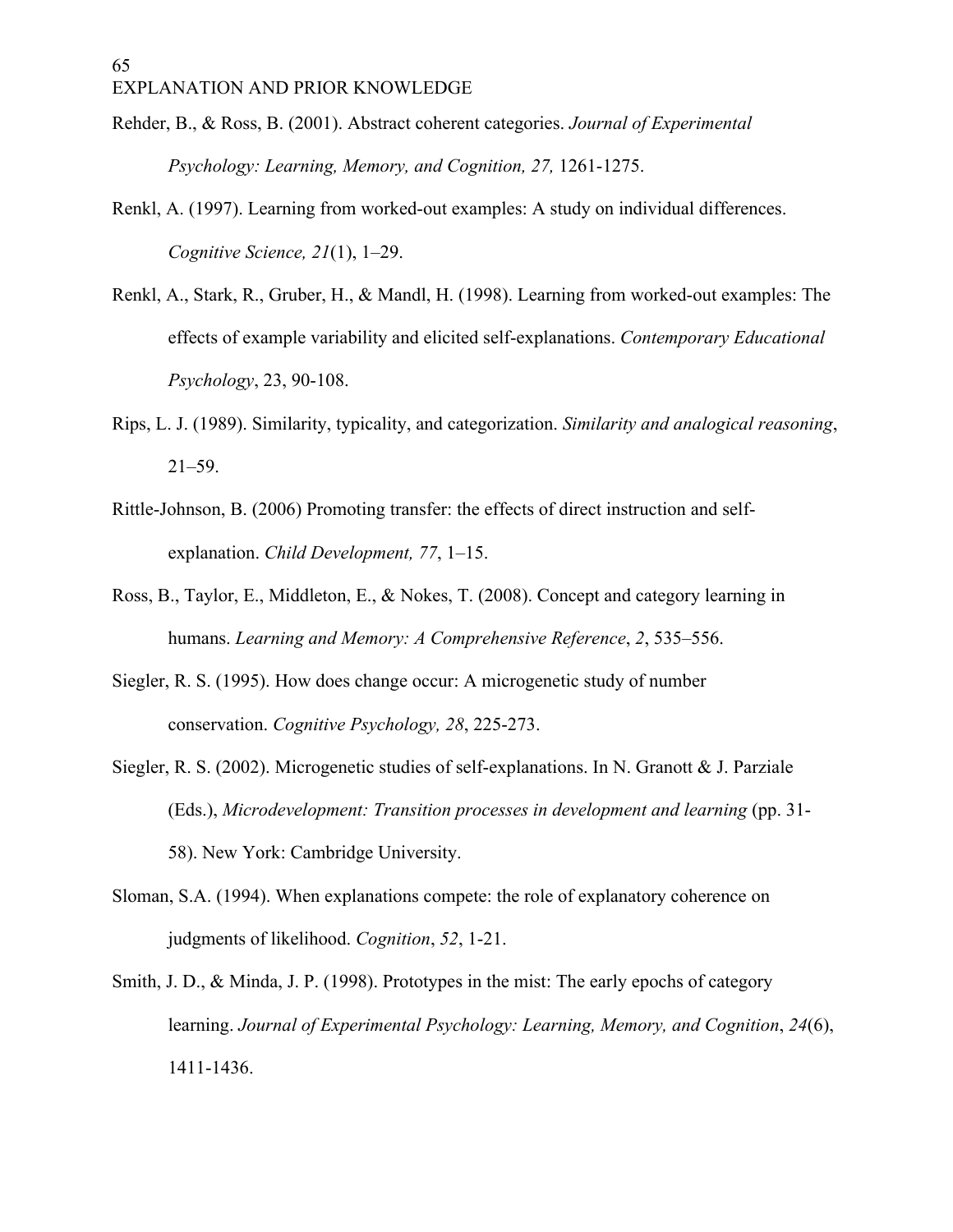- Spalding, T. L., & Murphy, G. L. (1996). Effects of background knowledge on category construction. *Journal of Experimental Psychology: Learning, Memory, and Cognition, 22,* 525-538.
- Spalding, T. L., & Murphy, G. L. (1999). What is learned in knowledge-related categories? Evidence from typicality and feature-frequency judgments. *Memory & Cognition, 27,*  856-867.
- Trope, Y., & Liberman, N. (2010). Construal-level theory of psychological distance. *Psychological Review*, *117*(2), 440-463.
- Thagard, P. (1989). Explanatory coherence. *Behavioral and Brain Sciences, 12*, 435-467.
- Vanpaemel, W., & Storms, G. (2008). In search of abstraction: The varying abstraction model of categorization. *Psychonomic Bulletin & Review*, *15*(4), 732-749.
- Walker, C. M., Williams, J. J., Lombrozo, T., & Gopnik, A. (2012). Explaining influences children's reliance on evidence and prior knowledge in causal induction. In N. Miyake, D. Peebles, & R. P. Cooper (Eds.), *Proceedings of the 34th Annual Conference of the Cognitive Science Society.* Austin, TX: Cognitive Science Society.
- Walker, C. M., Williams, J. J., Lombrozo, T., & Gopnik, A. (Under Review). The role of explanation in children's causal learning.
- Wattenmaker, W., Dewey, G., Murphy, T., Medin, D. L. (1986). Linear separability and concept learning: Context, relational properties, and concept naturalness. *Cognitive Psychology*, *18*, 158-194.
- Wellman, H. M., & Liu, D. (2007). Causal reasoning as informed by the early development of explanations. *Causal learning: psychology, philosophy, and computation*, 261–279.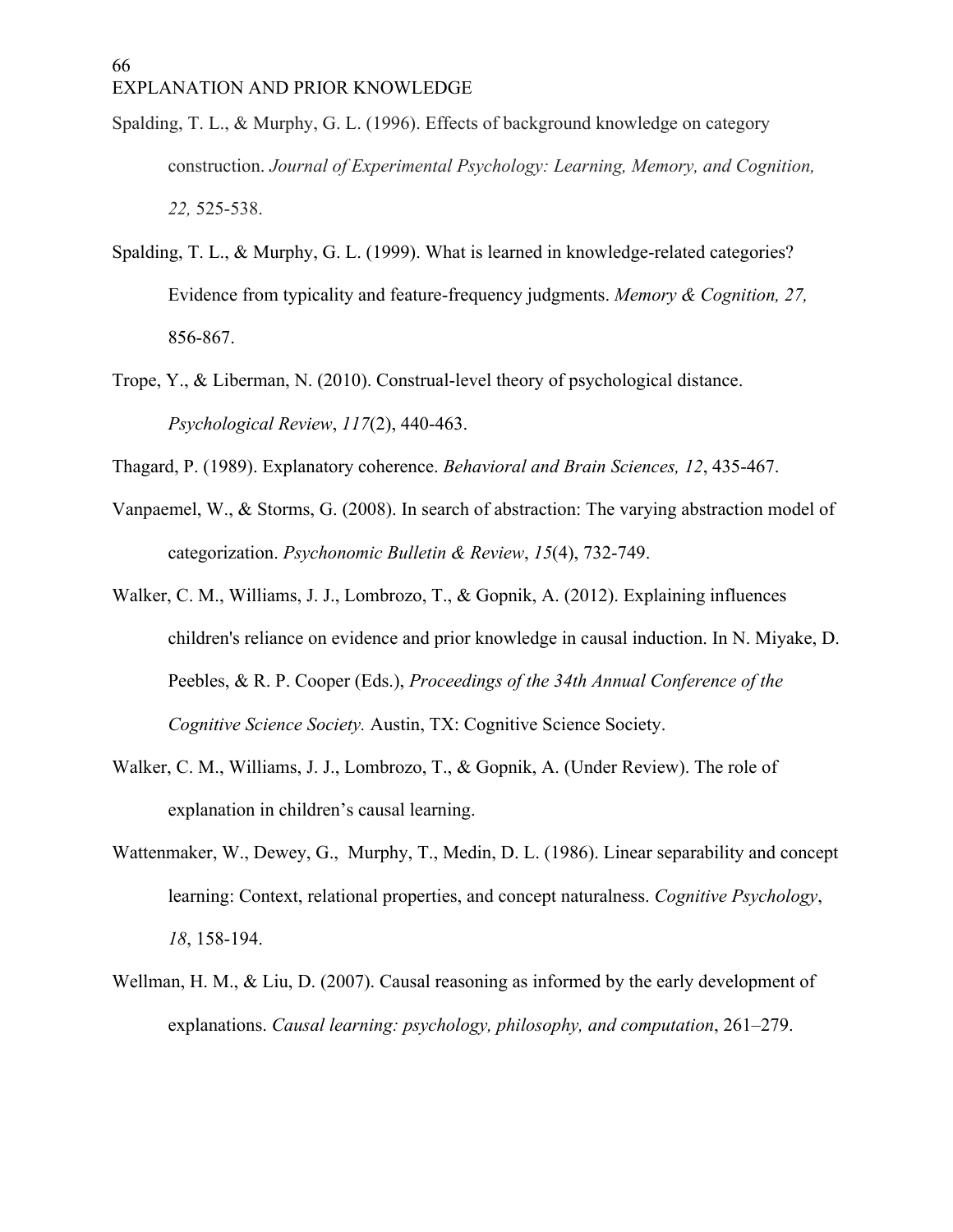- Williams, J.J. & Lombrozo, T. (2010). The role of explanation in discovery and generalization: evidence from category learning. *Cognitive Science, 34,* 776-806.
- Williams, J.J., Lombrozo, T., & Rehder, B. (2010). Why does explaining help learning? Insight from an explanation impairment effect. In S. Ohlsson & R. Catrambone (Eds.), *Proceedings of the 32nd Annual Conference of the Cognitive Science Society (pp. 2906-*2911). Austin, TX: Cognitive Science Society.
- Williams, J. J., Lombrozo, T., & Rehder, B. (2011). Explaining drives the discovery of real and illusory patterns. In L. Carlson, C. Hölscher, & T. Shipley (Eds.), *Proceedings of the 33rd Annual Conference of the Cognitive Science Society*. Austin, TX: Cognitive Science Society.
- Williams, J. J., Lombrozo, T., & Rehder, B. (Under Review). The hazards of explanation: overgeneralization in the face of exceptions.
- Wisniewski, E. (1995). Prior knowledge and functionally relevant features in concept learning. *Journal of Experimental Psychology: Learning, Memory, and Cognition*, *21,* 449-468.
- Wisniewski, E. J., & Medin, D. L. (1994). On the interaction of theory and data in concept learning. *Cognitive Science*, *18*, 221–281.
- Wong, R.M.F., Lawson, M.J., & Keeves, J. (2002). The effects of self-explanation training on students' problem solving in high-school mathematics. *Learning & Instruction, 12*, 233– 262.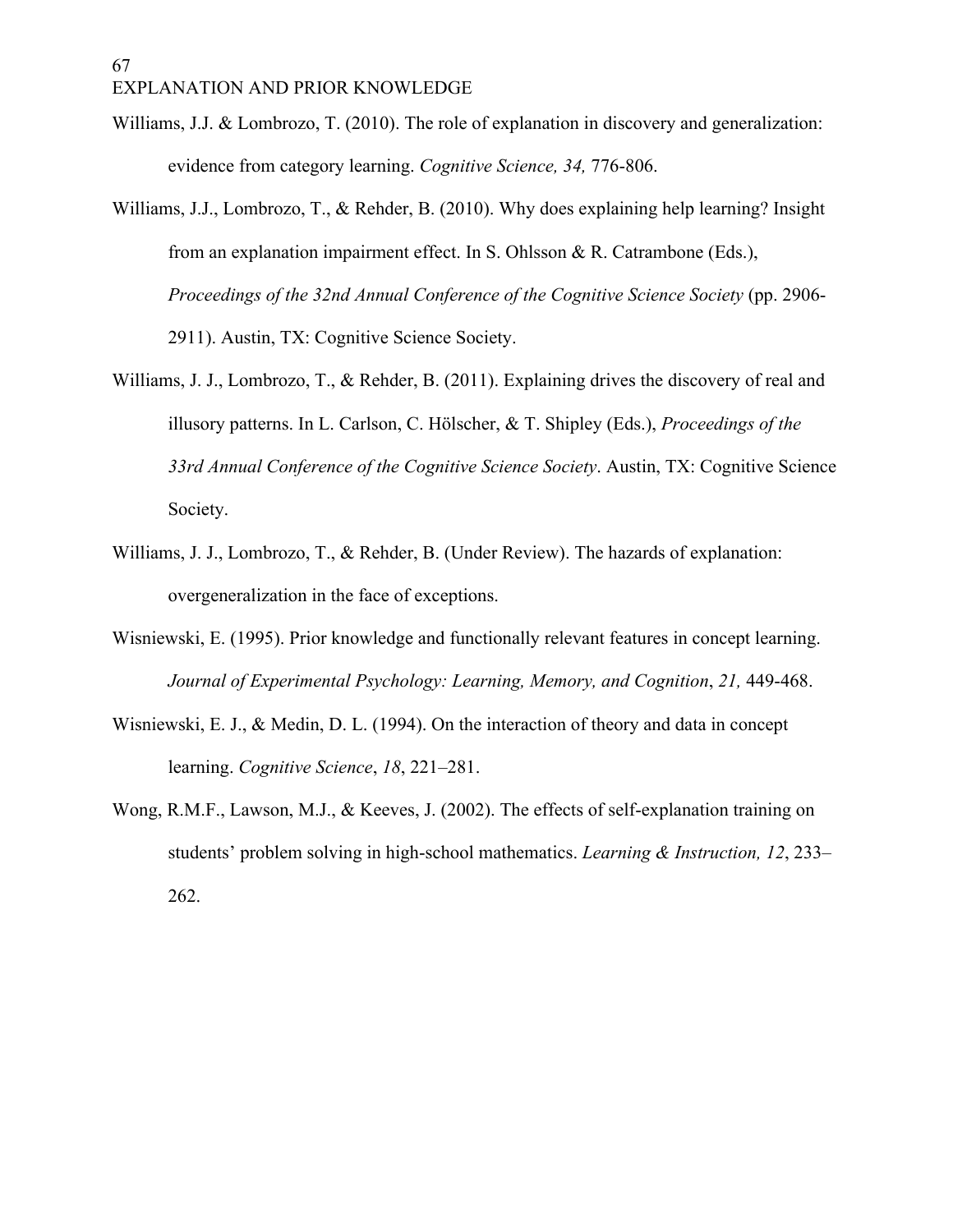**Table 1**: Proportion of participants classified as using each basis for categorization in

Experiment 1.

|                                 | <b>Blank Labels</b> |                | <b>Informative Labels</b> |                |
|---------------------------------|---------------------|----------------|---------------------------|----------------|
| <b>Pattern Use</b>              | <b>Free Study</b>   | <b>Explain</b> | <b>Free Study</b>         | <b>Explain</b> |
| Label-Relevant (100% Feet)      | 0.36                | 0.32           | 0.30                      | 0.61           |
| Label-Irrelevant (100% Antenna) | 0.21                | 0.60           | 0.16                      | 0.30           |
| <b>Item Similarity</b>          | 0.42                | 0.07           | 0.50                      | 0.07           |
| Other                           | 0.01                | 0.01           | 0.04                      | 0.02           |
|                                 |                     |                |                           |                |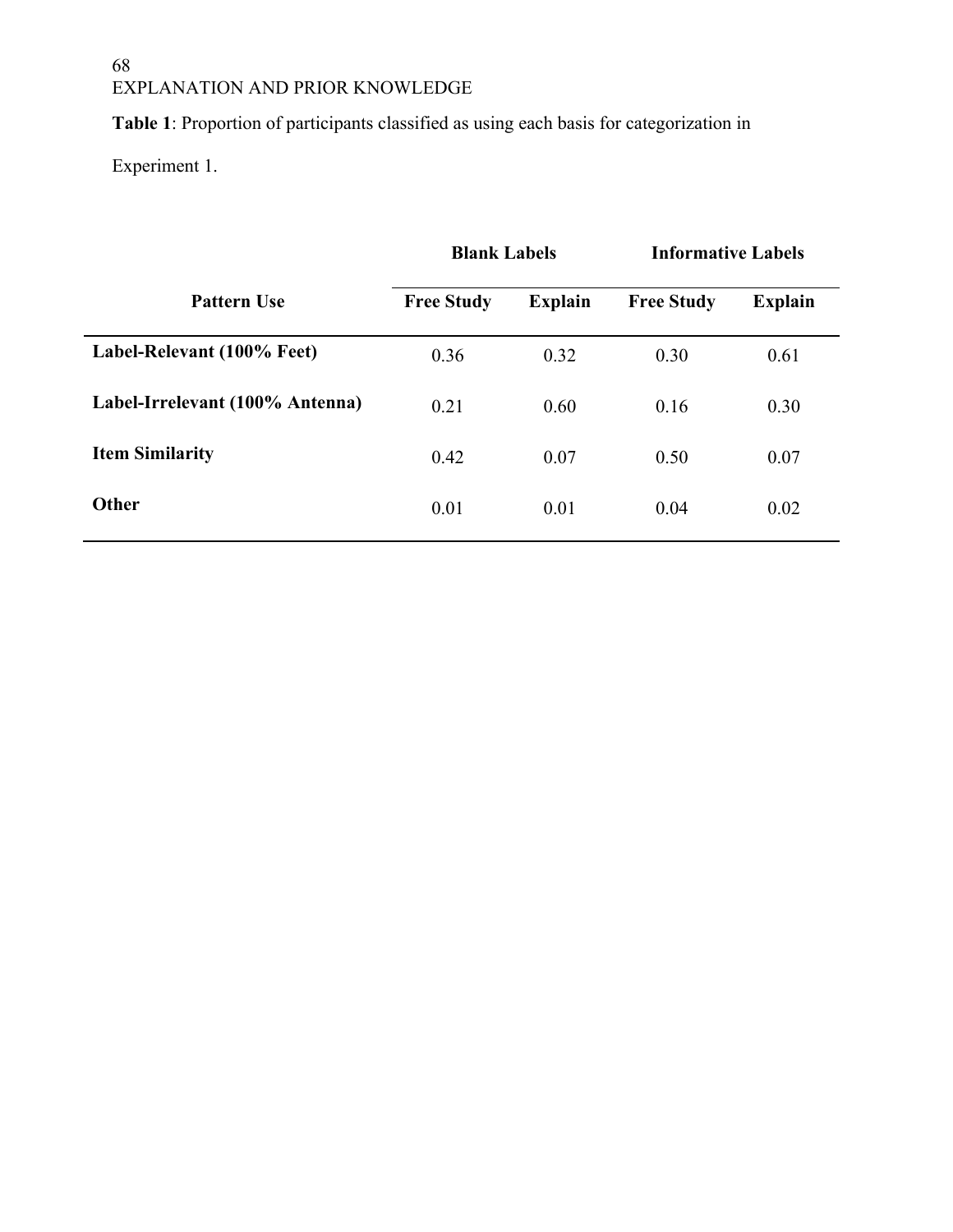**Table 2:** Proportion of participants discovering each pattern in the free study conditions from

Experiment 1 as a function of label type and self-reported explanation.

|                                 | <b>Blank Labels</b>                   |      | <b>Informative Labels</b> |      |
|---------------------------------|---------------------------------------|------|---------------------------|------|
|                                 | <b>Reported seeking explanations?</b> |      |                           |      |
| <b>Pattern Discovered</b>       | N <sub>0</sub>                        | Yes  | N <sub>0</sub>            | Yes  |
| <b>Both</b>                     | 0.04                                  | 0.06 | 0.03                      | 0.14 |
| Label-Relevant (100% Foot)      | 0.13                                  | 0.28 | 0.21                      | 0.38 |
| Label-Irrelevant (100% Antenna) | 0.14                                  | 0.39 | 0.03                      | 0.29 |
| <b>Neither</b>                  | 0.61                                  | 0.28 | 0.69                      | 0.29 |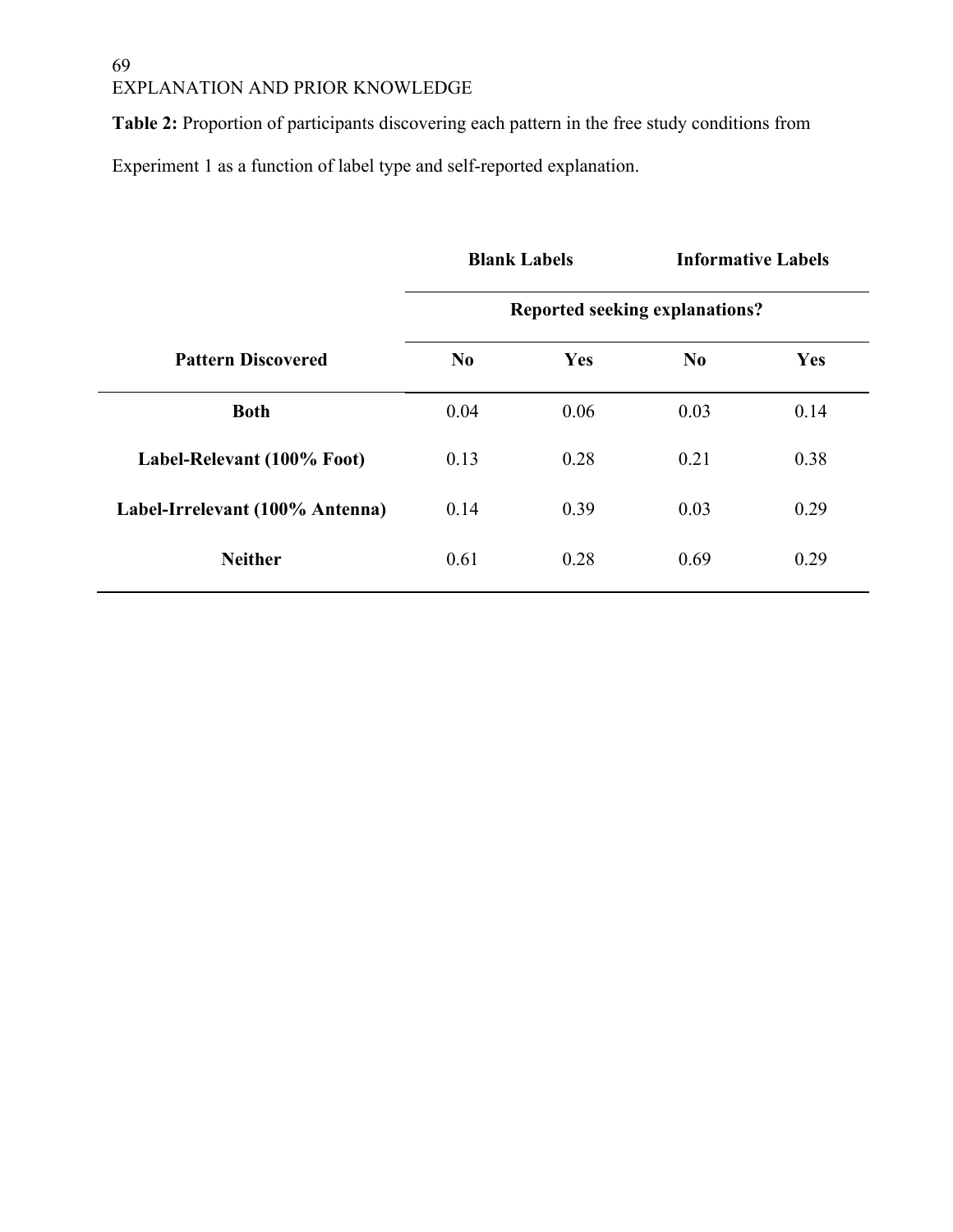**Table 3:** Inferred pattern scope and relative pattern scope as a function of task and label type (blank vs. informative labels), in Experiment 3. Means are followed by standard deviations.

|                               | <b>Blank Labels</b><br>(Glorp/Drent) |                | <b>Informative Labels</b><br>(Outdoor/Indoor or<br>Receiver/Transmitter) |                |
|-------------------------------|--------------------------------------|----------------|--------------------------------------------------------------------------|----------------|
| <b>Inferred Pattern Scope</b> | Write<br><b>Thoughts</b>             | <b>Explain</b> | Write<br><b>Thoughts</b>                                                 | <b>Explain</b> |
| Label-Relevant (75%)          | 69.2(30.0)                           | 68.3(33.1)     | 63.8(34.5)                                                               | 71.3(31.9)     |
| Label-Irrelevant (100%)       | 80.3 (32.4)                          | 85.4 (28.4)    | 82.0(31.3)                                                               | 77.8 (32.8)    |
| <b>Relative Pattern Scope</b> | $-11.1(32.2)$                        | $-17.0(38.5)$  | $-18.3(37.8)$                                                            | $-6.5(33.7)$   |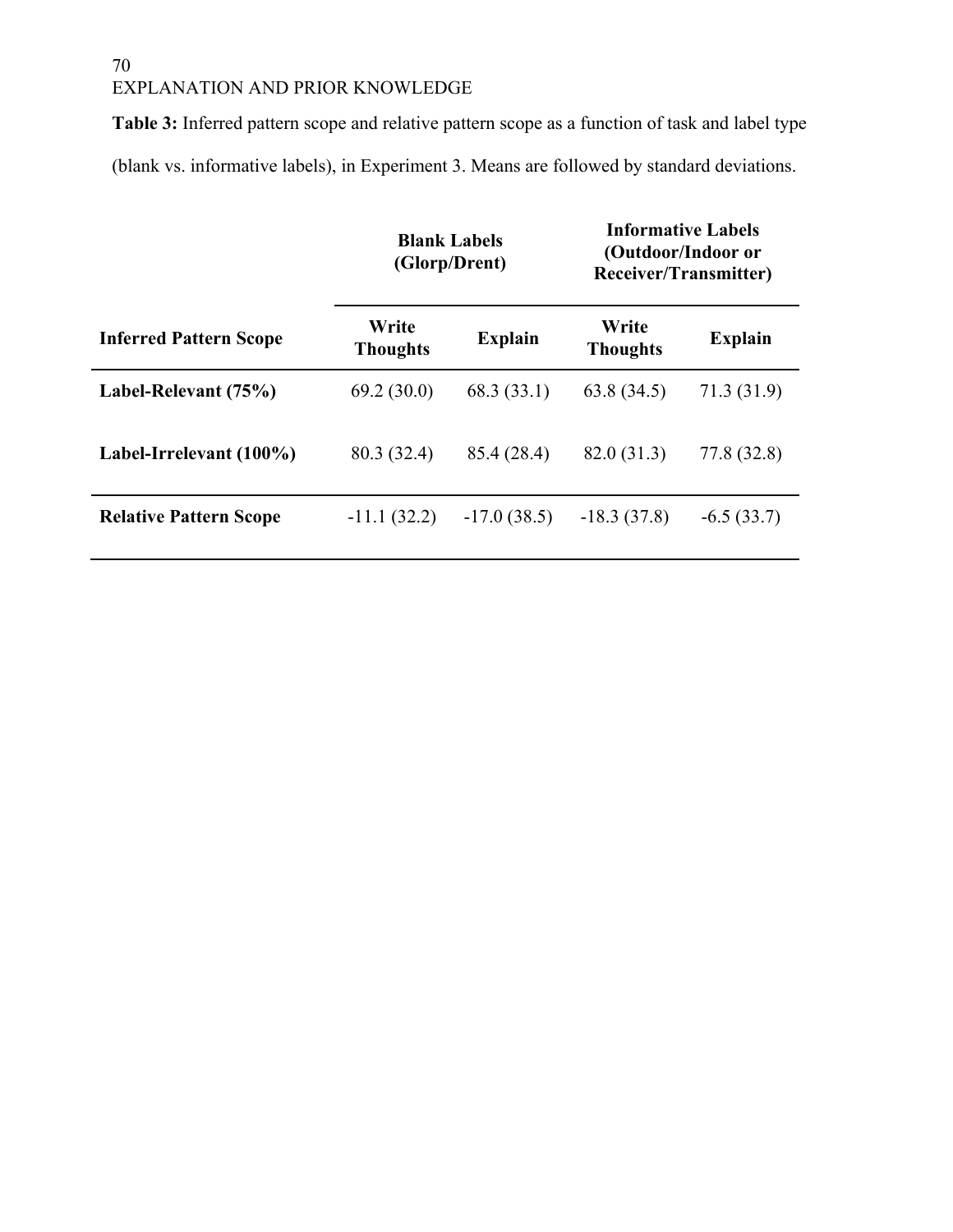**Table 4:** Inferred pattern scope, relative pattern scope, and pooled pattern scope as a function of task and label assignment (random vs. representative labels), in Experiment 4. Means are followed by standard deviations.

|                                               | <b>Random Labels</b>  |                | <b>Representative Labels</b> |                |  |
|-----------------------------------------------|-----------------------|----------------|------------------------------|----------------|--|
| <b>Inferred</b><br><b>Pattern Scope</b>       | <b>Write Thoughts</b> | <b>Explain</b> | <b>Write Thoughts</b>        | <b>Explain</b> |  |
| <b>Label-Relevant</b><br><b>Pattern</b>       | 31.7(60.2)            | 27.2(66.8)     | 37.4(58.1)                   | 46.7(62.7)     |  |
| Label-<br><b>Irrelevant</b><br><b>Pattern</b> | 28.2(60.4)            | 15.9(53.6)     | 28.3 (54.6)                  | 29.8(58.6)     |  |
| <b>Pooled Pattern</b><br><b>Scope</b>         | 29.9(60.3)            | 21.6(60.2)     | 32.9(56.3)                   | 38.2(60.6)     |  |
| <b>Relative Pattern</b><br><b>Scope</b>       | 3.5(60.3)             | 11.3(60.6)     | 9.1(56.4)                    | 16.9(60.7)     |  |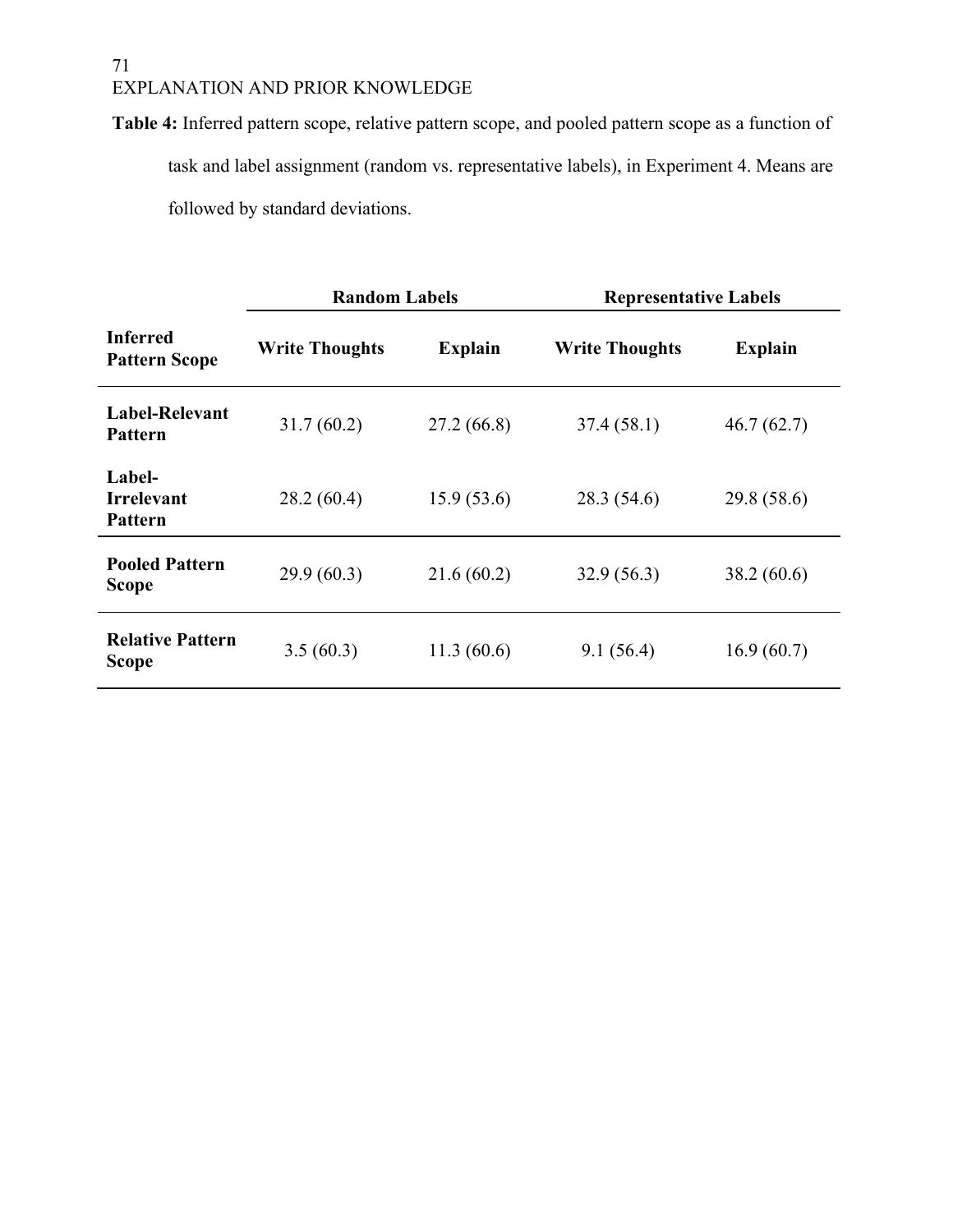**Table 5:** Inferred pattern scope, relative pattern scope, and pooled pattern scope as a function of task and label pair, in the representative labels conditions of Experiment 4. Means are followed by standard deviations.

|                        | Receiver/Transmitter     |                | <b>Outdoor/Indoor</b>    |                |  |
|------------------------|--------------------------|----------------|--------------------------|----------------|--|
|                        | <b>Labels</b>            |                | Labels                   |                |  |
| <b>Inferred Scope</b>  | Write<br><b>Thoughts</b> | <b>Explain</b> | Write<br><b>Thoughts</b> | <b>Explain</b> |  |
| <b>Foot Pattern</b>    | 37.6 (36.2)              | 40.8 $(35.6)$  | 52.4 (36.3)              | 63.7 (32.2)    |  |
| <b>Antenna Pattern</b> | 41.5 (36.9)              | 51.3 (36.4)    | 40.1(39.9)               | 38.4 (37.5)    |  |
| <b>Pooled Scope</b>    | 39.6 (36.6)              | 46.1 $(36.0)$  | 46.3(38.1)               | 51.1 (35.0)    |  |
| <b>Relative Scope</b>  | $-3.9(31.4)$             | $-10.4(34)$    | 12.3(37.3)               | 25.3(33.6)     |  |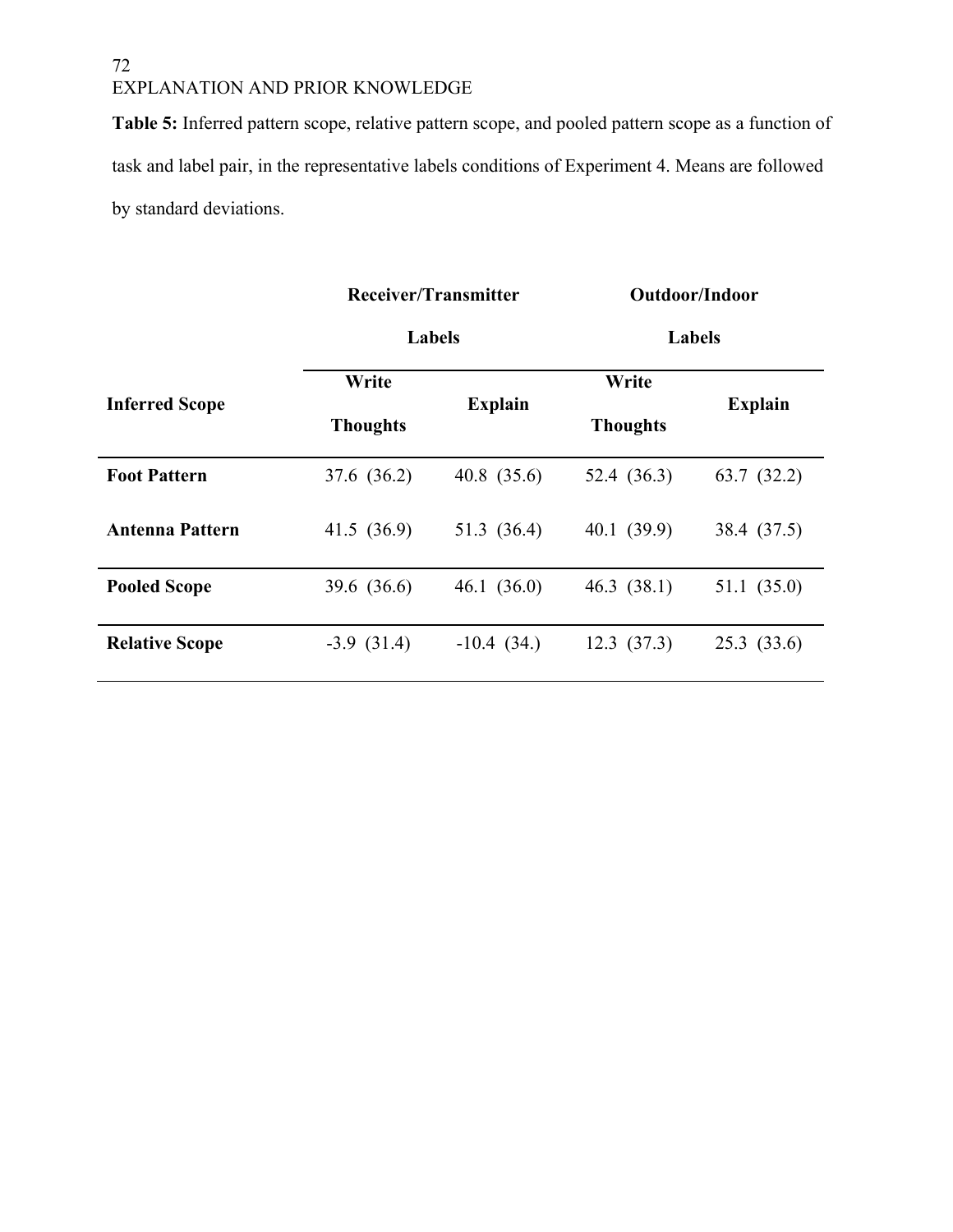## 73 EXPLANATION AND PRIOR KNOWLEDGE

Figure 1. Study observations in Experiments 1 and 2. (a) Experiment 1 observations organized by category. (b) Experiment 2 observations organized by category.

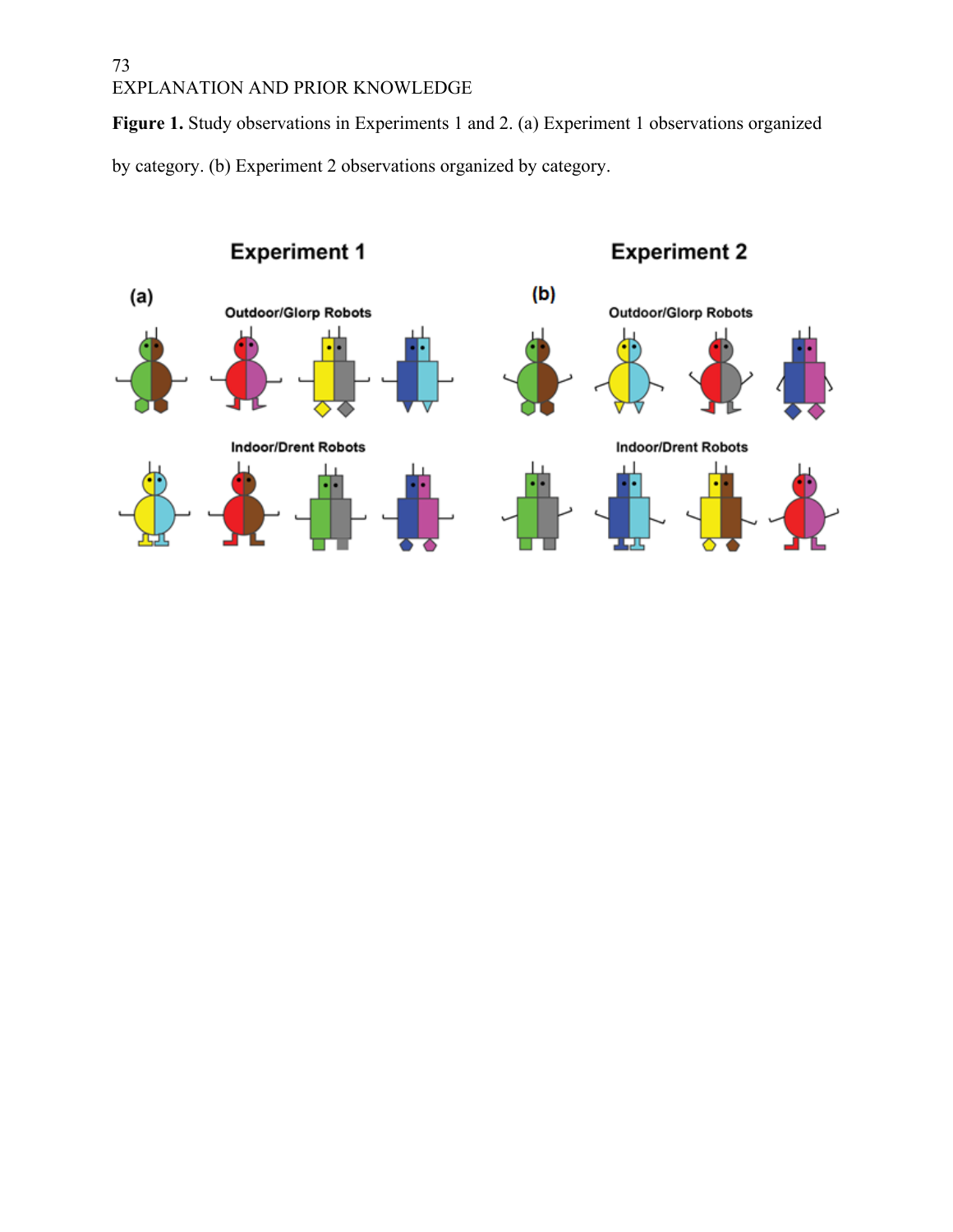**Figure 2.** Results from Experiment 1 (a to c) and Experiment 2 (d to f). Error bars represent one standard error of the mean in each direction. **Pattern Discovery** (a & d): Proportion of participants who discovered the label-relevant and label-irrelevant patterns, and for Experiment 2, the additional partially reliable body shape and antenna patterns. **Number of Patterns Discovered** (b & e): Proportion of participants who discovered no patterns, exactly one pattern, or two or more patterns. **Conditional Discovery** (c & f): Of participants who discovered either the label-relevant or label-irrelevant pattern, the proportion that also discovered an additional pattern.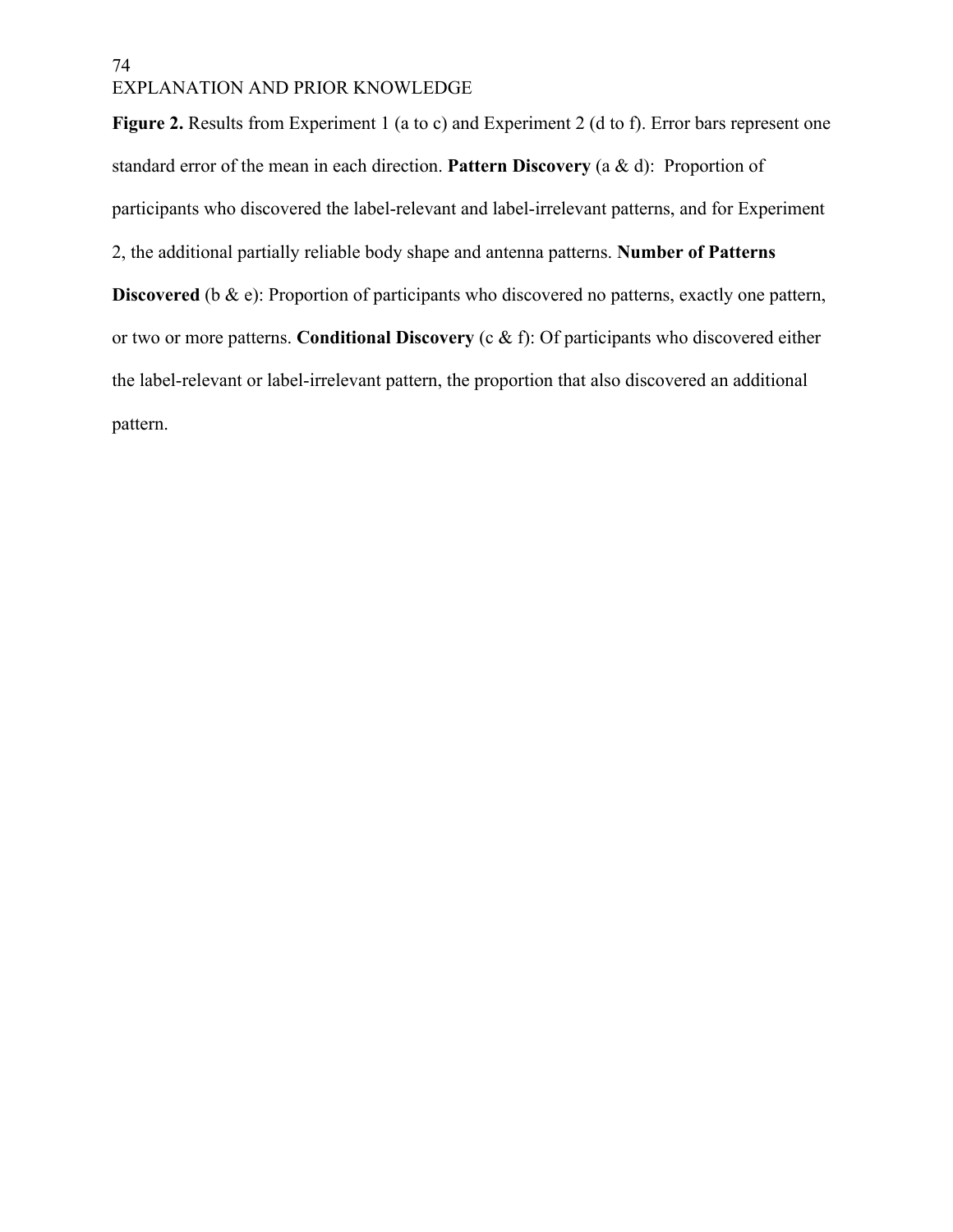## 75 EXPLANATION AND PRIOR KNOWLEDGE

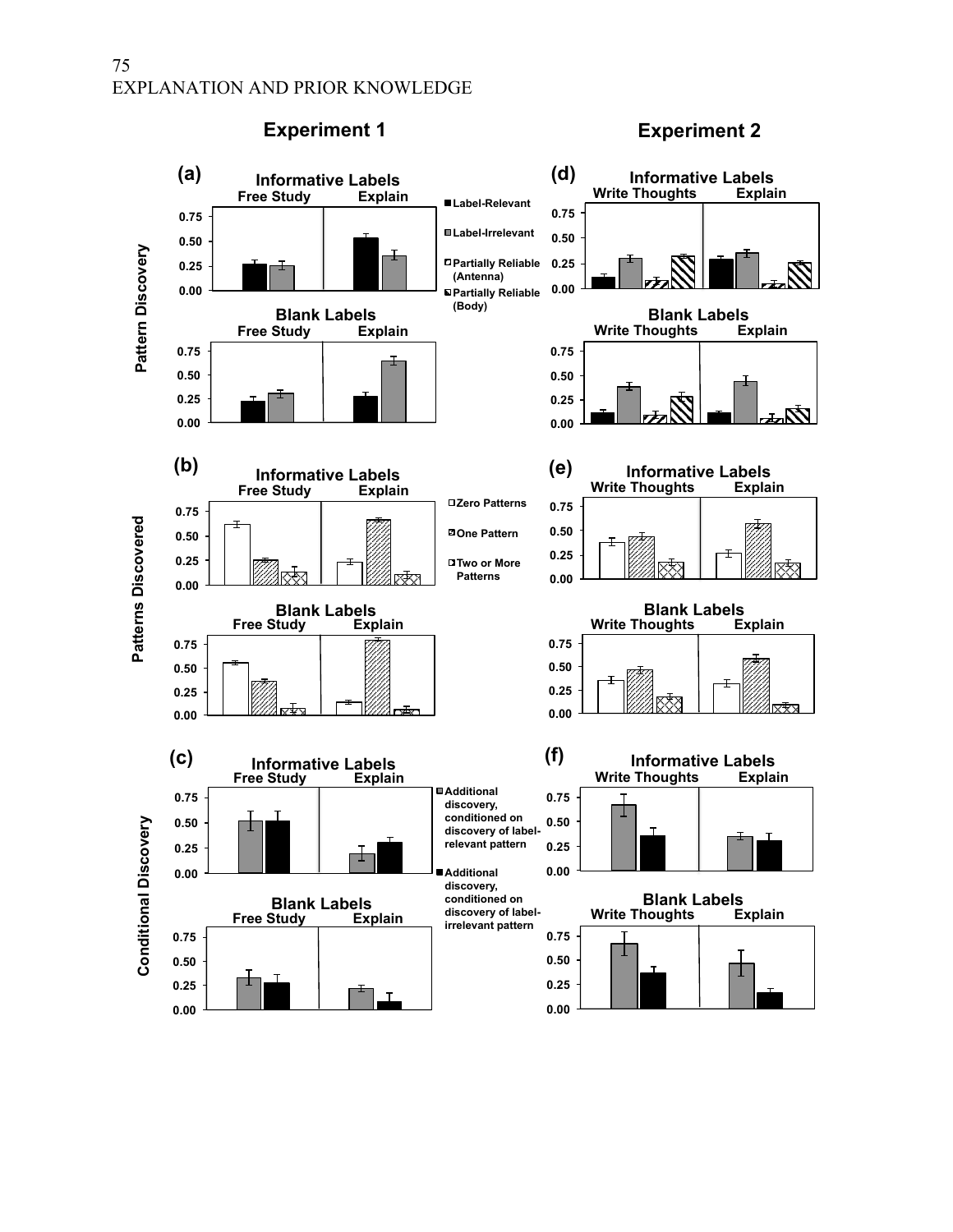## 76 EXPLANATION AND PRIOR KNOWLEDGE

**Figure 3**: Study observations from Experiment 3: (a) when the foot pattern was the label-

relevant pattern, (b) when the antenna pattern was the label-relevant pattern.